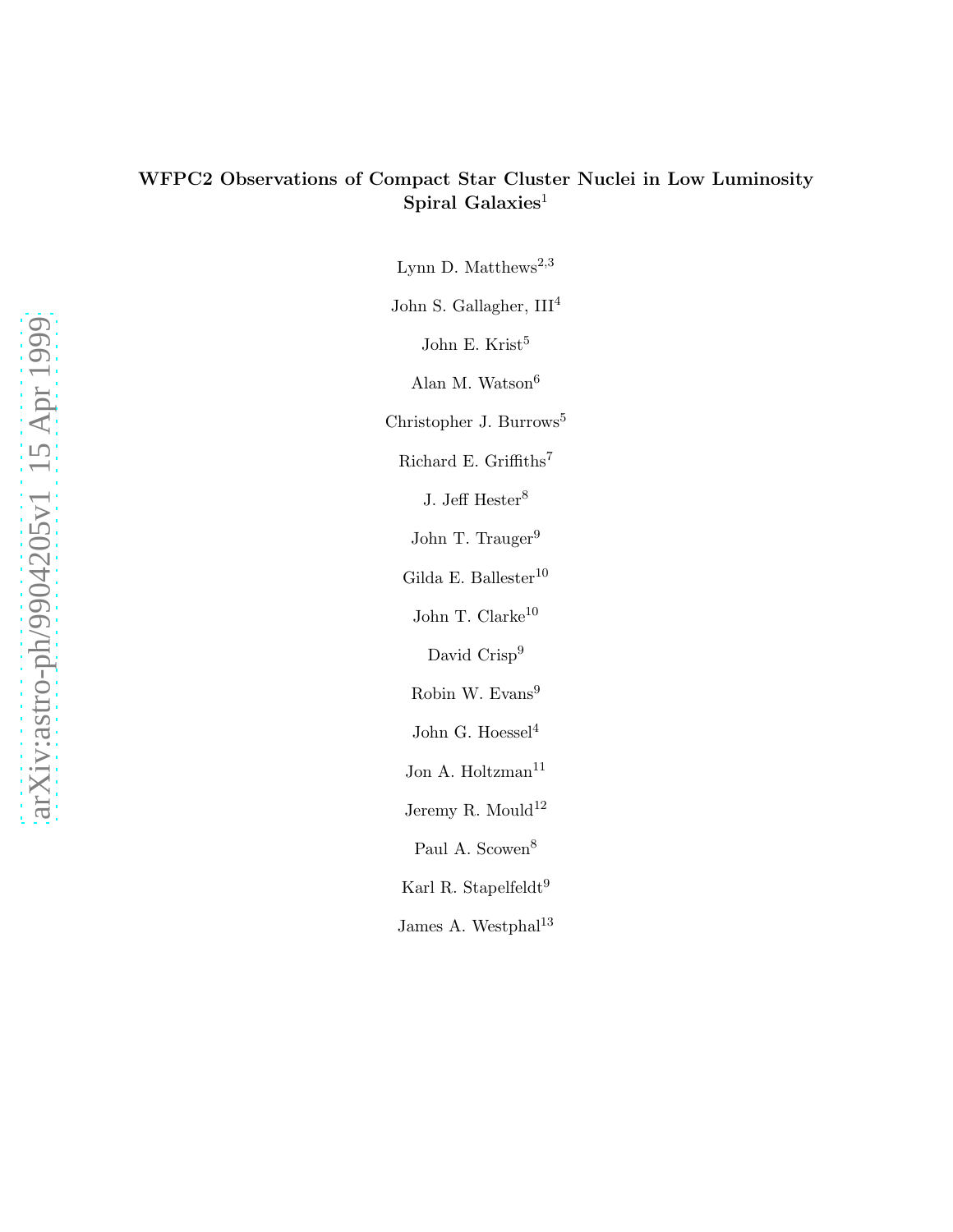## ABSTRACT

We have used the Wide Field and Planetary Camera 2 (WFPC2) aboard the *Hubble Space Telescope* to obtain F450W and F814W (B- and I-band) observations of the compact star cluster nuclei of the nearby, late-type, low-luminosity spiral galaxies NGC 4395, NGC 4242, and ESO 359-029. In addition, we analyze archival WFPC2 observations of the compact star cluster nucleus of M33. All of these galaxies are structurally diffuse, with moderately low surface brightnesses and little or no discernible bulge component. Here we present a comparative analysis of the structural and photometric properties of their nuclei. NGC 4395 contains a Seyfert 1 nucleus; M33 has some signatures of weak nuclear activity; the other two galaxies are not known to be active. All of the nuclei have  $M_I \sim -11$ , hence these represent a little explored low-luminosity extension of the galactic nuclear activity sequence in a class of host galaxy not traditionally associated with galactic nuclear phenomena. These kinds of compact nuclei appear to be quite common in low luminosity, late-type spirals.

Our Planetary Camera 2 images partially resolve the nuclei of all four galaxies. A simple model consisting of an isothermal sphere plus a point source provides a good model for the observed radial intensity distribution in all cases and permits an exploration of the underlying nuclear structures and spatial scales. Despite their low

<sup>4</sup>University of Wisconsin, Department of Astronomy, 475 N. Charter St., Madison, WI 53706-1582

<sup>5</sup>Space Telescope Science Institute, 3700 San Martin Drive, Baltimore, MD 21218

<sup>6</sup>Instituto de Astronomía, Universidad Nacional Autónoma de México, J. J. Tablada 1006, 58090 Morelia, Michoacán, Mexico

<sup>8</sup>Department of Physics and Astronomy, Arizona State University, Tyler Mall, Tempe, AZ 85287

<sup>9</sup> Jet Propulsion Laboratory, MS 183-900, California Institute of Technology, Pasadena, CA 91109

<sup>10</sup>Department of Atmospheric, Oceanic, and Space Sciences, University of Michigan, 2455 Hayward, Ann Arbor, MI 48109

<sup>11</sup>Dept. of Astronomy, New Mexico State University, Box 30001 Dept. 4500, Las Cruces, NM 88003-8001

<sup>12</sup> Mount Stromlo and Siding Spring Observatories, Australian National University, Weston Creek Post Office, ACT 2611, Australia

<sup>13</sup>Division of Geological and Planetary Sciences, California Institute of Technology, Pasadena, CA 91125

<sup>&</sup>lt;sup>1</sup>Based on observations with the NASA/ESA *Hubble Space Telescope* obtained at the Space Telescope Science Institute, which is operated by AURA, Inc. under NASA contract NAS 5-26555

<sup>2</sup>Department of Physics and Astronomy, State University of New York at Stony Brook, Stony Brook, NY 11794- 3800

<sup>3</sup>Current address: National Radio Astronomy Observatory, 520 Edgemont Road, Charlottesville, VA 22903, Electronic mail: lmatthew@nrao.edu

<sup>7</sup>Department of Physics, Carnegie Mellon University, 5000 Forbes Ave, Wean Hall, Pittsburgh, PA 15213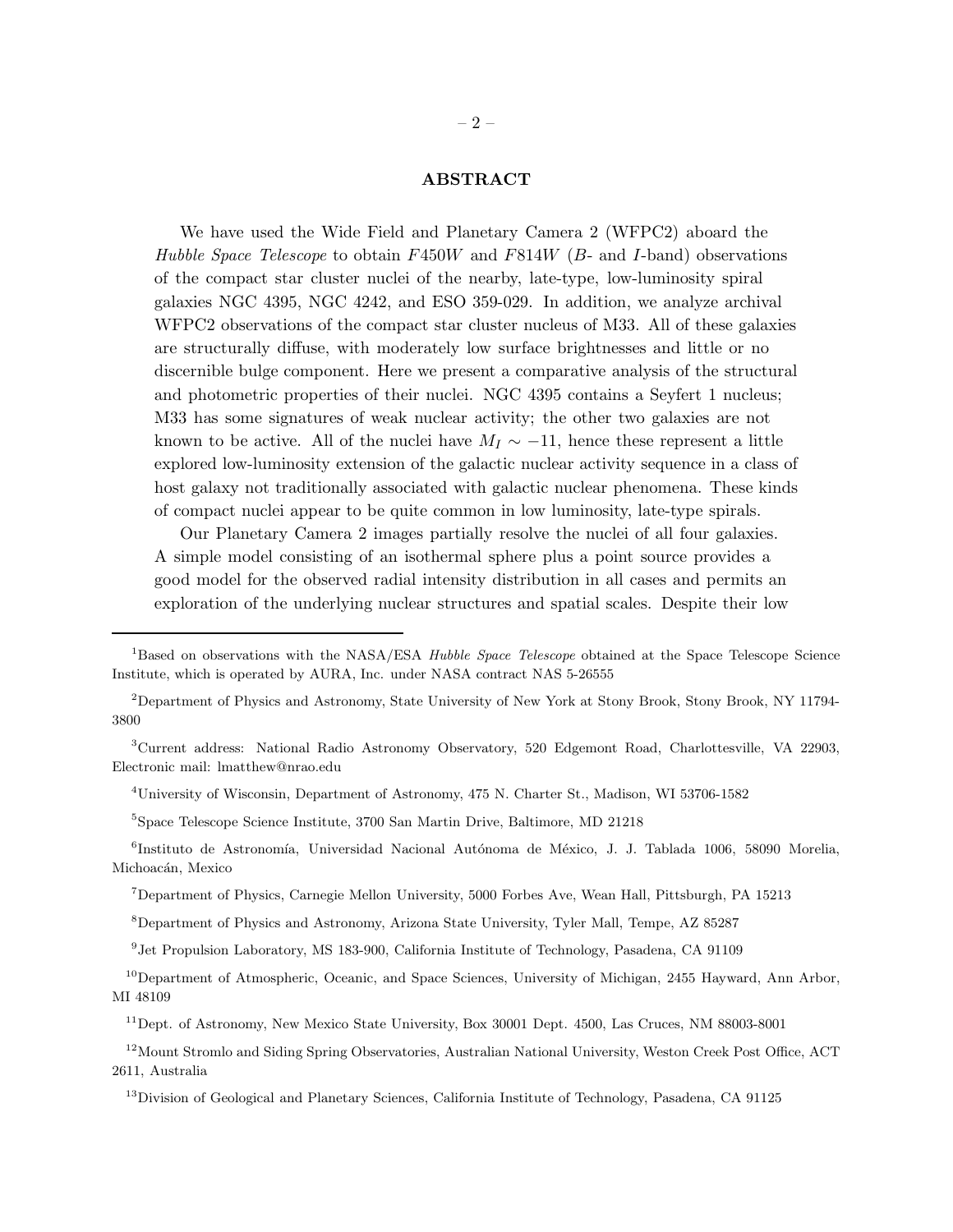luminosities, all of the nuclei are very compact. In all cases the luminosity densities are increasing to the resolution limit of our data at small radii. In spite of having similar size scales and luminosities, the nuclei in our sample span a wide range of  $B - I$  color. This may be a signature of different evolutionary phases in structurally similar nuclei.

The M33 nucleus exhibits complex structure; its isophotes are elongated, and it has a jet-like component. The Seyfert nucleus of NGC 4395 has an extremely blue color  $(B - I = -0.16)$  and is the most structurally complex nucleus in our sample. Circularly symmetric fits to its underlying structure reveal a distinct bipolar pattern. A pair of bright filaments located on one side of the nucleus are probably due to [O iii] emission from gas within a nuclear ionization cone. NGC 4395 appears to contain an underlying normal star cluster nucleus that is hosting activity.

NGC 4242 shows evidence of a slightly elongated, bar-shaped feature at its center. The ESO 359-029 nucleus appears relatively symmetric and featureless at the resolution limit of our data, but it is clearly very compact.

The circumnuclear environments of all four of our program galaxies are extremely diffuse, have only low to moderate star formation, and appear to be devoid of large quantities of dust. The central gravitational potentials of the galaxies are also quite shallow, making the origin of these types of "naked" nuclei problematic.

*Subject headings:* galaxies: nuclei—galaxies: active—galaxies: spiral

## 1. Introduction

#### 1.1. Background

Compact galactic nuclei are a common but still poorly understood feature of many, if not most spiral galaxies, including our own Milky Way. Such nuclei are regions only a few parsecs or less in diameter, but have complex structures and sometimes produce energy outputs equal to a significant fraction of the total galaxy luminosity. For the present work we define a *compact nucleus* as a non-stellar, point-like light enhancement at or near the center of a galaxy whose brightness is in excess of an extrapolation of the galaxy light profile from the surrounding regions (e.g., Phillips *et al.* 1996) and which is dynamically distinct from the surrounding galaxy disk. Compact nuclei are not simply nuclear H<sub>II</sub> regions, although in some cases, they may be one component of a composite nucleus—i.e. they may be embedded in a nuclear H ii region, a nuclear starburst region, or a nuclear disk (e.g., Filippenko 1989; van den Bergh 1995; Ford *et al.* 1997). Compact galactic nuclei include both "active galactic nuclei" or "AGNs" (i.e., QSOs, Seyferts, LINERs), which exhibit characteristic emission lines and non-stellar spectral energy distributions, as well as "compact star cluster nuclei", whose properties can be accounted for by dense concentrations of stars. Compact star cluster nuclei are the densest known stellar systems, with even modest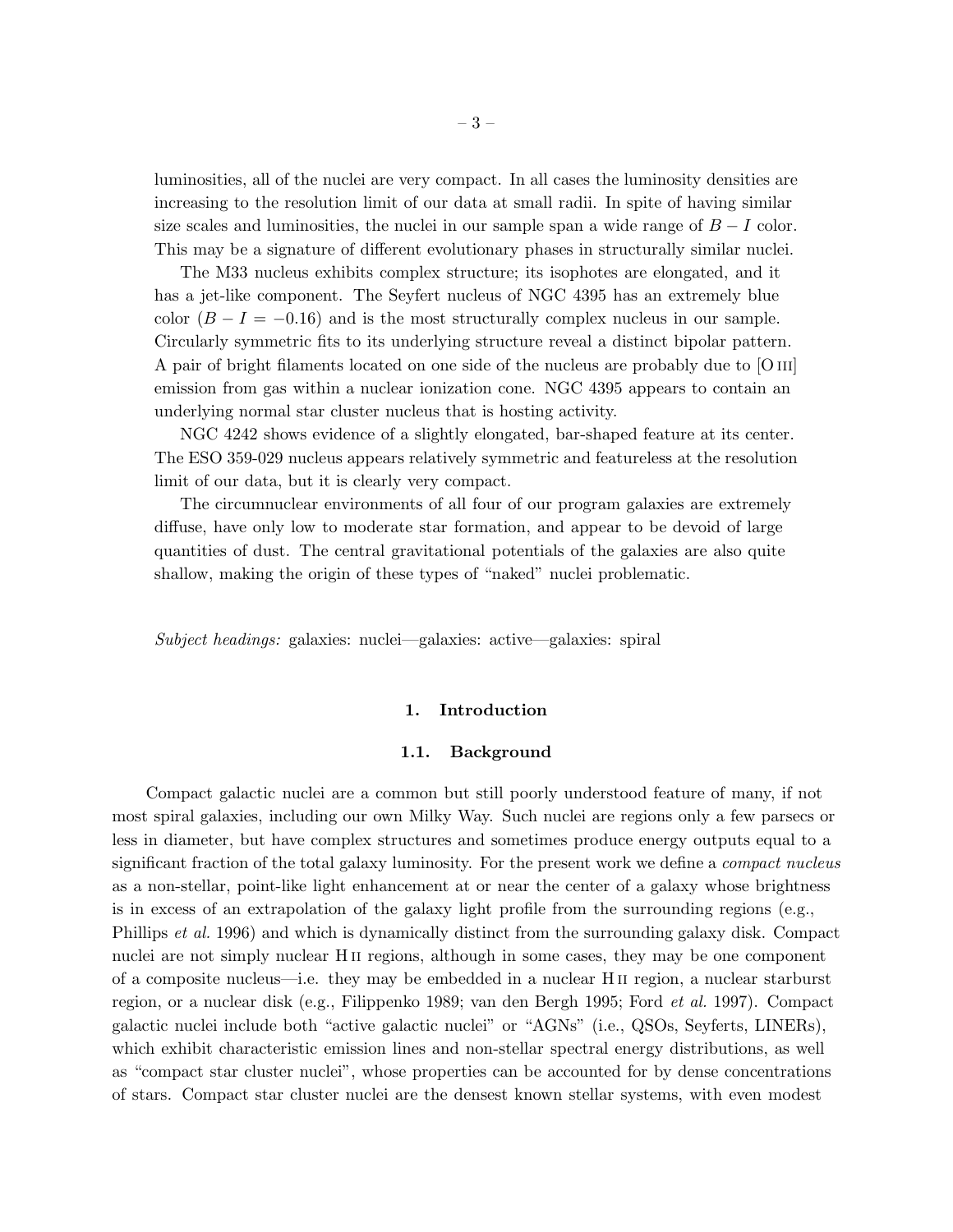examples containing a mass of more than  $10^6M_{\odot}$  within a few parsecs radius (e.g., Lauer *et al.* 1998; hereafter L98). Star cluster nuclei differ from scaled-up versions of normal dense star clusters in that they exhibit a wider range of stellar ages, quantities of associated dense gas, and sometimes evidence for the the existence of central massive black holes. Possible evolutionary links between AGNs and compact star cluster nuclei are still widely debated (e.g., Norman & Scoville 1988; Filippenko 1992; Williams & Perry 1994 and references therein).

Compact galactic nuclei can be difficult to pick out even in nearby galaxies. Studies from the ground are limited by the effects of seeing and confusion with bright bulges or regions of enhanced star formation in galaxy centers. Moreover, in the past, due to the limited dynamic range of photographic plates, exposures that revealed the outer structures of galaxies often overexposed the nuclear regions, thus obscuring compact nuclear sources (e.g., van den Bergh 1995). For some time it was accepted that compact nuclei were mainly limited to dwarf spheroidal galaxies (e.g., Binggeli *et al.* 1984; Binggeli & Cameron 1991) and to elliptical galaxies or early-type spiral bulges in which massive  $(10^6 - 10^7 \mathcal{M}_{\odot})$  black holes appear to be commonplace (e.g., Ford *et al.*) 1997; van der Marel 1998 and references therein). However, high-quality photographic plates and high dynamic range CCD images, where the nuclear regions of galaxies are not "burned in", have helped to change our perceptions on the range in properties of compact nuclei and on the types of galaxies that may harbor them (e.g., van den Bergh 1995).

In particular, it has become evident that true compact nuclei are common in low-luminosity, late-type (Scd-Sdm) spiral disks that lack a bulge component (i.e., "extreme late-type spirals"). Although the compact nuclei of extreme late-type spirals are often relatively faint  $(M_V \geq \sim -12)$ , in nearby galaxies they become readily detectable even from the ground under normal  $(\sim 1'')$ seeing conditions, since confusion from bulges or brilliant circumnuclear disks is minimal, and dust obscuration is often low.

For example, Matthews & Gallagher (1997) noted the existence of moderate-to-low luminosity compact, semi-stellar nuclei in 10 of 49 nearby, extreme late-type spirals they imaged from the ground. In a Snapshot survey with the *Hubble Space Telescope* (*HST*), Phillips *et al.* (1996) also found compact nuclei in a number of nearby, late-type, low-luminosity spirals (see also Carollo *et al.* 1997). Compact nuclei may be common in pure disk galaxies at least to moderate redshifts. Sarajedini *et al.* (1996) found that in a magnitude-limited survey  $(I \le 21.5)$ , 84 of 825 galaxies contained unresolved nuclear sources. Of these, 57% of the host galaxies could be adequately modelled by an exponential disk alone, with no bulge component (see also Sarajedini 1996).

The bulk of the compact nuclei in nearby extreme late-type spirals appear to be of the "compact star cluster" variety (e.g., Shields & Filippenko 1992; Phillips *et al.* 1996). Nearby examples include the nucleus of the Local Group Scd spiral M33 (e.g., Kormendy & McClure 1993; hereafter KM; L98) and the nucleus of the Sd spiral NGC 7793 (Díaz *et al.* 1982; Shields & Filippenko 1992). However, in a ground-based spectroscopic survey of 43 Scd and later nucleated galaxies, Ho (1996) reported that a surprising 16% of these objects showed evidence for nuclear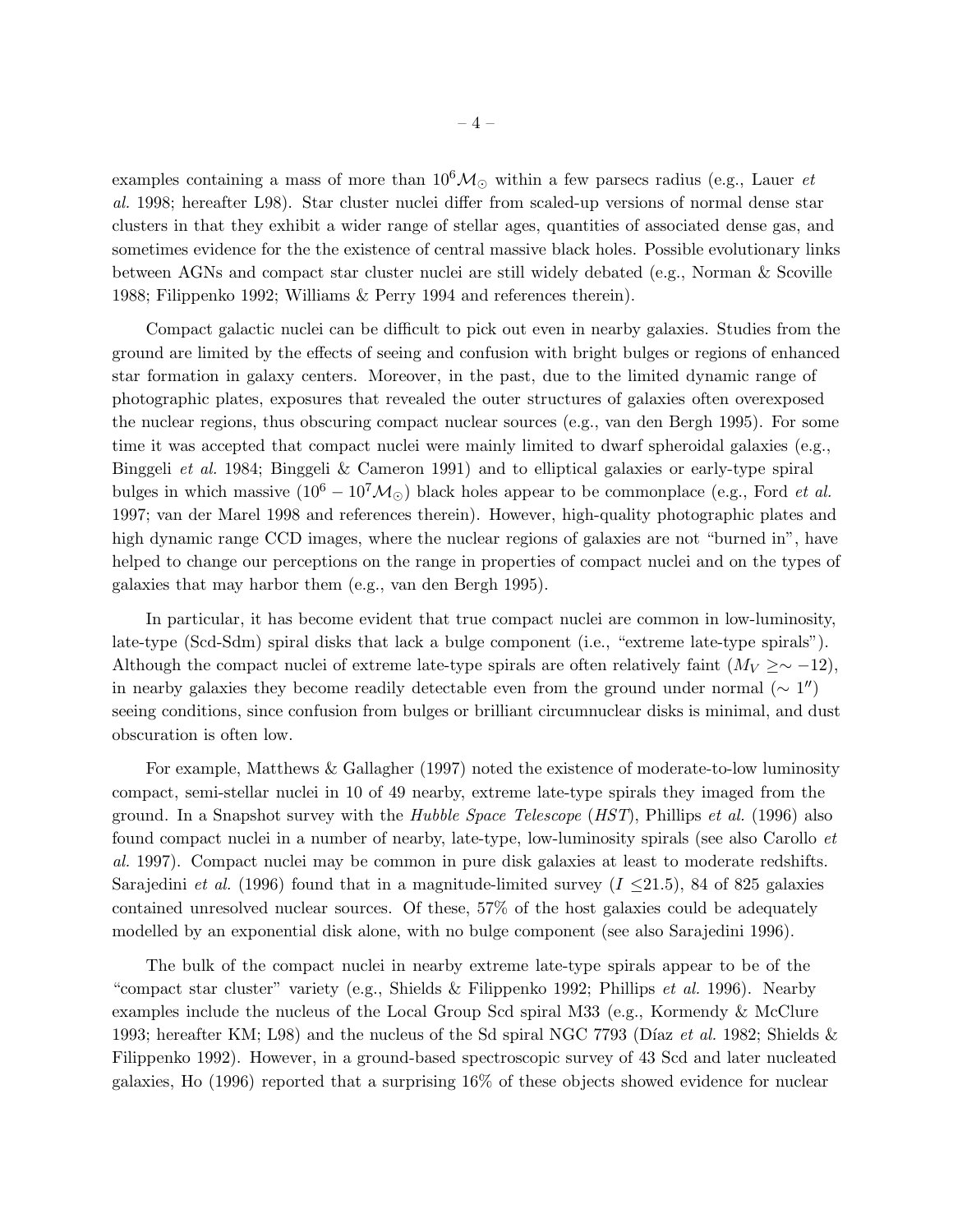activity (i.e., Seyfert, LINER, or "transition" nuclei).

Among the handful of examples of compact nuclei in low-luminosity disk galaxies that have been studied in detail, there have been other surprises. One of the nearest QSOs (0351+026 at  $z=0.036$ ) was found by Bothun *et al.* (1982a,b) to lie within a faint  $(M_V = -18.6),^{14}$  blue, moderately low surface brightness disk galaxy. Moreover, it is interacting with a nucleated, low surface brightness, gas-rich galaxy with M<sup>V</sup> ∼ −17.5 (Bothun *et al.* 1982b). Kunth *et al.* (1987) were the first to image the galaxy G1200-2038 associated with a Seyfert 2 nucleus. The host galaxy is a very small, faint dwarf galaxy ( $D_{25} \approx 6$  kpc and  $M_V = -16.8$ ). The detailed morphology of this galaxy is uncertain, but it is well represented by a pure exponential disk, and its small physical size and low luminosity are consistent with an extreme late-type spiral galaxy (cf. Matthews  $\&$ Gallagher 1997). In spite of the properties of the host galaxy, the nucleus of G1200-2038 has a luminosity  $M_V \sim -16.1$ , yielding a ratio of nuclear to host galaxy luminosity typical of much more luminous AGNs. Such cases as these may hold important clues as to how different "flavors" of active nuclei are related, and they raise the question of whether compact nuclei in nearby extreme late-type spirals have special characteristics, or perhaps were much more powerful objects in the past that have since run out of fuel. Furthermore, since moderate-to-low luminosity Sd-Sm spirals are the most common class of disk galaxy (van der Kruit 1987), if low-level nuclear activity was commonplace in these objects, it may make a significant contribution to the soft X-ray background (e.g., Koratkar *et al.* 1995).

However, the majority of nuclei in nearby extreme late-type spirals appear to be either weakly active or non-active, and these galaxies therefore furnish examples of the little-explored low-luminosity regime for galactic nuclei and nuclear activity. The investigation of this faint end of the galactic nuclear activity sequence is critical for constraining the origin and evolution of compact nuclei and nuclear activity, as well as the physical processes that power them, since the existence of compact nuclei in small diffuse galaxies with weak central potentials and no bulge component is difficult to explain in light of current models for the origin of compact galactic nuclei and nuclear activity (see Sect. 6). Nonetheless, exploration of these systems is largely just beginning (e.g., Filippenko & Sargent 1985; Ho *et al.* 1995a,1997a,c; Koratkar *et al.* 1995; Maiolino & Rieke 1995; Sarajedini *et al.* 1996). Still unanswered questions include: Do all star cluster nuclei contain central black holes? Are young stellar populations centrally located within nuclei? How do structures and spatial scales compare between active and non-active nuclei? What is the minimum luminosity for an active nucleus? Because confusion with dust, light from the bulge, and bright circumnuclear material are minimized, detailed studies of the nuclei of nearby extreme late-types spirals can help to afford unique insights to many of these problems.

By studying the nuclei of extreme late-type spirals, we can also hope to further our understanding of the role of the host galaxy in provoking and sustaining nuclear activity, and explore what relationships may exist between morphology, luminosity, or other global properties

 $^{14}H_o$  =75 km  $\rm s^{-1}$  Mpc $^{-1}$  is assumed throughout this work.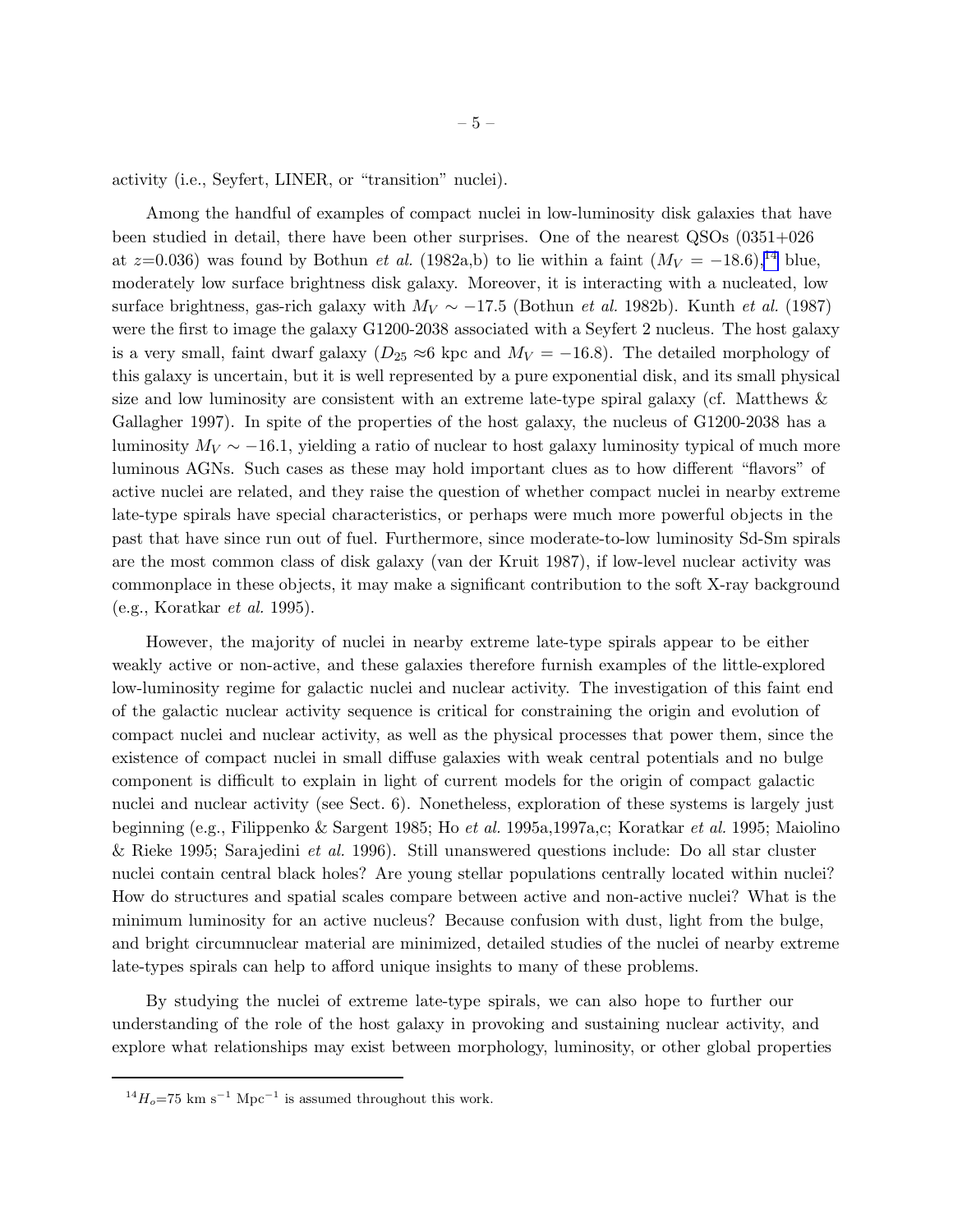of the host galaxy and its nuclear characteristics. For example Filippenko & Sargent (1989) discovered the faintest Seyfert 1 nucleus yet known ( $M_B \sim -11$ ) in NGC 4395, one of the objects we explore further in the present study. We also investigate the 'normal' nuclei in the Sd/Sdm galaxies NGC 4242 and ESO 359-029, and analyze the nearby M33 nucleus as a comparison object.

#### 1.2. Past Observational Limitations and Progress from HST

Constraining the physics of compact galactic nuclei requires resolution of their structures and measurements of their physical sizes. However, since half-light radii are typically  $\leq 10$  pc, even the closest spiral galaxy nuclei are difficult to resolve from the ground with conventional observing techniques (e.g., Gallagher *et al.* 1982; Nieto *et al.* 1986; Mould *et al.* 1989; KM). In general, space-based observations with image quality of  $\leq 0$ ''. The needed to procure sufficiently detailed information to advance our understanding of these objects. The first such observations were supplied for M31 by the Stratoscope II balloon-borne telescope (Light *et al.* 1974). More extensive data on structures of external spiral galaxy nuclei have come from ultraviolet (UV) and optical images obtained with the cameras aboard the  $HST$  that now achieve  $\sim 0''$ .05 angular resolution.

Even before its spherical aberration was corrected, the *HST* displayed its resolving power by revealing that M31 has a double nucleus (Lauer *et al.* 1993), showing that compact nuclei are common in the UV (e.g., Fabbiano *et al.* 1994, Maoz *et al.* 1995), and by providing initial measures of galactic nuclear structures (e.g., Crane *et al.* 1993; Lauer *et al.* 1993,1995; King *et al.* 1995; Ford *et al.* 1992; Phillips *et al.* 1996). These results have been confirmed with optical and mid-UV images from the corrected optics of the Wide Field Planetary Camera 2 (WFPC2) and the COSTAR-corrected Faint Object Camera (e.g., Colina *et al.* 1997, Devereux *et al.* 1997). Aberration-corrected *HST* images of the centers of a few nearby spirals show that typical galaxy nuclei are often unresolved in the UV, especially in galaxies with some evidence for activity. In the visible, nuclei of spirals can have complex surroundings (e.g. as in M100), and range in size from <1 pc (e.g., M81, as measured by Devereux *et al.* 1997) to core radii of 1.4 pc and 3.7 pc respectively for the P1 and P2 double nuclei of M31 (Lauer *et al.* 1993; L98).

## 1.3. New Goals

In this paper we present a WFPC2 investigation of the galactic nuclei of three extreme late-type, Sd-Sdm spiral galaxies. We also present an analysis of WFPC2 data of the nucleus of our closest Scd spiral neighbor, M33, in order to form a comparative framework for our analysis. All of these galaxies are dominated by their stellar disks and have little or no bulge component. Our objectives are to study the optical structures, colors, and spatial scales of the low-luminosity, "naked" galactic nuclei found in these galaxies, and to compare these results with other compact galactic nuclei. A preliminary version of this work was presented by Matthews *et al.* (1996).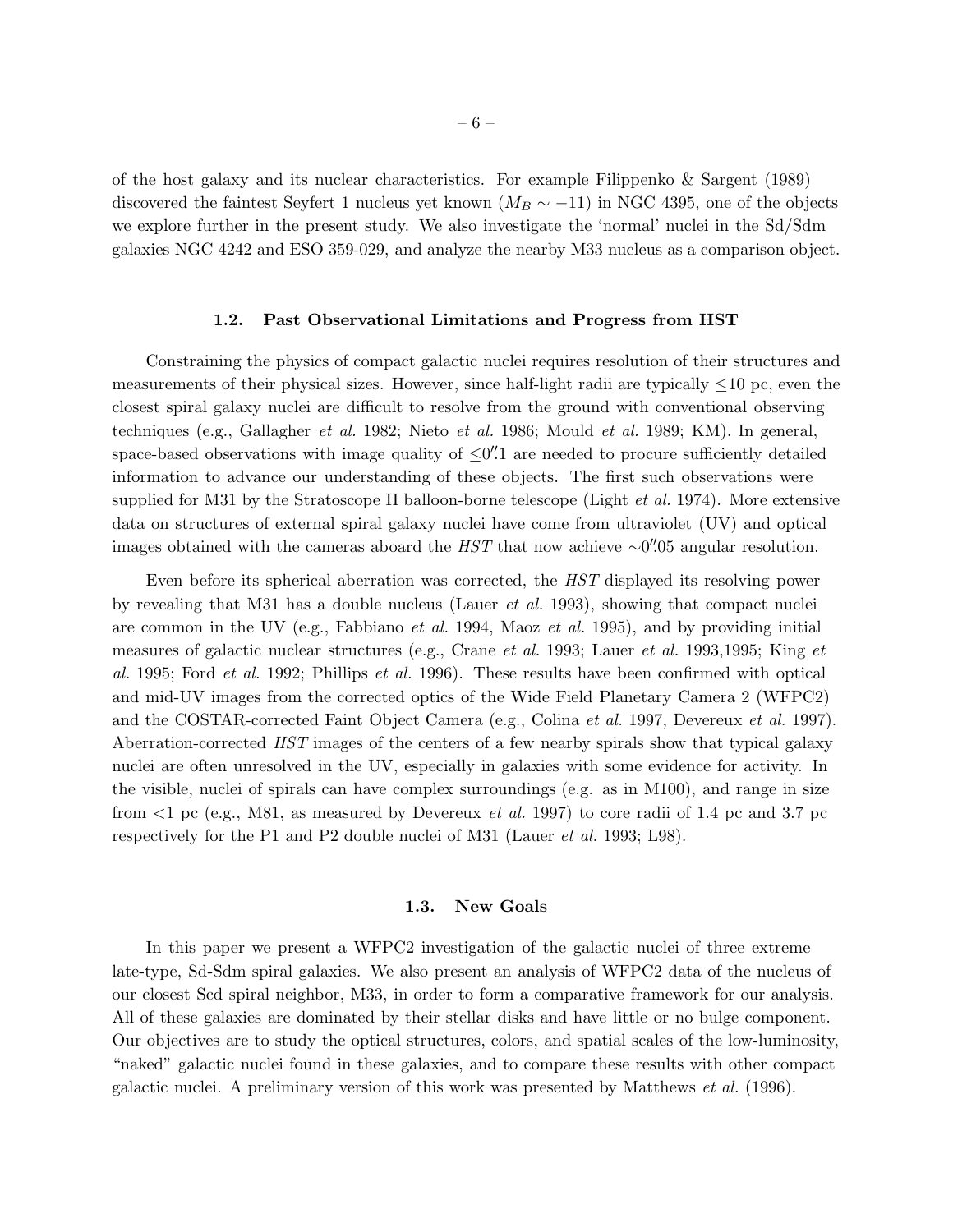The global properties of our program galaxies are described in Table 1. Our first target, NGC 4395, is an SAd III-IV Seyfert 1 galaxy (Filippenko & Sargent 1989, Filippenko *et al.* 1993). NGC 4242 (SABd III) is morphologically similar to NGC 4395 (cf. Sandage & Bedke 1994), although slightly more distant, and its optically prominent nucleus does not appear to be active (Ho *et al.* 1995a). The less luminous, nucleated extreme late-type galaxy, ESO 359-029 (Sdm) was selected from the sample of Matthews & Gallagher (1997; see also Sandage & Fomalont 1993) and is one of the lowest luminosity disk galaxies  $(M_B = -15.1)$  known to have a nucleus. ESO 359-029 does not appear to be active, but a longslit spectrum (Matthews 1998) reveals the kinematic signature of a compact central mass concentration at the location of the nucleus. Lastly, M33 (SAcd III) and its nucleus have similar luminosities to our other targets, but because it is nearby, it is well-resolved and has been previously extensively investigated at multiple wavelengths (see L98). It therefore serves as an excellent comparison object, a check on the validity of our analysis techniques, as well as a guide for the interpretation of our results.

## 2. Observations

Images of NGC 4395, NGC 4242, and ESO 359-029 were obtained for this program by the WFPC2 Investigation Definition Team. The observations are summarized in Table 2. The nuclei of the galaxies were observed with the Planetary Camera 2 (PC2) which gives a scale of 0''.0455 per pixel on an  $800\times800$  pixel Loral CCD. We used a gain of 7  $e^-$  per data number (DN), and the CCD was operated at a temperature of <sup>−</sup>88◦ C. More details regarding WFPC2 can be found in e.g., Trauger *et al.* (1994), Holtzman *et al.* (1995a), or Biretta *et al.* (1996).

Since our program was limited to one orbit per galaxy, we obtained one short and two moderate, CR-SPLIT exposures for each object in the F450W (WFPC2 broad B-band) and F814W (WFPC2 broad I-band) filters. The short exposures were made to avoid saturated pixels in the bright centers of the nuclei. Total exposure times for each object are given in Table 2. The F450W filter includes the H $\beta$  and [O III]  $\lambda\lambda$ 4959, 5007 emission lines, which can be very strong near an AGN. Together, F450W and F814W give us a good color baseline. The data were reduced following the precepts of Holtzman *et al.* (1995a) and using the approach discussed by Watson *et al.* (1996) for removing cosmic rays. Calibrations of magnitudes and fluxes are based on the system described by Holtzman *et al.* (1995b).

The data for M33 were obtained from the archives of the Canadian Astronomical Data Centre. These data consist of recalibrated WFPC2 PC2 images taken in the F555W (WFPC2 V-band) and  $F814W$  filters, and were pipeline calibrated and combined in IRAF<sup>15</sup> to eliminate cosmic rays. The archival observations that we used are also summarized in Table 2. The F814W

<sup>&</sup>lt;sup>15</sup>IRAF is distributed by the National Optical Astronomy Observatories, which is operated by the Associated Universities for Research in Astronomy, Inc. under cooperative agreement with the National Science Foundation.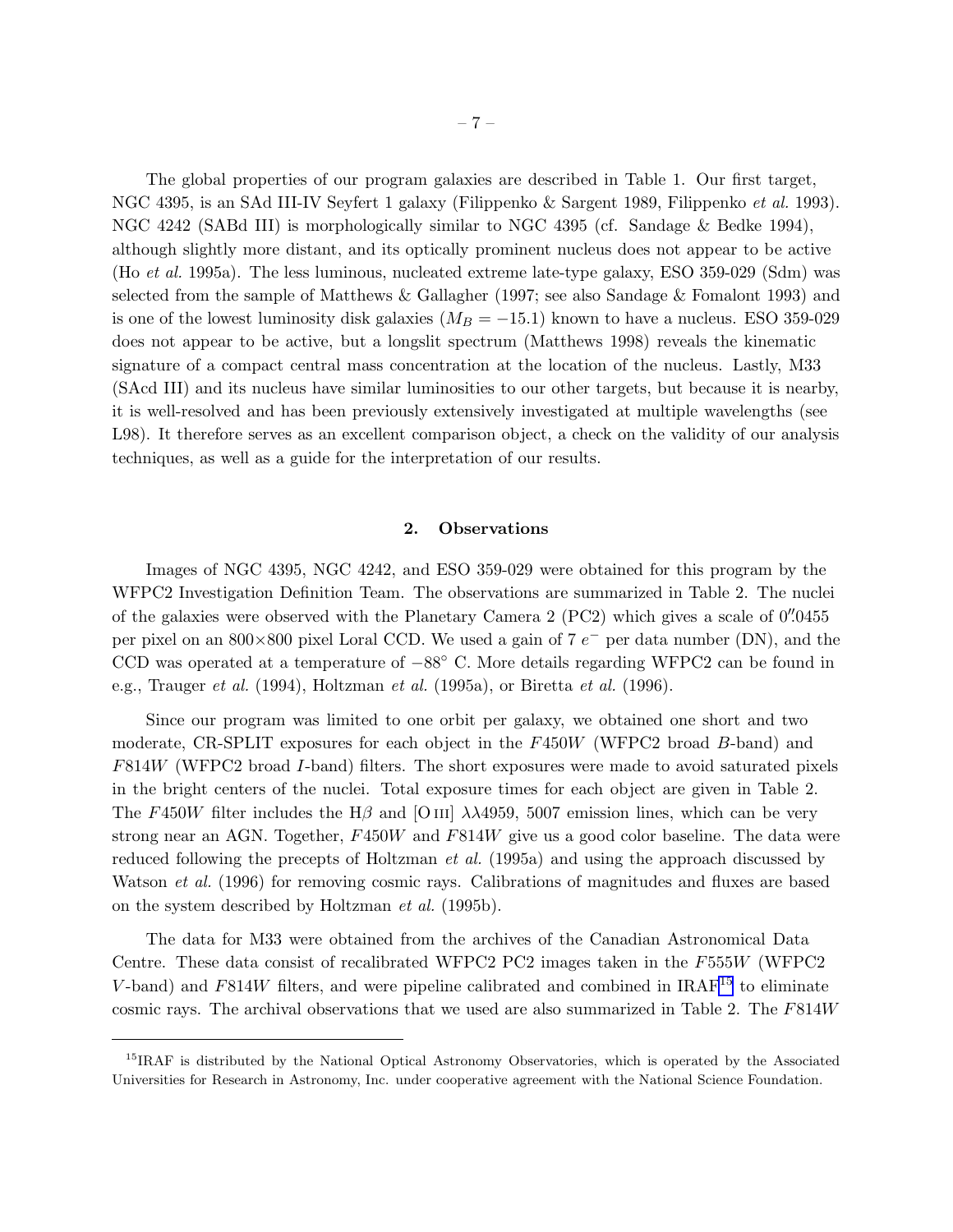images of each of our target nuclei are shown in Fig. 1.

#### 3. A Method for Characterizing the Brightness Profiles of the Nuclei

## 3.1. Model Fits

In order to obtain information about the underlying structure and spatial scales of the nuclei of our target galaxies, we have produced simple models of their light distributions by fitting the data with combinations of point sources plus extended components with simple analytical forms. Our approach is motivated by the need to extract information from objects which are only slightly resolved and to contend with the undersampling of the PC2. Both of these effects limit the ability to uniquely reconstruct brightness distributions of small angular size sources, such as nuclei (e.g., Wildey 1992; Bouyoucef *et al.* 1997). For non-active or weakly active nuclei, our models are motivated physically by the structure of the Milky Way nucleus (e.g., Mezger *et al.* 1996) as it would appear at larger distances. Our models are also appropriate for star cluster nuclei hosting AGNs (e.g., Norman & Scoville 1988, Perry & Williams 1993).

Our modelling approach has the advantage of requiring a minimum number of free parameters, while at the same time yielding measures of the characteristic sizes of the nuclei and limits on their central luminosity densities. Because our approach does not rely on deconvolution methods, we avoid the addition of noise and spurious structures at small radii that can be introduced by such techniques (e.g., Michard 1996). Deconvolution is especially problematic for undersampled PC2 data, where the solution is strongly dependent upon the pixel phase of the adopted PSF (see Hasan & Burrows 1995). Moreover, if the structures of nuclei are discontinuous at small radii, and discreet point-like features are present near their centers, such information would not necessarily be recovered through deconvolution techniques (see Sams 1995). Finally, our modelling approach allows us to locate off-center or unsymmetrical features in our nuclei.

The point source contribution for our fits was modelled using the Tiny Tim Version 4.1 software (Krist 1996) to produce a PSF for the PC2 for the appropriate filter, approximate  $B-V$ color, and the spatial position on the PC2 CCD. The PSF was subsampled by a factor of 3 and then interpolated in order provide finer shifting and thus improve our ability to align the model PSF with the observations. In all cases jitter corrections were negligible.

For the extended component of our fits, we considered several different analytical forms for the brightness distribution (see Table 3). Note that for  $\gamma=2.0$ , Model (4) becomes the standard Hubble-Reynolds raw (Reynolds 1913; Hubble 1930). For  $\gamma=0.25$ , Model (6) reduces to the de Vaucouleurs  $R^{\frac{1}{4}}$  law (de Vaucouleurs 1948), and in the case of  $\gamma=2.0$ , Model (8) is an isothermal sphere (also known as a "modified Hubble" or "analytical King model"; see Binney & Tremaine 1987). Model (7) (King 1962; 1966) also reduces to an isothermal sphere in the limit  $c \equiv log(r_t/r_c) \rightarrow \infty$ . As we discuss below, more complex models with additional free parameters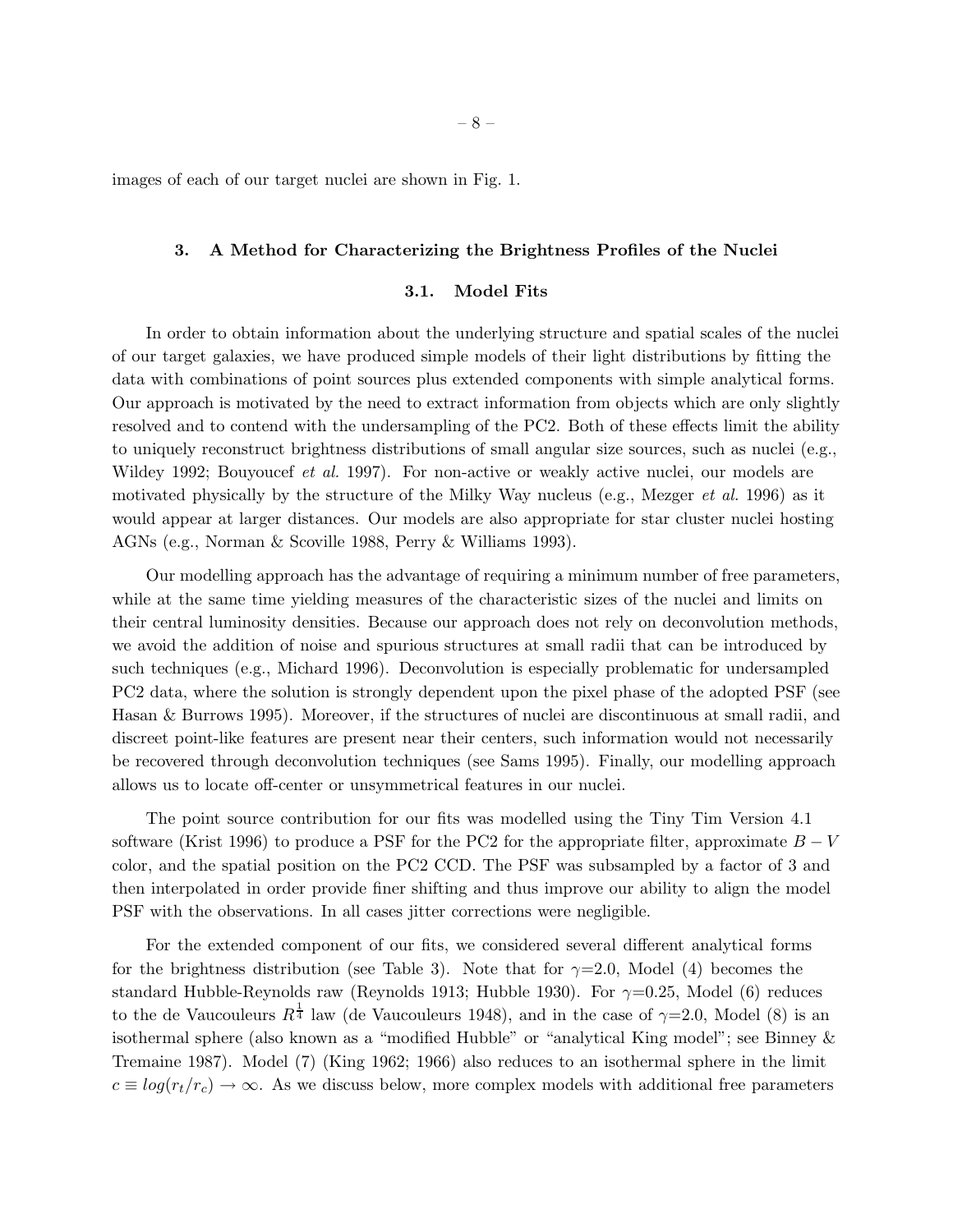cannot be adequately constrained by the present data.

For each of our target galaxies we attempted fits to the nuclei using models of three categories: (a) pure PSFs; (b) pure extended models of each of the types listed in Table 3; (c) combinations of a PSF and extended models. For cases (b) and (c), it was necessary to convolve the extended component model with our Tiny Tim model of the intrinsic PSF of the optics and to account for the effects of pixel scattering on its observed appearance. We accomplished this transformation by subsampling the generated extended model component, convolving it with the central 9×9 pixels of the subsampled Tiny Tim PSF, rebinning to normal sampling, and finally, convolving the extended model with the pixel scattering kernel.

#### 3.2. Fitting Procedure

Our fitting procedure began with inputting initial guesses for the various free parameters in the models. Any or all of the free parameters listed in Table 3 were allowed to vary during fitting. In addition, we could also allow the peak intensity of the PSF  $(I_{PSF})$  and the fractional pixel shift of both the PSF center,  $(x_c, y_c)_{PSF}$ , and of the extended component center,  $(x_c, y_c)_{ext}$ , to vary.

With our software, fitting was accomplished using a two-dimensional non-linear least squares technique based on the CURFIT program of Bevington (1969). This method employs the Marquardt (1963) algorithm, which combines a gradient search and an analytical solution derived from linearizing the fitting function. Individual pixels were weighted using Poisson statistics. In all cases, a  $\chi^2$  goodness-of-fit criterion was used to evaluate the quality of the models. For each fit, we show a 2-D representation of goodness-of-fit as: Merit =  $(Data - Fit)^2 \times Weight$ . These are a useful tool for comparing the goodness of fit between different nuclei, since due to normalization uncertainties, the absolute values of the derived  $\chi^2$  measures are difficult to compare directly. Outputs from our fits included values for the free parameters for each model from Table 3, as well as for  $I_{PSF}$ ,  $(x_c, y_c)_{ext}$ ,  $(x_c, y_c)_{PSF}$ , the background level, and the integrated fluxes of the PSF and the extended component contributions to the final fit.

To estimate the sensitivity of our fits to effects of time variability in the PSF and camera focus, to mismatches between the true PSF and our model PSF, and to the relative strengths of the underlying PSF and extended components, we generated test images composed of an *observed* F814W PSF with different focus values added to a model extended component. For the extended model we adopted a generalized Hubble-Reynolds law [Model  $(4)$ ] with  $r'_0$ =1.0 or 1.5 pixels and  $\gamma=2.0$  or 2.5. We tested focus offsets of up to  $5\mu m$  (i.e.,  $1/20\lambda$ ), which is the maximum amount of defocus we expect to see in real images (Biretta *et al.* 1996). We then attempted to fit these test images with our fitting software using a nominal Tiny Tim PSF in perfect focus, plus a generalized Hubble-Reynolds extended component. We repeated this procedure on test images where the relative strength of the PSF component  $I_{PSF}$  to the extended component  $I_0$  ranged from 10 to 0.35. Regardless of focus, we found the fits output by our modelling software to underestimate the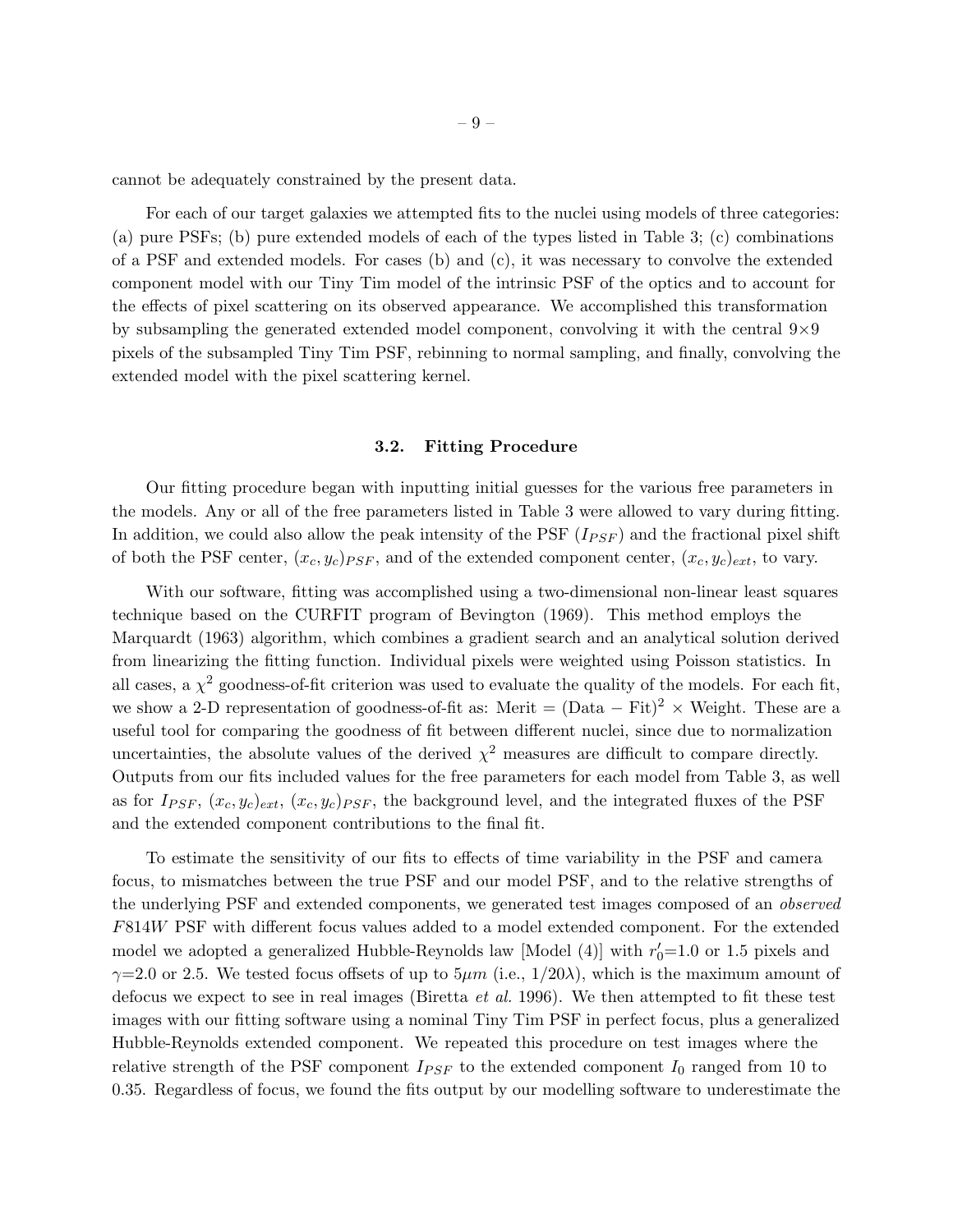value of  $I_{PSF}$  by ∼3-5%. I<sub>0</sub> was accurately determined when  $I_{PSF}/I_0=0.35$  but was overestimated by up to 33% in the case of  $I_{PSF}/I_0=10$ . Errors on  $\gamma$  range from 0-10%, depending upon both the ratio  $I_{PSF}/I_0$  and the true  $\gamma$  of the test image. Finally, for the in-focus test images,  $r'_0$  was systematically underestimated by 2-6%, while in the de-focused test images,  $r'_0$  was overestimated by 2-26%, depending on  $I_{PSF}/I_0$  and the true underlying  $r'_0$  of the test image. In the discussions which follow, we use the above results as partial guidelines for estimating the uncertainty of the fit parameters derived from our modelling technique.

As a second test of the accuracy of the PSF models produced from Tiny Tim, we attempted to use appropriately scaled versions of the Tiny Tim models to subtract field stars from our observed image frames. We found the Tiny Tim models to accurately subtract the stars to within  $~\sim$ 2 $\sigma$ . These residuals are consistent with those expected from the effects of Poisson noise and the large-angle scattering in the WFPC2 camera that is not modelled by Tiny Tim. We adopt the Tiny Tim model PSFs for our nuclear fits rather than using an observed PSF from each frame, since the observed point sources on our frames are of rather low signal-to-noise. In addition, because the PC2 PSF is position-dependent, the adopted PSF must be interpolated to match the location of the observed nucleus. This can be done with much greater accurately with a subsampled Tiny Tim PSF than with an observed PSF.

From our tests we deduced the optimal extraction box size for fitting to be  $31\times31$  pixels. This size included the bulk of each nucleus' signal, while excluding most of the light from the large-angle scattering halo. Because M33 is brighter and better-resolved (and hence less sensitive to uncertainty in the PSF halo) we extended its box size to  $61\times61$  pixels. Modest changes in box size caused maximum changes of a few percent in our derived fit parameters.

#### *3.2.1. Pure PSF Fits*

To assess how well we had resolved our nuclei, we attempted fits to the nuclei of all program images using a pure point source (i.e., a Tiny Tim PSF). We find that *none* of the nuclei of our target galaxies can be adequately fit by a pure PSF. Fig. 2 illustrates this for the most distant nucleus in our sample, ESO 359-029. Clearly a PSF properly scaled to fit the profile wings grossly overestimates the central intensity. The mismatch is even more extreme in the other 3 cases. This implies that *we have partially resolved the nuclei of all four of our program galaxies*. For NGC 4395 and M33, the resolution is evident even from visual inspection of the images.

## *3.2.2. Pure Extended Component Fits*

As a second step, we attempted to fit all four of our program nuclei using simple analytical brightness distribution models of the forms given in Table 3. We found that several of these models  $(1), (3), (4), (6), (7), (8),$  and  $(9)$  could adequately fit the outer wings of the nuclear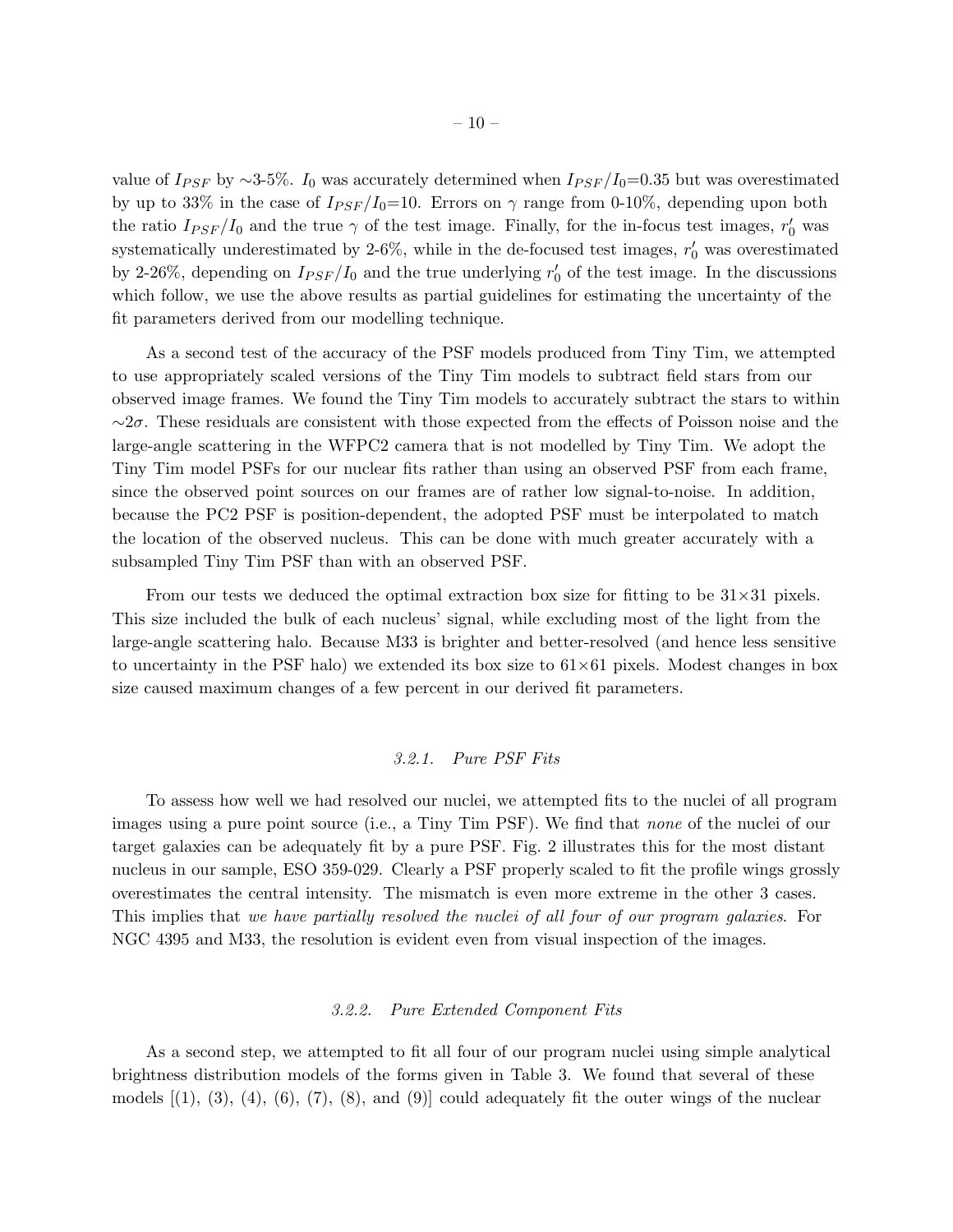brightness profiles, but none was adequate to fit the data over the full range of r for any of the nuclei. In all instances the models severely underestimated the flux in the central regions of the nuclei. Fig. 3 shows this is the case even for the best resolved nucleus in our sample, M33.

#### *3.2.3. Fits Including Extended Components Plus a PSF*

To better assess the nature of the light distributions of our nuclei over the full range of  $r$ , our final series of modelling attempts consisted of fitting with combinations of a point source and an extended component from Table 3. Our goal was not only to try to reproduce the brightness profiles of each individual nucleus, but to see if we could find a single, unified characterization of all of the nuclei that would allow meaningful comparisons between them. For this reason, we began with our best-resolved case, M33.

We first fit the M33 nucleus in the F814W frame using combinations of a PSF and several of the "classic" brightness distributions given in Table 3. The exponential disk+PSF model fit the wings of the profile adequately, but overestimated the peak central brightness. The Vaucouleurs  $R^{\frac{1}{4}}$  law+PSF model was a poor fit for almost the full range of r, and significantly overestimated the peak brightness level. The Hubble-Reynolds law+PSF combination roughly fit the shape of the profile for most values of r, but underestimated the peak central intensity. By far the best fit came from the King law+PSF fit, which provided an excellent model of the brightness profile for all values of r and correctly reproduced the central intensity  $(Fig. 4)$ . For this model we found the best fit occurred as  $c \to \infty$ —i.e., the best-fit King model tended toward the case of a simple, isothermal sphere [Model (9)].

Using more generalized fitting formulae with additional free parameters  $[e.g.,$  Models  $(4), (6),$ and (8)] only marginally improved our fits. One can trade off between  $\gamma$  and the characteristic radii of the models to produce a family of fits, none of them unique (see also KM). In general, the exponent  $\gamma$  becomes larger as the characteristic radius  $(r'_0, r'_e, \text{ or } r'_c)$  increases. Thus while they do reproduce the data adequately, these sorts of generalized fits have no obvious physical meaning, and do not permit useful comparisons between the different nuclei. Nonetheless, one important result did emerge: for the modified King model we found  $\gamma \to 2.0$ —i.e. this more general form again tended toward the case of a isothermal sphere. Together these results suggest that an isothermal sphere is an excellent approximation to the outer brightness distribution of the M33 nucleus, while at *HST* resolutions, the center of the nucleus is indistinguishable from a point source. Because our goal is to fit the observations with a useful and reproducible model rather than exploring all possible model fits (see also KM), we adopt for its simplicity and minimal number of free parameters, the isothermal sphere+PSF (hereafter IS+P) model as an analysis tool for all of our program nuclei.

The emergence of the IS+P model for our program nuclei suggests that *to the resolution limit of our images, the central stellar density continues to increase in all four of our program nuclei.*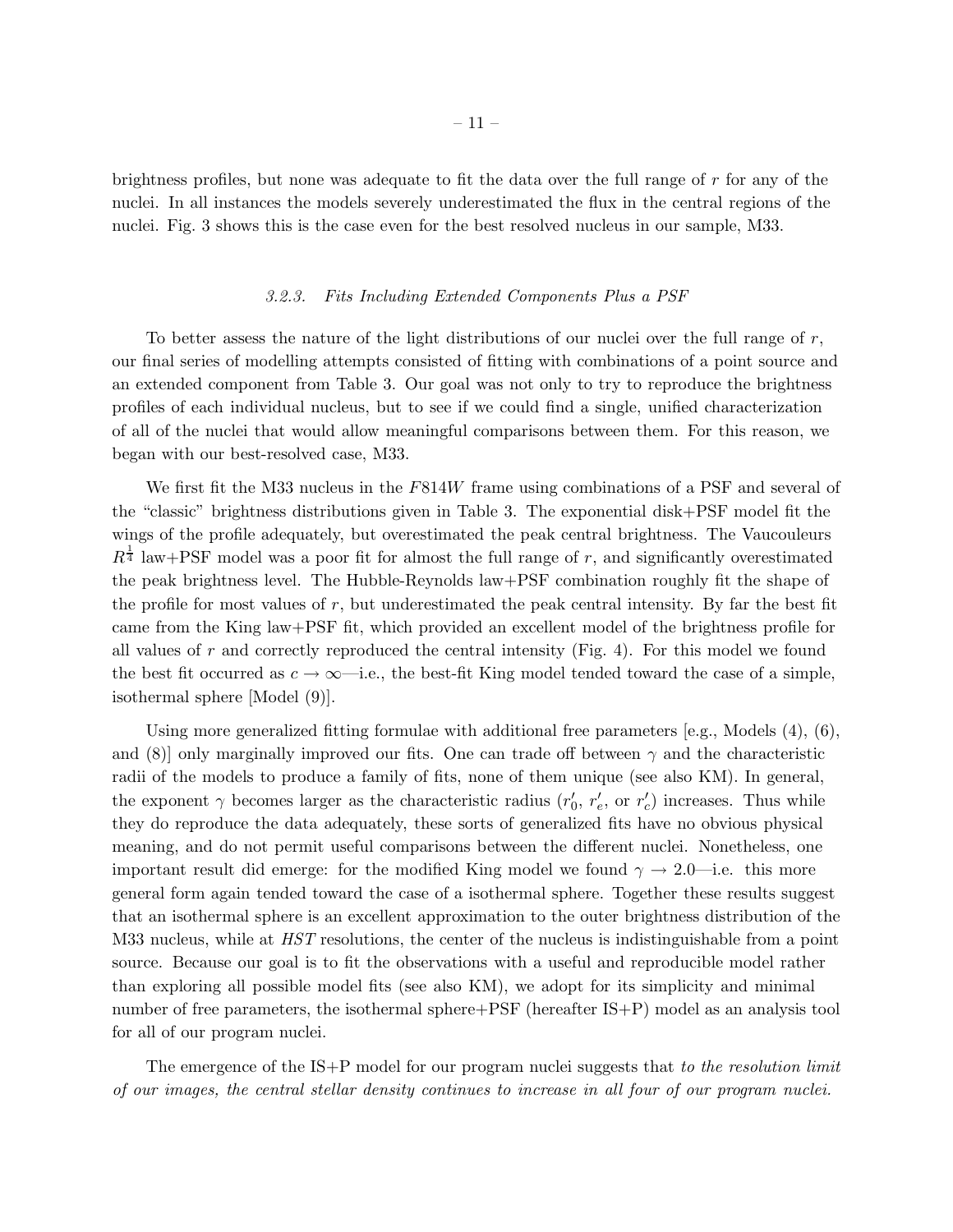Although we cannot conclusively rule out other classes of models from our present data (cf. L98), the IS+P model provides a useful and physically motivated characterization of our program nuclei.

Below we present a more detailed analysis of the WFPC2 images of each of our nuclei, including results derived from IS+P model fitting. For each case, we interpret our findings by incorporating results from the present work as well as prior results from the literature.

## 4. Properties of the Target Nuclei

## 4.1. The M33 Nucleus

Because of the proximity of M33, its very small bulge, and its moderate inclination, its nucleus can be effectively studied from the ground. Spectra by van den Bergh (1976), Gallagher *et al.* (1982), and spectral synthesis models of O'Connell (1983) and Schmidt *et al.* (1990) show that a range of stellar ages, including stars younger than about 1 Gyr, exist in the nucleus. Massey *et al.* (1996) deduced from FUV–NUV colors that the young population has a color consistent with a small group of He<sub>I</sub> emission stars like that seen at the Galactic Center. High resolution ground-based imaging and spectroscopy by KM indicated the nucleus is very compact with a core radius  $r_c < 0''$ .10 (<0.4 pc), has a stellar velocity dispersion of  $\sigma_* = 21 \pm 3$  km s<sup>-1</sup>,  $\frac{M}{L_V} \sim 0.4$ , and a maximum central black hole mass of  $5\times10^4\mathcal{M}_{\odot}$ .

Despite the lack of a very massive central black hole in the M33 nucleus, there are some indications of mild activity in the form of [N  $\text{II}$ ] optical emission lines (Rubin & Ford 1986), possible short- and long-term optical variability (Lyutyi & Sharov 1990) and a moderately luminous (∼10<sup>39</sup> ergs s−<sup>1</sup> ), variable hard X-ray source (Schulman & Bregman 1995; Dubus *et al.* 1997). Observations of the center of M33 with the WF/PC-1 Planetary Camera on *HST* were presented by Mighell & Rich (1995). They measured a  $V-I$  color-magnitude diagram for surrounding field stars which shows a broad red giant branch tip composed of stars with ages  $\geq$ 1.7 Gyr, younger red supergiants, and a main sequence including stars with ages of ∼0.1 Gyr. We emphasize that M33 cannot be assumed to be simply a massive version of an ordinary globular cluster because its characteristics and environment are much more complex.

The WFPC2 images of the M33 nucleus that we present here were also recently analyzed by L98. These authors found the M33 nucleus to be centrally peaked, which they interpret as a continuous increase in mean stellar density towards a central 'cusp'. They also noted that the nucleus becomes somewhat bluer in color at small radii. L98 interpret this combination of properties as possibly being due to the presence of binary star merger products in the post-core collapse nuclear star cluster, as previously suggested by KM. L98 use a deconvolution analysis to derive a fit to the nuclear light profile of M33. Their fit is a steep power-law profile for 0''.05  $r$  <0''.2 with a somewhat shallower central cusp or core with  $r_c \approx 0$ ''.034. They place a further limit on the maximum black hole mass of  $M_{BH} < 2 \times 10^4 \text{M}_{\odot}$ , and derive a central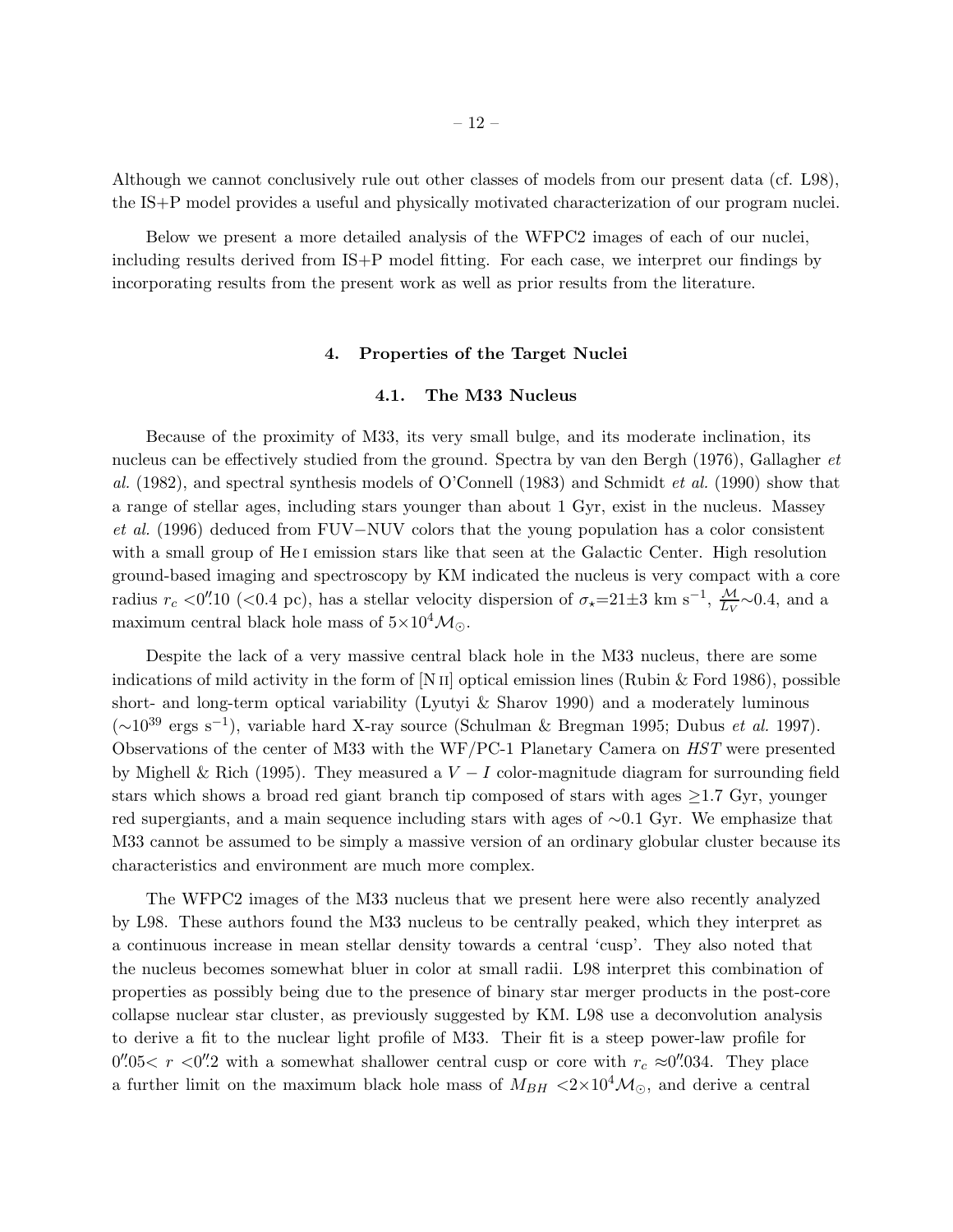luminosity density of  $\sim 5 \times 10^6$   $\mathcal{L}_{\odot}$  pc<sup>-3</sup>.

A close inspection of the WFPC2 images of the M33 nucleus reveals several additional interesting features. In agreement with L98, we find the nucleus is clearly elongated, especially in the F555W band, confirming the earlier suggestion of KM. We locate the major axis at a position angle  $(PA)$  of 18 $\degree$ , in excellent agreement with the value of  $PA=17\degree$  determined by L98.

At a PA of roughly -20 $\degree$  we see evidence of a radial, jet-like feature in both the F555W and the F814W frames (Fig. 5a & b). This feature is roughly  $0''$ . 5 long, and contains two bright knots. In the present data, the structure of these two knots are both consistent with point sources to within errors, but their location, relative orientation, and colors are intriguing. The centroids of both of these bright spots lie along a radial line pointing directly toward the center pixel of the nucleus. The knots have absolute magnitudes (corrected for Galactic extinction) of  $M_V = -3.99$ (top) and  $M_V = -5.21$  (bottom), respectively, and there are no other discrete sources of similar luminosity in the outer parts of the nucleus or its surroundings. If these are single stars, they are rather luminous, and it is difficult to explain their highly disparate colors. The upper source is very red  $[(V-I)_o=1.92]$  while the lower source is very blue  $[(V-I)_o=-0.22]$  (see Fig. 6, discussed below). Even if the sources we see are luminous stars, their alignment with the nucleus center raises the possibility that they may be associated with a jet or outflow of some sort. Further investigation of these features is clearly desirable. If the M33 nucleus does harbor a miniature jet, this would provide evidence that M33 is indeed a low-level AGN.

We attempted fits to the WFPC2 images of the M33 nucleus using our modelling software, as described in Sect. 3.2.3. Our IS+P model reproduces the light profile of the M33 nucleus quite well, aside from small systematic errors due to the slight ellipticity of the nucleus. The mismatch between our circularly symmetric models and the slightly elliptical nucleus of M33 results in a symmetric residual pattern upon subtraction of the model (Fig. 4 & 7). Our derived core radius for the IS component of the M33 nucleus from the  $F814W$  image is  $r_c=0''.11$ , which is in good agreement with the measurements of KM and Mighell & Rich (1995), both of whom found  $r_c \approx 0''.1$ . As in the present work, KM also included a central point source to reproduce the compact central source or "cusp" in the brightness profile. Our IS model value for the core radius is an *upper limit* to the physical size of any core in the M33 nucleus. Our value is larger than the slope break radius derived by L98. These authors interpret the unresolved center of the nucleus as a density cusp, whose properties were measured via deconvolution. Our core radius is derived from an isothermal sphere fit to only the *resolved* portion of the underlying nuclear star cluster. Our resulting IS+P model magnitudes agree well with our aperture photometry (see Sect. 4.7). For example, the observed  $F555W$  magnitude for a 25 pixel circular aperture is only 0.01 magnitude fainter than that derived from our model.

We can derive a limit to the central luminosity density by assuming the flux in the model point source in the unresolved center of the nucleus emanates from a region whose size is less than one PC2 pixel. At the distance of M33, this corresponds to a volume with radius 0.092 pc, and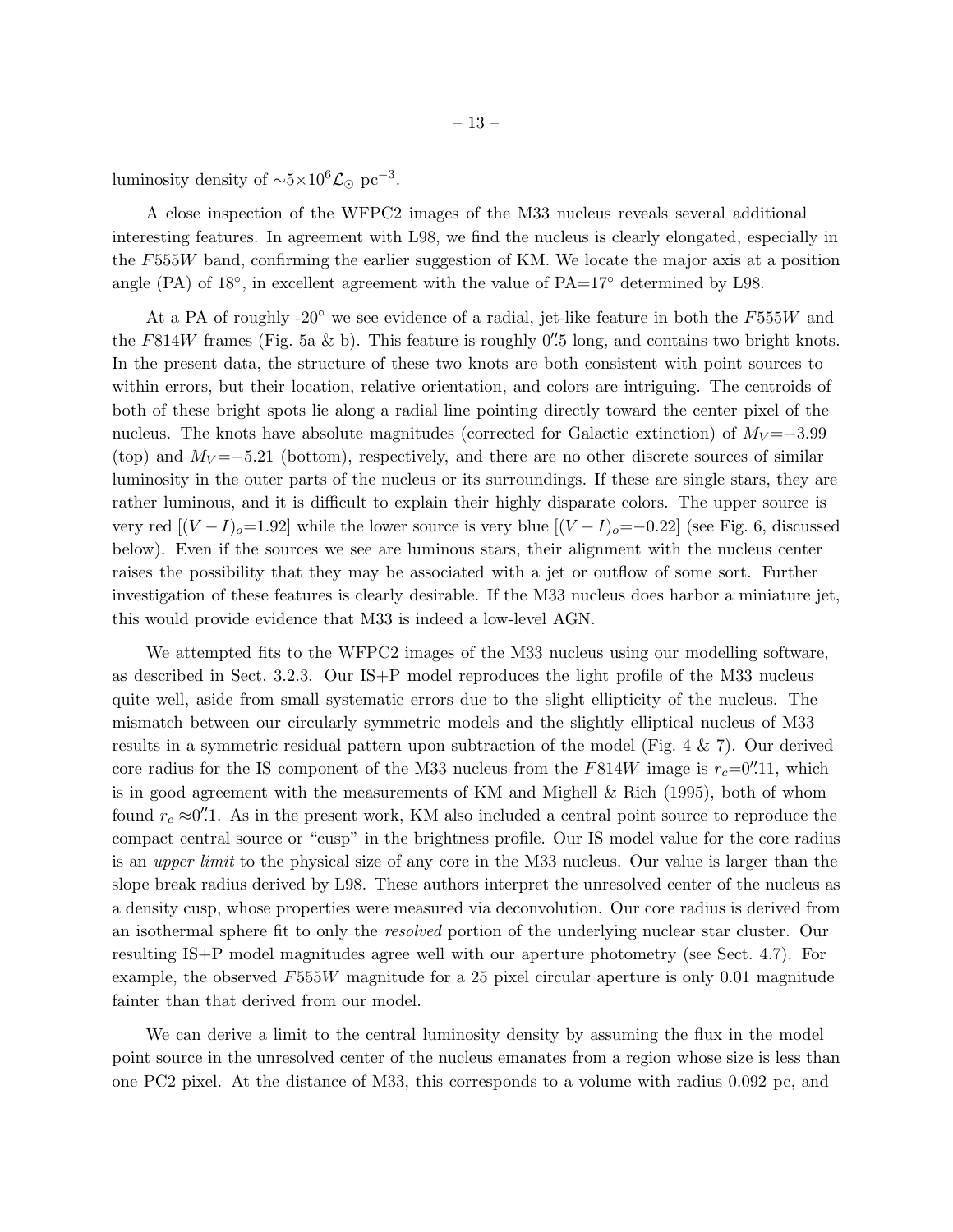the minimum V-band luminosity density for the M33 nucleus of  $3.6 \times 10^7$  L<sub>☉</sub> pc<sup>-3</sup>. The L98 model yields a lower central density for the M33 nucleus since it assumes a continuous model for the nuclear radial brightness profile.

The color map of the M33 nucleus (Fig. 6) suggests this nucleus has a blue core, as previously inferred by KM, Mighell & Rich (1995), and L98. This result must be interpreted with caution due to the mismatch between the *HST* PSFs at different wavelengths, but nonetheless, the spatial extent of the blue region on our color map (∼3 pixels) is consistent with the slightly bluer nuclear core measured by L98 in their deconvolved image. From aperture photometry (see below), we measure a  $V-I=0.81$  within a 3-pixel radius aperture, also consistent with Fig. 21 of L98. If real, this central concentration of blue light could represent a small cluster of young stars (e.g., He i stars, as suggested by Massey *et al.* 1996), a miniature AGN, or a single blue supergiant. If such discreet sources are present, then the fit of smooth power law to the radial intensity distribution becomes uncertain, as discussed by Sams (1995). Similar behavior is also seen in the Milky Way's nucleus, but in this case it is due to a central concentration of luminous young stars (Krabbe *et al.* 1995, Mezger *et al.* 1996). The central young cluster in the Milky Way nucleus would have a core radius of about 0''.03 at the distance of M33, and therefore would appear as a blue point source superposed on an older, redder underlying cluster, similar to what we see in M33. We also note that some blue light is present in the outskirts of the M33 nucleus; consistent with the color profile shown in L98, we see a faint, moderately blue ring surrounding the periphery of the entire nucleus (see Fig. 6). It is clear that even low-mass nuclei such as that in M33 are more complicated than simple scaled-up versions of ordinary star clusters, and the radial intensity profile, especially in the central regions, may reflect more than the stellar density profile. Therefore, caution must be exercised in assessing the dynamical state of compact nuclei from brightness profiles alone (see KM, L98).

Because M33 is sufficiently resolved, we can also explore its brightness distribution using isophotal fits. We determined the run of surface brightness with radius for the  $F555W$  10-s exposure using the ELLIPSE task in IRAF. To match the slight elongation of the nucleus, we used a fixed ellipticity of  $\epsilon$ =0.15 at a position angle PA=18<sup>°</sup>. The background was measured in the regions surrounding the nucleus, and a constant background was subtracted. The resulting observed radial brightness profile in the  $F814W$ -band is shown in Fig. 8. For comparison, we also fitted the M33 nuclear brightness profile using circular isophotes. On an azimuthally-averaged brightness profile, the results appear virtually indistinguishable from the elliptical fits, indicating the circular symmetry in the IS+P models should not be a major source of uncertainty.

#### 4.2. The M33-at-a-Distance Nucleus

Since our other target nuclei are more distant than M33, our WFPC2 observations in these cases suffer more severely from limited angular resolution. However, it is possible to make some comparative measures of the size and radial run of intensity in the outer regions of the other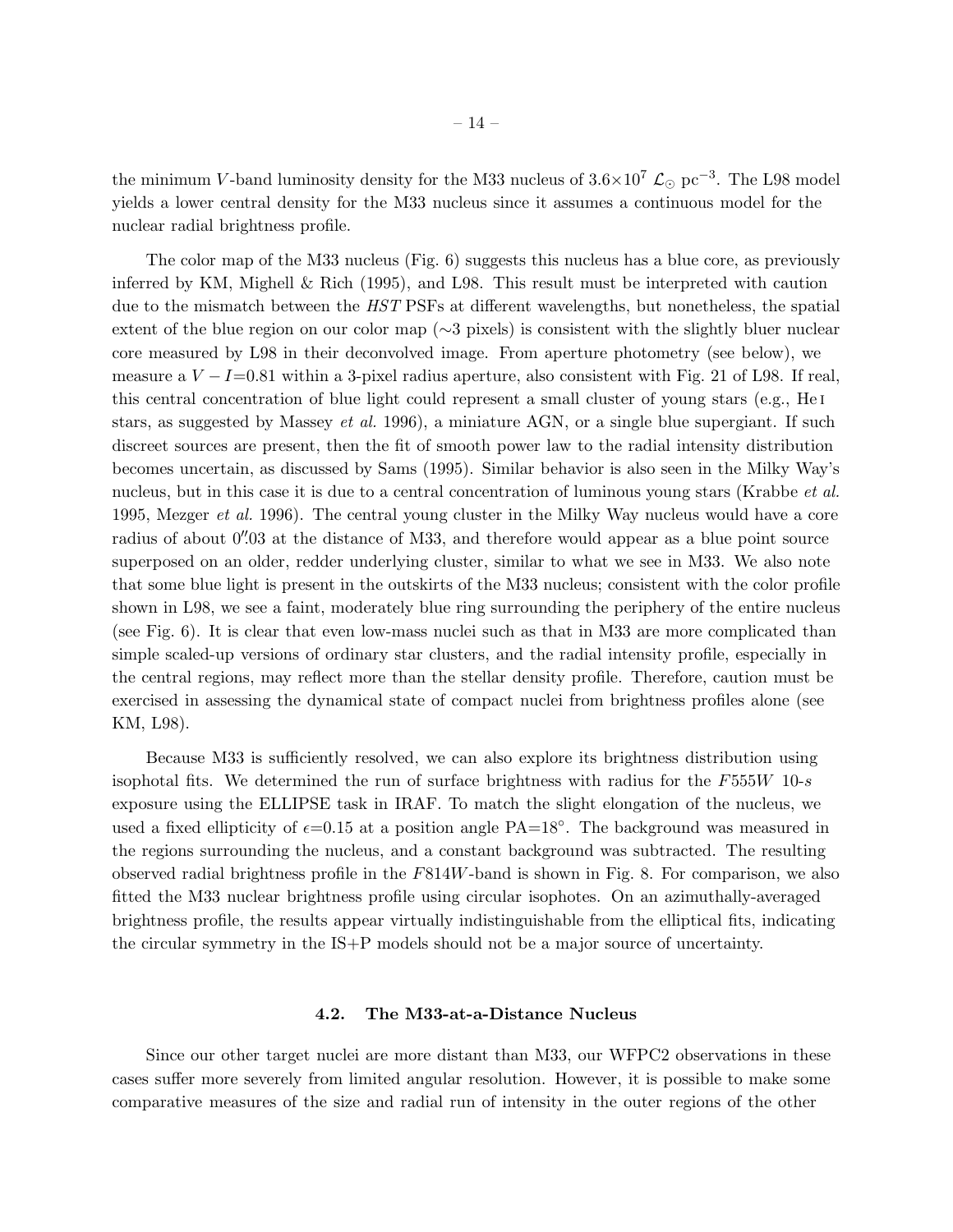nuclei. This information provides a basis for testing the hypothesis that other star cluster nuclei in small spirals are structurally similar to the nucleus of M33. It is useful, before undertaking this analysis, to first explore how the observed properties of the M33 nucleus would change if it were moved outside of the Local Group.

As a test of the effects of distance on our model fits, we block averaged the  $F814W$  image of the M33 nucleus by  $5\times5$  pixels to simulate its appearance at a distance of about 4 Mpc (hereafter "M33-at-a-Distance"). The WFPC2 F814W image was selected for this experiment because it is less affected by recent star formation or possible effects of weak nuclear activity, and so provides the best measure of the intrinsic properties of the underlying nuclear star cluster. The main source of uncertainty in this experiment comes from the fact that in a real galaxy, an unresolved source would have its flux distributed over the same number of pixels regardless of its distance; however in our test image, the central point source was binned  $5\times5$ .

Our results for the IS+P fits to the M33-at-a-Distance nucleus are presented in Table 4 and Fig. 9. These fits demonstrate a few basic points about the impact of resolution on the fitting process. The fraction of the total integrated model flux contained in the PSF increases from 3.4% in M33 to 20% in M33-at-a-Distance. The residuals from the IS+P fit also become much smaller, demonstrating our lessened ability to resolve underlying structure of the nucleus, while at the same time the derived core radius of the extended model component yields a value ∼1.3 times larger (in parsecs) than for the M33 nucleus at its proper distance. Thus we cannot measure the form of the central part of distant nuclei without knowing their radial intensity profile in advance.

These effects are to be expected. With increasing distance, more of the nucleus' light falls within an unresolved point source, and fewer resolution elements lie across the resolved component. As a result, the extended brightness component of the nucleus must be separated from the wings of a strong PSF and cannot be constrained as accurately. Since the PSF also effectively removes additional light from the extended component near the center of the image, the best-fitting extended component will necessarily have a shallower brightness gradient at small  $r$ . Thus any derived core radius for the IS component of the intensity model will only be an upper limit to the intrinsic  $r_c$ .

#### 4.3. The ESO 359-029 Nucleus

Sandage & Fomalont (1993) first reported the presence of a point-like nucleus in ESO 359-029, but classified the host as an Im/dE,N "mixed morphology" galaxy, and argued that it is gravitationally bound to the Sbc spiral NGC 1532. However, CCD imaging by Matthews & Gallagher (1997) emphasized the disky appearance of this faint galaxy. They classified ESO 359-029 as an Sd, and noted that its disk was small and diffuse, but very symmetric, with a semi-stellar nucleus centered on an "island" of slightly higher surface brightness than the surrounding disk. In addition, a recent high-resolution H<sub>I</sub> spectrum by Matthews *et al.* (1998)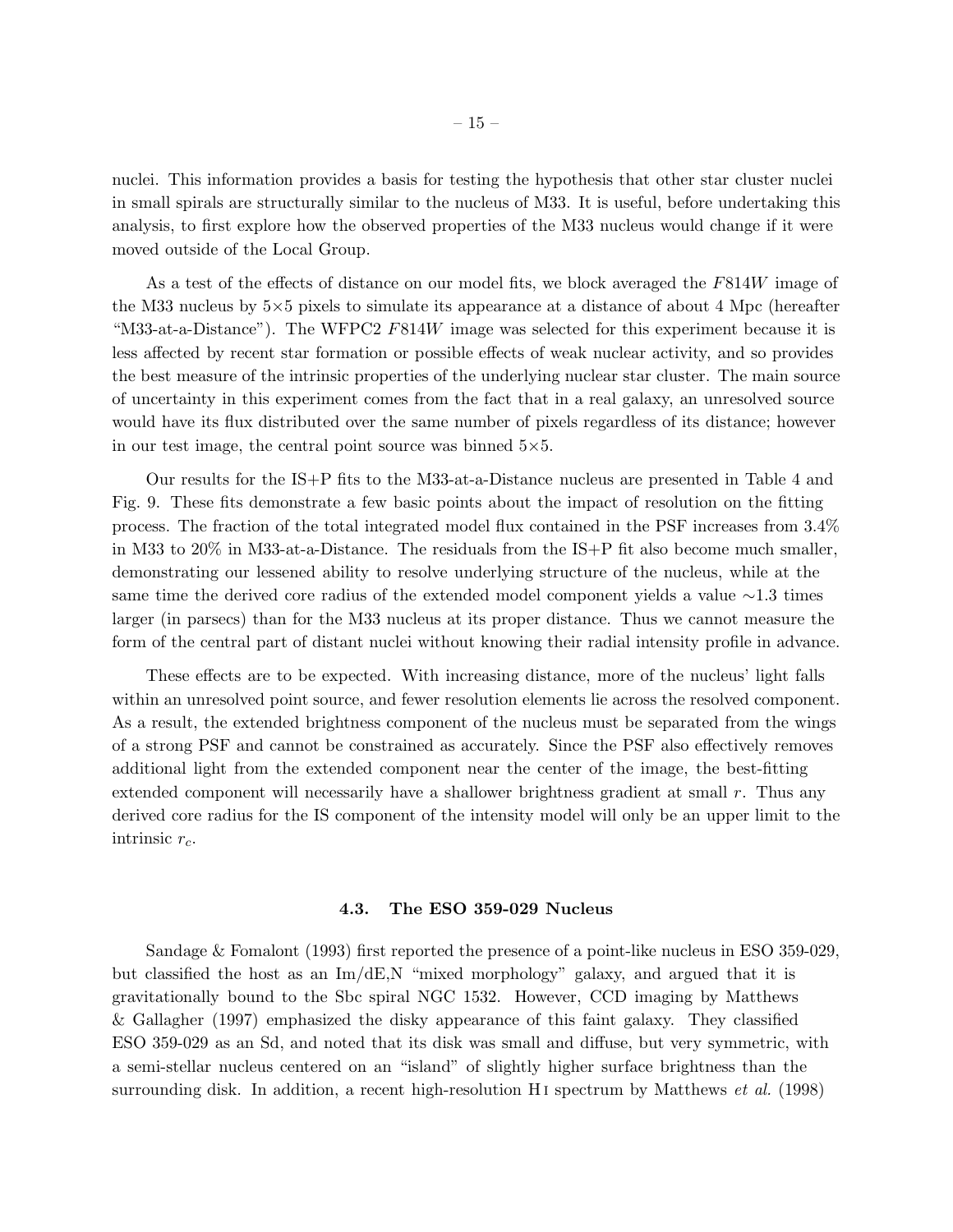shows that ESO 359-029 is clearly rotationally dominated, that the velocity width reported by Sandage & Fomalont (1993) was underestimated, and that the  $\mathcal{M}_{\text{H}_{I}}/L_{V}$  ratio of this galaxy (0.41) in solar units) is entirely normal for extreme late-type spirals, while being a factor of 10 higher than typical dE or dwarf spheroidal systems (e.g., Oosterloo *et al.* 1996 and references therein). For these reasons we believe ESO 359-029 is best classified as an extreme late-type spiral of type Sd or Sdm.

We note that ESO 359-029 is physically smaller than the other 3 galaxies in the present sample, and shows almost no hint of spiral structure. Like many extreme late-type spirals, its global properties are similar to those of an irregular galaxy (Matthews & Gallagher 1997). This raises the interesting possibility that at least some nucleated dE galaxies may form when gas is stripped from an extreme late-type spiral during a close encounter with another galaxy (cf. Sandage & Fomalont 1993). If extreme late-type spirals were the precursors of dEs, this would eliminate the difficulty of explaining their origins from irregulars, which are generally not nucleated (cf. Binggeli 1994). One way of testing such a scenario is to compare the nuclear properties of galaxies such as ESO 359-029 with those of dE nuclei observed at similar spatial resolutions. One candidate for such a comparison is the Local Group dE NGC 205. Its nucleus resembles those studied here in terms of its luminosity and size (Jones *et al.* 1996).

A longslit spectrum taken by Matthews (1998) revealed that ESO 359-029 has detectable  $H\alpha$ and [N II] emission over most of the optical extent of its disk, but no [S II] was detected. The rotation curve of this galaxy is shallow, slowly rising, and fairly linear, but shows an abrupt reversal near the nucleus, with a semi-amplitude of  $+25 \text{ km s}^{-1}$  and  $-13 \text{ km s}^{-1}$  on the approaching and receding sides of the nucleus, respectively. Thus there appears to be a kinematic signature of a compact, massive concentration at the center of this tiny spiral.

The results from IS+P model fits to the ESO 359-029 nucleus are presented in Table 4 and Fig. 10 & 11. ESO 359-029 is satisfactorily fit in both the  $F450W$  and the  $F814W$  bands by the IS+P model. We see only a very weak, slightly elongated residual in the  $F814W$  frame and essentially no discernible residuals in the F450W fit. The core radii we derive for the resolved component of the ESO 359-029 nucleus from our IS+P model fits are the largest of the four galaxies in our sample, although ESO 359-029 is also the most distant of the four and we emphasize our  $r_c$  values are only upper limits (see Sect. 4.2). In the blue band 38% of the model flux lies in the point source component of the fit, suggesting we have only marginally resolved this nucleus. In a manner similar to the case of M33, we derive a minimum central B-band luminosity density for ESO 359-029 from our IS+P model of  $2.9\times10^4 \mathcal{L}_{\odot}$  pc<sup>-3</sup> within a volume of radius 1.10 pc. Finally, we note that in spite of its faintness (and hence seemingly comparatively low mass), the nucleus of ESO 359-029 is clearly very compact. The nucleus of ESO 359-029 appears to share basic similarities in its properties with the other compact star cluster nuclei in our sample, hinting that the properties of compact star cluster nuclei are at least to some degree independent of the size and luminosity of their host galaxies.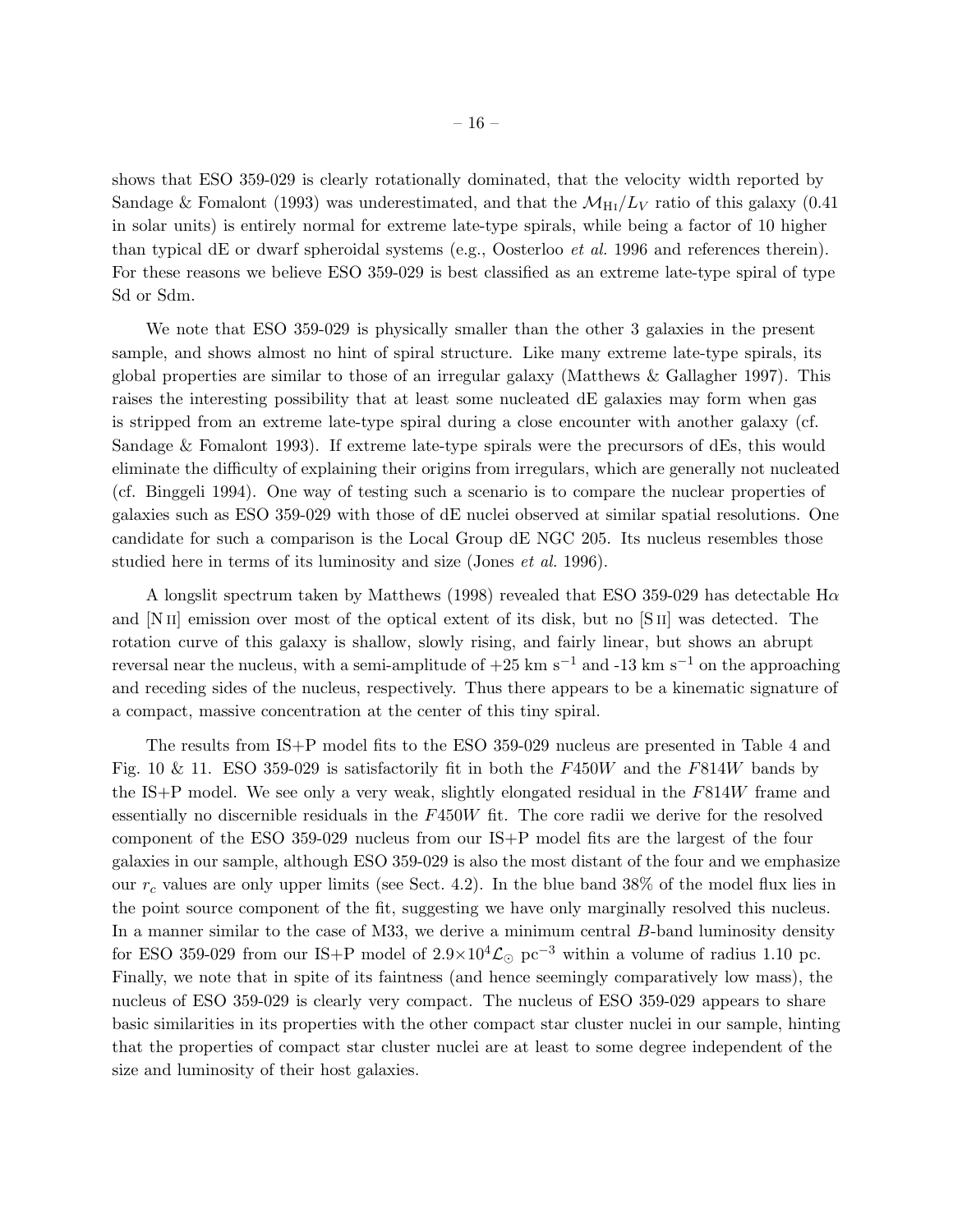#### 4.4. The NGC 4242 Nucleus

In the atlas of Sandage & Bedke (1994) the morphological appearance of NGC 4242 is very similar to that of NGC 4395. Van den Bergh (1995) drew attention of the prominent semi-stellar nucleus visible in that image. However, unlike the case of NGC 4395, there are no spectral signatures of activity in this nucleus. Ho *et al.* (1995a) published an optical spectrum of the NGC 4242 nucleus showing weak emission lines, and Heckman (1980) failed to detect a compact nuclear radio source down to a limit  $\log(L_{6cm})$  < 18.91 W Hz<sup>-1</sup>. The lack of discernible FIR emission from this nearby spiral by *IRAS* and it relatively weak global radio continuum flux (Gioia & Fabbiano 1987) both suggest a low rate of global star formation throughout the disk.

Visual inspection of our images of the nucleus of NGC 4242 (e.g., Fig. 1c) reveals very faint, extended "fuzz" around the main bright nucleus. This is most evident in the F814W image. Results from IS+P model fitting are presented in Table 4 and Fig. 12 & 13. From this model we derive a minimum B-band central luminosity density for this nucleus of  $1.0\times10^5$  L<sub>⊙</sub> pc<sup>-3</sup> within a volume of radius 0.815 pc. We find the NGC 4242 nucleus is unlike the other nuclei in our sample in two important ways. First, this is the only one of the four nuclei that shows significantly more structure in the  $F814W$  images than in the  $F450W$  image. Our IS+P model provides a good fit to the F450W brightness distribution, but in the F814W band, this model cannot properly reproduce the flux distribution in the central few pixels, and leaves an oval-shaped residual pattern roughly  $0''\llap{.}5\times0''\llap{.}3$  across (see Fig. 13). This reveals that this nucleus in not circularly symmetric, and that it appears to contain a miniature bar-like feature near its center. We see marginal evidence for a similar feature in the  $F814W$  image of ESO 359-029, but it is significantly less pronounced. This may be due to an intrinsic difference, or to the poorer spatial resolution in the ESO 359-029 images. The second difference between NGC 4242 and the other nuclei is that NGC 4242 is the only one of the three non-active nuclei where the point source contribution to our model fits is larger in F814W than in the bluer image.

#### 4.5. The NGC 4395 Nucleus

Filippenko & Sargent (1989) were the first to present evidence that the compact nucleus of NGC 4395 is the lowest luminosity Seyfert 1 known. These authors discovered that the  $H\alpha$ emission line in the NGC 4395 nucleus has a broad component, and that the [O III] emission is much stronger than that of Hβ. Further support for the presence of an AGN came from a UV spectrum taken with the Faint Object Spectrograph on the *HST* by Filippenko *et al.* (1993) which showed a flat far-UV continuum with strong, high ionization emission lines. No P-Cygni profiles were found in the UV, such as would normally be present from winds in massive OB stars. In addition, Filippenko *et al.* found the nucleus to be spatially extended in observations made with the original Planetary Camera through the  $F502N$  filter (a narrow-band O III filter), while the continuum F547M filter showed only a point source. Sramek (1992) measured a non-thermal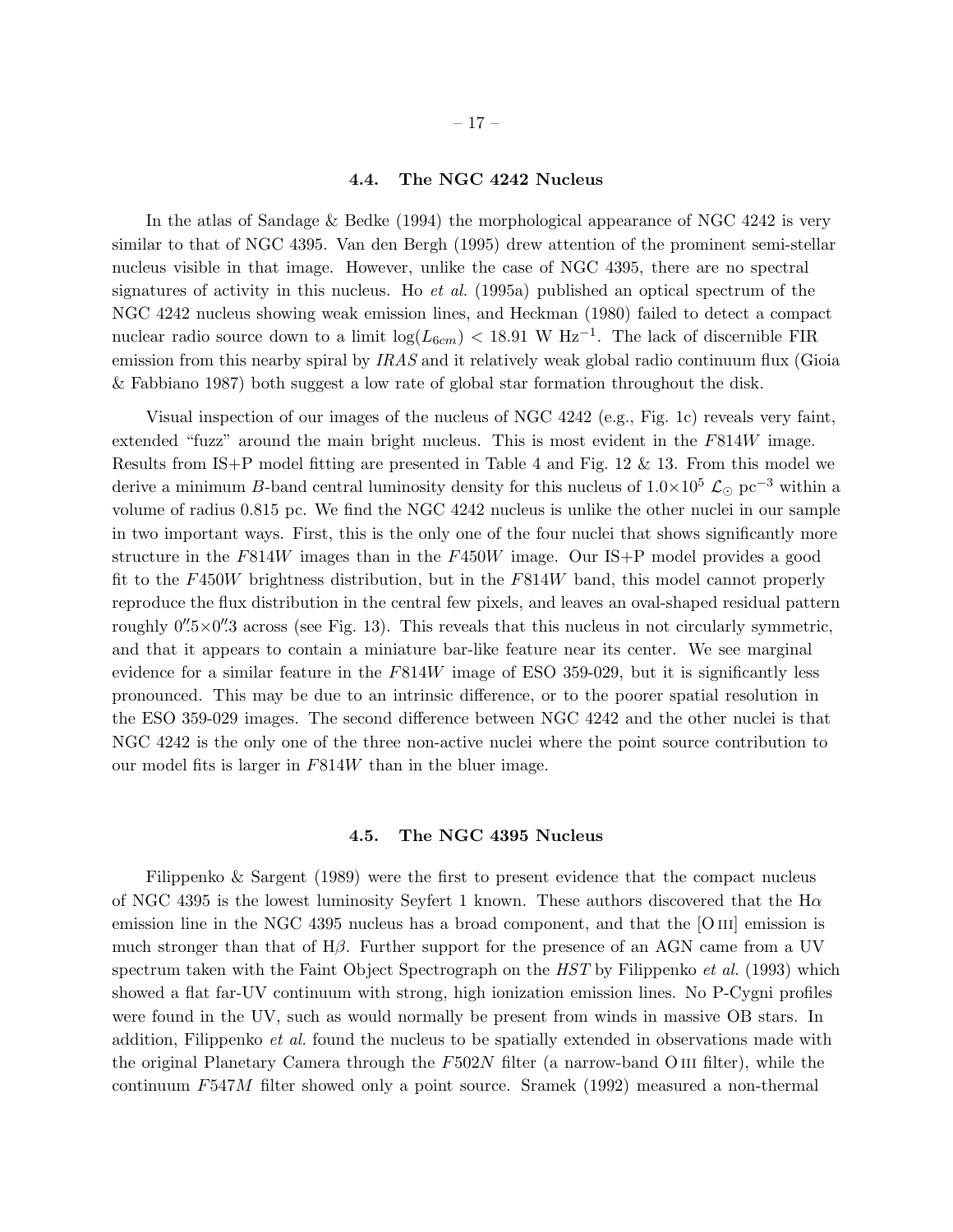radio source with about the luminosity of the Cas A Galactic supernova remnant at the position of the NGC 4395 nucleus. Finally, Lira & Lawrence (1998) have recently reported the nucleus is a variable X-ray source. Taken together, the spectral characteristics of the NGC 4395 nucleus appear to be more consistent with a standard accretion-powered AGN rather than a compact starburst.

With our new WFPC2 data, we have resolved the nucleus of NGC 4395. This nucleus has complex internal structure. In both the  $F450W$  and  $F814W$  bands, some degree of elongation is visible, and a faint halo of irregular "fuzz" can be seen surrounding the brighter core of the nucleus.

Because the NGC 4395 nucleus is less structurally complex in the F814W frame, we modelled that image first. The resolution of the nucleus in  $F814W$  is illustrated in Fig. 14, where we have subtracted a scaled PSF model to approximately fit the the central intensity. This leaves behind an extended, slightly elliptical residual pattern which contains about half of the light. A complete fit to the nucleus can be made with good accuracy using our IS+P model; this produces a point source and extended object centered at the same position to within better than 0.1 of a PC2 pixel  $(\approx 5 \text{ milliarcsec})$ . As with our other sample nuclei, the outer regions of the nucleus of NGC 4395 are reasonably fit by an IS+P model (Fig. 16). However, for NGC 4395 an asymmetric, bipolar-like pattern emerges in the residuals. The luminosity of the IS component of NGC 4395's nucleus in the I-band is  $M_I \approx -10.1$  (see Sect. 4.7), similar to the resolved nuclear cluster components in the other galaxies in our sample. The luminosity and structural parameters of the NGC 4395 nucleus that we measure from the present data are consistent with NGC 4395 containing a normal star cluster nucleus which is currently hosting nuclear activity. However, final confirmation of this picture will require high angular resolution spectra.

The NGC 4395 nucleus looks considerably different in the F450W filter. Two of the central pixels of the F450W image were saturated in the long exposure, hence these were replaced by values derived by scaling from our short exposure (see Sect. 2).

Visually inspecting the F450W image, we see that the nucleus of NGC 4395 is asymmetric and elongated; it can be described as a point source superimposed on an elongated, somewhat irregular structure. We have selected the contour levels in Fig. 16 to attempt to illustrate this point; note the displacement of the point source from the outermost isophote. Furthermore, unlike the other nuclei, where the centers of the PSF and IS components to the fits coincide to within a fraction of a pixel (see Table 4), the centroids of the PSF and IS components for the F450W image of NGC 4395 are offset by 1.2 pixels, and the centroid of the IS component differs from that found in the F814W image by nearly 2 pixels. The luminosity in the point-source component is considerably higher than would be expected from the effects of distance alone (based on our M33-at-a-Distance experiment), arguing that this nucleus truly contains a very compact source near its center, consistent with other AGNs. A fit to the light distribution in the F450W frame using our IS+P model leaves a bipolar residual pattern similar to that in the  $F814W$  frame,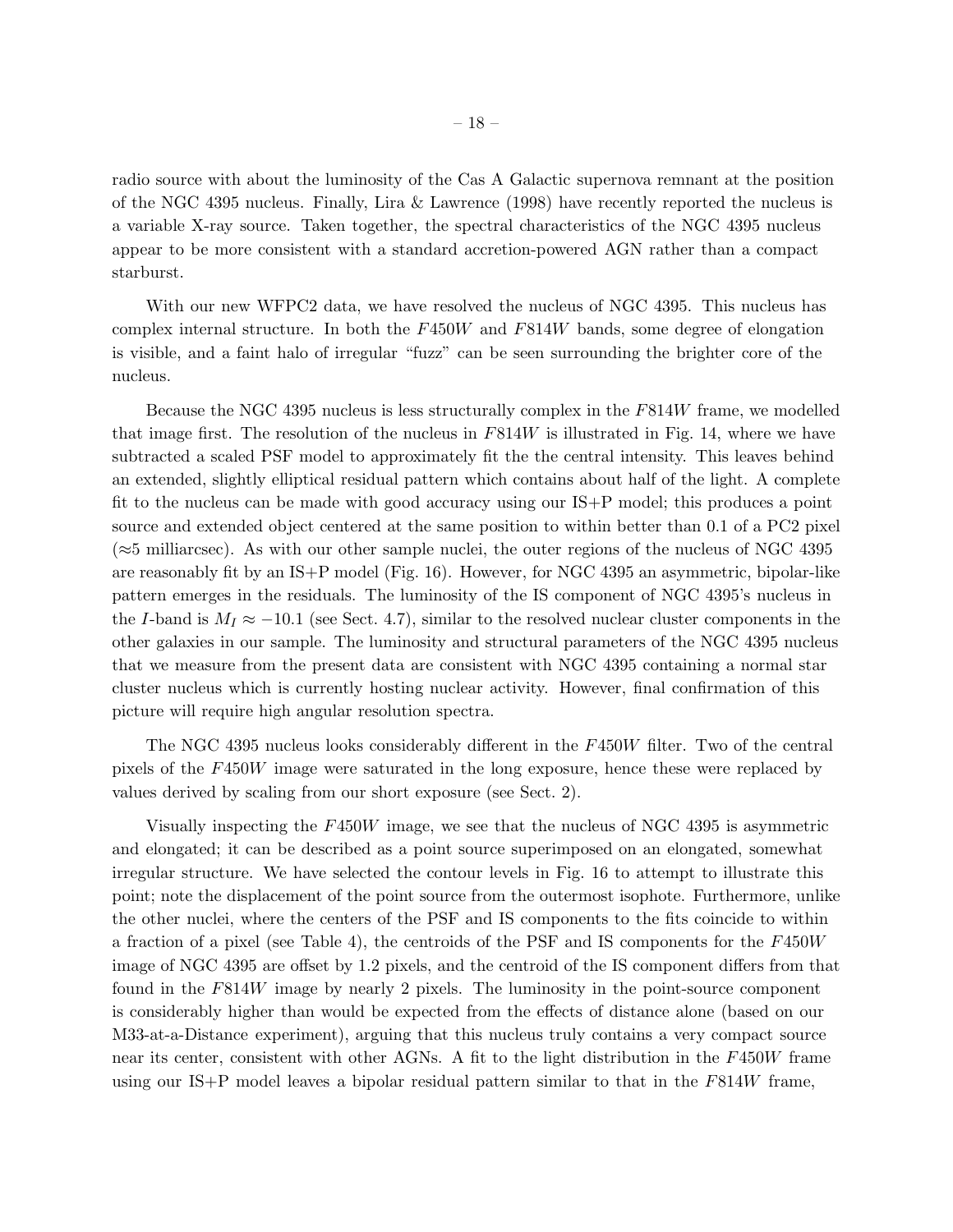but much more pronounced, and containing an even larger fraction of the total nuclear light (Fig. 17). From our IS+P model we place a limit on the minimum B-band luminosity density in the NGC 4395 nucleus of  $9.6 \times 10^6$  L<sub>⊙</sub> pc<sup>-3</sup> within a volume of radius 0.283 pc.

Further hints of the complex structure of the NGC 4395 nucleus can be gleaned from an examination of a  $F450W - F814W$  color map (Fig. 18). We see overall the nucleus is fairly blue, with a compact central source that appears to be somewhat bluer than the surrounding regions. There is also a short, bright blue arc (∼0".4 long) offset just a few pixels from the nucleus center. This and the prominent extended blue plume visible to the right of the nucleus are discussed in detail below.

As with the F814W frame, we examine the residuals left after subtracting only the point source component of our model (Fig. 19). From this we see evidence of a slight elongation at a PA=255° (at "2 o'clock") in the F450W image. No analogous feature was seen in the F814W image (Fig. 14). The elongated structure is only weakly visible, but if the feature were simply an artifact of an error in the PSF, we would expect to see a reflected symmetry in this structure, and we do not. The stronger evidence of the reality of these features is that it appears to correspond to a feature in our contour plot (Fig. 16) and to a distinct blue arc in the color map shown in Fig. 18. In the color map, the arc-like feature is located about 0′′ .25 (∼3 pc) from the center of the nucleus. The structure of this arc and its extremely blue color are consistent with it being produced by emission lines from ionized gas (see below).

These asymmetric blue structures we see in the NGC 4395 nucleus are most readily understood if the light is due to gas rather than stellar emission; dynamical time scales within nuclei are extremely short and thus any azimuthal irregularities in the distributions of stars will rapidly disappear in much less than 1 Myr. A stronger confirmation of this picture comes from the consistency of our observed asymmetry in the NGC 4395 nucleus with that found by Filippenko *et al.* (1993) in their F502N-band observations. This agreement suggests that the inner and outer filaments are due to regions where the  $H\beta$  and [O III] emission lines are especially intense. Using the WFPC2 efficiencies tabulated by Biretta *et al.* (1996), we find that the blue arc-like feature produces a flux in [O III] of  $\sim 4.5 \times 10^{-14}$  ergs s<sup>-1</sup> cm<sup>-2</sup>, which is about 1/4 to 1/3 of the [O III] flux measured from ground-based spectra by Ho *et al.* (1997a), and corresponds to a luminosity of roughly  $1\times10^4$   $\mathcal{L}_{\odot}$ .

The F450W image of NGC 4395 contains a second, large emission plume that is clearly resolved from the main nucleus. It is approximately aligned with the inner blue arc discussed above. This plume also has the blue colors expected for an emission line source, and is only faintly visible in the F814W image. The outer plume has a wispy, filamentary structure, and extends about 1′′ (∼20 pc) in projected distance from the nucleus, with its main structure centered near PA=265°. Near PA=270°, it makes a 90° turn and joins onto a fainter region at PA=280°. We detected an integrated flux from the outer plume is 44 photons  $s^{-1}$ , corresponding to corresponding to a flux in [O III] of  $4\times10^{-14}$  erg s<sup>-1</sup> cm<sup>-2</sup>, or  $L(\text{O\,{\tiny III}}) \geq 1.5\times10^{38}$  erg s<sup>-1</sup> ≈  $1\times10^{4}\mathcal{L}_{\odot}$ . Thus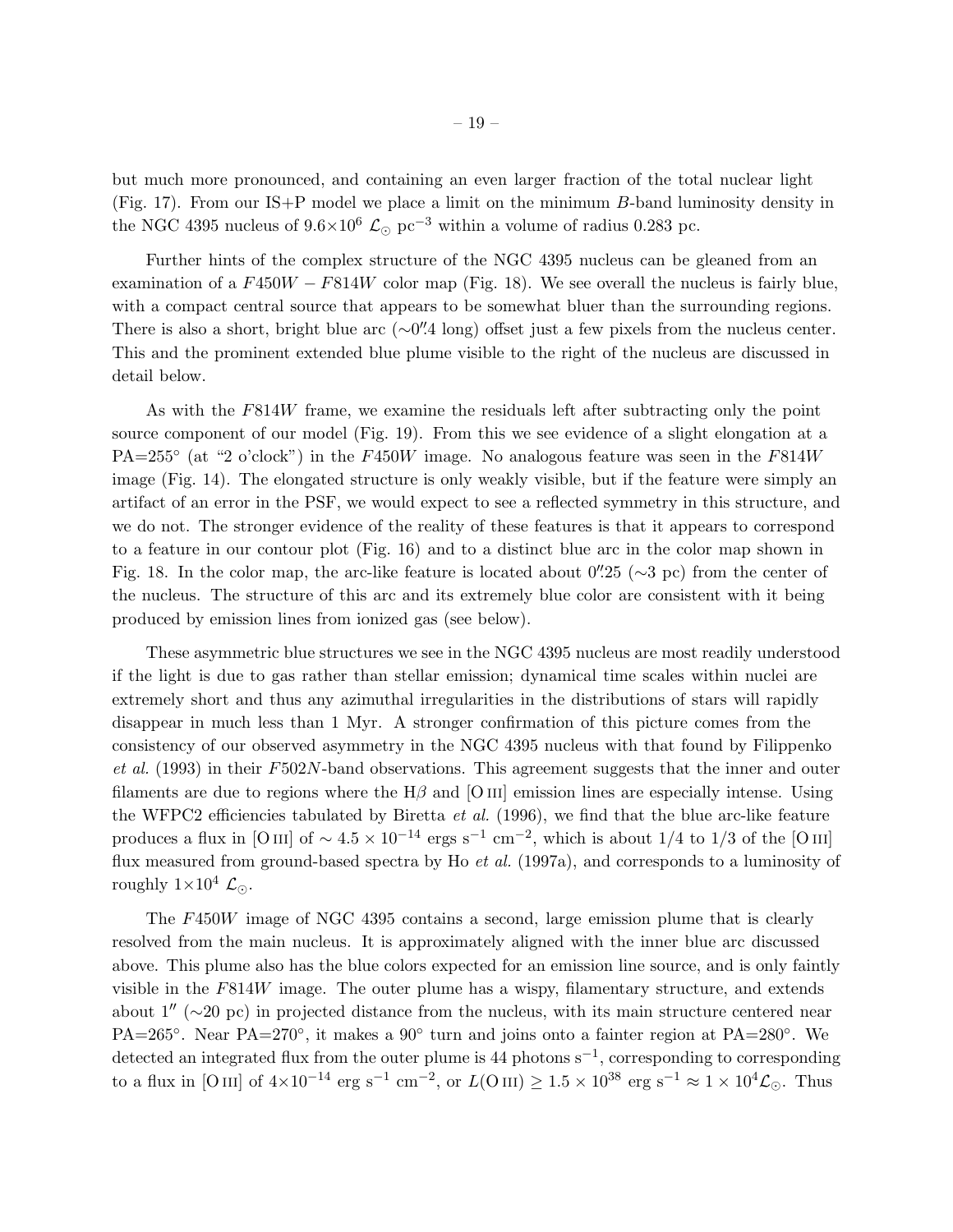this emission line plume, together with the arc discussed above, contain  $1/2-2/3$  of the [O III] flux found by Ho *et al.* (1997a) in their spectra taken with a  $1'' \times 4''$  entrance aperture. Since Ho *et al.* (1997a) quote an uncertainty of  $\pm 20\%$  for their measurement, our values are in rough agreement. We therefore believe that these two features comprise the bulk of the narrow emission line region around the Seyfert nucleus of NGC 4395.

Our observations of the structure and luminosity of the NGC 4395 nucleus and its surroundings are consistent with the behavior of more luminous AGNs. Normal Seyfert galaxies often show "ionization cones" along which highly ionized material is found (e.g., Pogge 1989a,b; Wilson *et al.* 1993; Boksenberg *et al.* 1995; Mulchaey *et al.* 1996; Schmitt & Kinney 1996). This phenomenon is interpreted as blocking or collimation of radiation from the vicinity of an accreting black hole. The presence of two distinct filaments along approximately the same position angle from the nucleus gives strong evidence for the presence of an ionization cone in NGC 4395. This feature, in combination with the spectrum and brightness of the probable [O III] line emission, provide further support to the presence of an AGN within the central parsec of the NGC 4395 star cluster nucleus. These factors strengthen arguments against a stellar origin (e.g., the "Warmer" model of Terlevich & Melnick 1985) for the activity in NGC 4395 (see also Filippenko *et al.* 1993).

#### 4.6. Comparison of the Structural Properties of the Nuclear Star Clusters

The emergence of the isothermal sphere as a suitable approximate model for the outer brightness profiles of our nuclei suggests that the nuclei of all of our sample galaxies harbor true compact nuclear star clusters, not simply small, nuclear H ii regions. In contrast to the isothermal sphere, the more general King law (King 1962,1966) includes a finite value for the cutoff or "tidal" radius  $r_t$  (see Eq. 5, Table 3). What does it mean then that our present nuclei are better fit as  $r_t \to \infty$  (or equivalently,  $c \to \infty$ ) than with the more general King Law? One possibility is that we are unable to measure  $r_t$  due to our limited field of view and confusion from the background light of the galaxy. However, in the center of a rigidly rotating galaxy, the tidal radius loses its usual physical interpretation, and the nucleus may simply blend into the disk, as discussed by KM. The result would then be a very slow drop-off in stellar density from a nuclear star cluster in galaxies with shallow central gravitational potentials; stars will only become unbound from the cluster at radii where the effects of galactic rotation begin to dominate.

A comparison of the properties we derive for our sample nuclei from IS+P model fitting reveal both some interesting similarities and some important differences. The fit results yield two cases (M33 and ESO 359-029) where a larger percentage of the integrated model fluxes lie in the point source component at bluer wavelengths. Since the intrinsic resolution is slightly better at shorter (bluer) wavelengths, this may reflect a real, underlying property of these nuclei—i.e., that they contain a compact, blue central source (or possibly a blue "cusp").

In comparing the core radii we derive for the IS component of each of our nuclei (Table 4),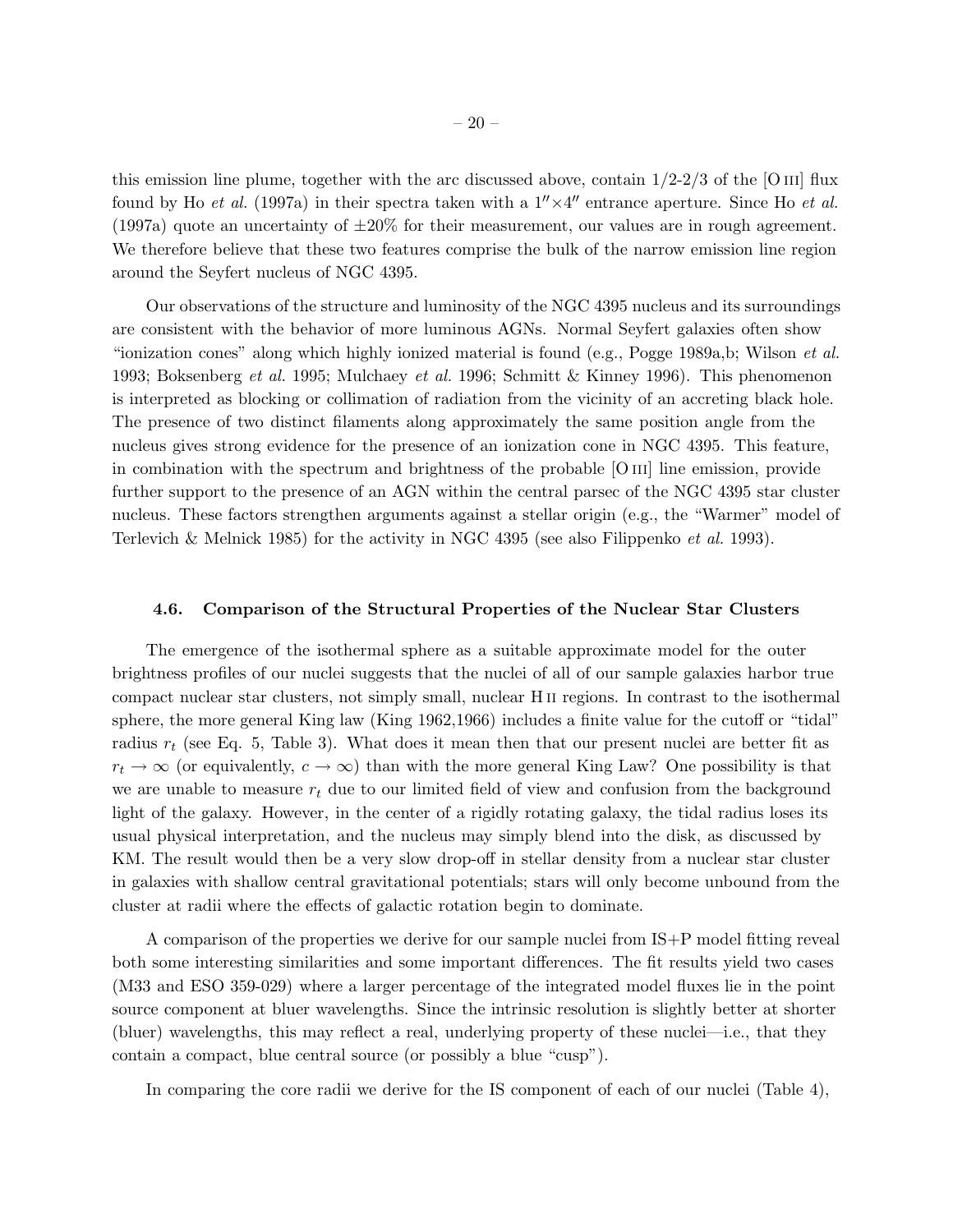we see some expected effects of distance. As predicted from our test fits to M33-at-a-Distance, the fraction of the total flux in the central PSF increases from M33 to NGC 4242 at a distance of 7.5 Mpc and again for ESO 359-029 at 10.2 Mpc. If the overestimation of the core radius that we measured for M33-at-a-Distance can be assumed to scale roughly linearly with distance, we estimate that the star cluster components of all four of our sample nuclei have similar sizes. Despite these uncertainties, we note that the nuclei for which we have both F450W and F814W data, our derived core radii from the IS+P models are all ∼2 times larger in the F814W images than in F450W. This result is independent of the differing fraction of the flux in the PSF component in the different galaxies. This provides a tantalizing hint that our inactive nuclei have underlying structural similarities—i.e. an outlying population of old or intermediate age red stars dominating the light at larger radii, and an increased blue luminosity contribution toward the center. This type of segregation is found in the Milky Way nuclear star cluster, although in the Milky Way nucleus the core radius of the older, red stars is ∼5-10 times that of the inner blue population (see Eckart *et al.* 1993, Rieke & Rieke 1994, Krabbe *et al.* 1995). Alternatively, blue nuclear cores could result from dynamical processes, such as enhanced binary production leading to excess populations of blue straggler stars (KM; L98), or ultra-low luminosity AGNs.

#### 4.7. Aperture Photometry of the Nuclei

We established in Sect. 4 that none of our program nuclei are fully resolved. Only the nucleus of M33, which can be traced over a diameter of about 7′′ (28 pc), comfortably exceeds the size of our model of the WFPC2 PSF. However, in all cases the nuclei stand out from their surroundings on the WFPC2 images (Sect. 5), and thus aperture photometry is relatively straightforward. This is a major advantage of *HST* data, which typically offer at least ten times greater angular resolution than optical observations from the ground.

Aperture photometry was carried out using standard software packages in IRAF. We selected aperture sizes to include approximately 90% of the light from each nucleus. For the M33 nucleus we used radii of 50, 75, and 85 pixels (4".6, 6".9, and 7".8 diameters), 30 pixels radius (2".76 diameter) for NGC 4242 and NGC 4395, and 20 pixels radius (1''.84 diameter) for ESO 359-029. Images were background-subtracted prior to photometering using background measures obtained from regions adjacent to the nucleus. Because our galaxies all lack bulges, the disk background light was comparatively weak relative to the nucleus. We derived magnitudes in the WFPC2 system as described in Holtzman *et al.* (1995b). These are given for each WFPC2 filter  $i_{\lambda}$  by:

$$
m(i_{\lambda}) = -2.5log(DN \ s^{-1}) + 0.748 + ZP(m(i_{\lambda}))
$$
\n(1)

for observations made with GAIN=7.  $DN$  is the data number, and the filter zero points,  $ZP(m(i<sub>\lambda</sub>))$ , are given in Table 9 of Holtzman *et al.* (1995b). We adopted observed zero points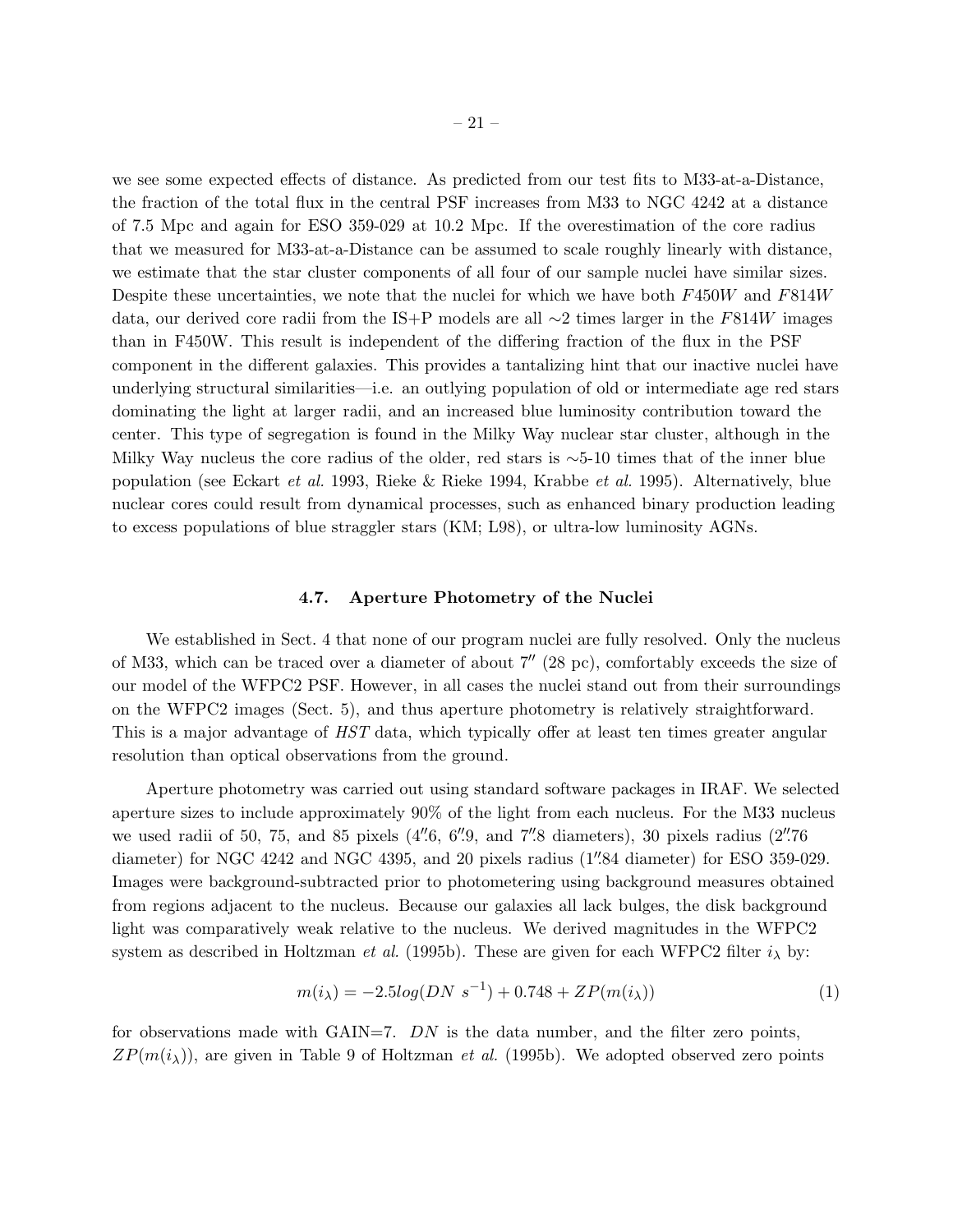for the F555W and F814W filters and the synthetic zero point for  $F450W$ .<sup>16</sup> The resulting WFPC2 instrumental magnitudes for M33 were converted to  $VI$  magnitudes following Holtzman *et al.* (1995b), while those of the other galaxies were transformed to the BI system using new relationships derived by Holtzman (1998):

$$
I = m_{F814W} - 0.002(B - I) - 0.009(B - I)^{2} \qquad (B - I) < 1.3
$$
\n
$$
I = m_{F814W} - 0.004(B - I) - 0.003(B - I)^{2} \qquad 1.3 < (B - I) < 3
$$

$$
B = m_{F450W} + 0.108(B - I) - 0.008(B - I)^{2} \qquad (B - I) < 1.3
$$
\n
$$
B = m_{F450W} + 0.315(B - I) - 0.047(B - I)^{2} \qquad 1.3 < (B - I) < 3.0
$$

Here  $m_{F814W}$  and  $m_{F450W}$  refer to the WFPC2 system magnitudes given by Eq. 1. Our B and I magnitudes are presented in Table 5.

Past ground-based measurements can be used to check our results for the M33 nucleus. Photometry by Nieto & Aurière (1982) and by KM yielded  $B = 14.5 \pm 0.1$  and  $B = 14.57 \pm 0.07$ , respectively. Combining our observed value of  $V = 13.80 \pm 0.05$  with  $(B - V) = 0.68$  measured by Walker (1964), we find excellent agreement between our new WFPC2 photometry and ground-based measurements, as well as with the WFPC2 measurements of L98. Our V -magnitude also agrees within errors with the value of  $V=13.82$  measured by Sharov & Lyutyi (1988).

Absolute magnitudes in Table 5 are derived from the distances and extinction values given in Table 1. Our sample is not large enough to adequately explore possible correlations between host galaxy luminosity and the luminosity of the nuclei, although we do find the most luminous nucleus (that of M33) in the most luminous host galaxy and the least luminous nucleus (that of ESO 359-029) in the intrinsically faintest host galaxy. However, what is perhaps more intriguing is the *similarity* of the luminosities  $(M_I \sim 11 \pm 1)$  of all of the nuclei in spite of the range in luminosities of their host galaxies from  $M_V = -15.1$  to  $M_V = -18.2$ . This demonstrates that nuclei of similar luminosities can be either active or non-active and raises the possibility that the nuclei share similar origins and long term evolutionary histories.

In spite of the fairly small range in luminosities of our target nuclei, the spread in their colors is significant. The most luminous nucleus, that of M33. Interestingly, M33, while having the reddest nucleus in our sample, has the bluest nucleus in the Local Group (Sharov & Lyutyi 1988). NGC 4242 and ESO 359-029 have intermediate colors, both somewhat bluer than typical globular clusters. Finally, the active nucleus in NGC 4395 stands out because of its extremely blue optical colors, making it nearly as luminous as the M33 nucleus in the blue. These blue colors argue

 $^{16}$ Technically, magnitudes on the WFPC2 system are defined for a point source observed through a  $0''$ . 5 aperture; there is no standard convention for adapting this system to extended sources.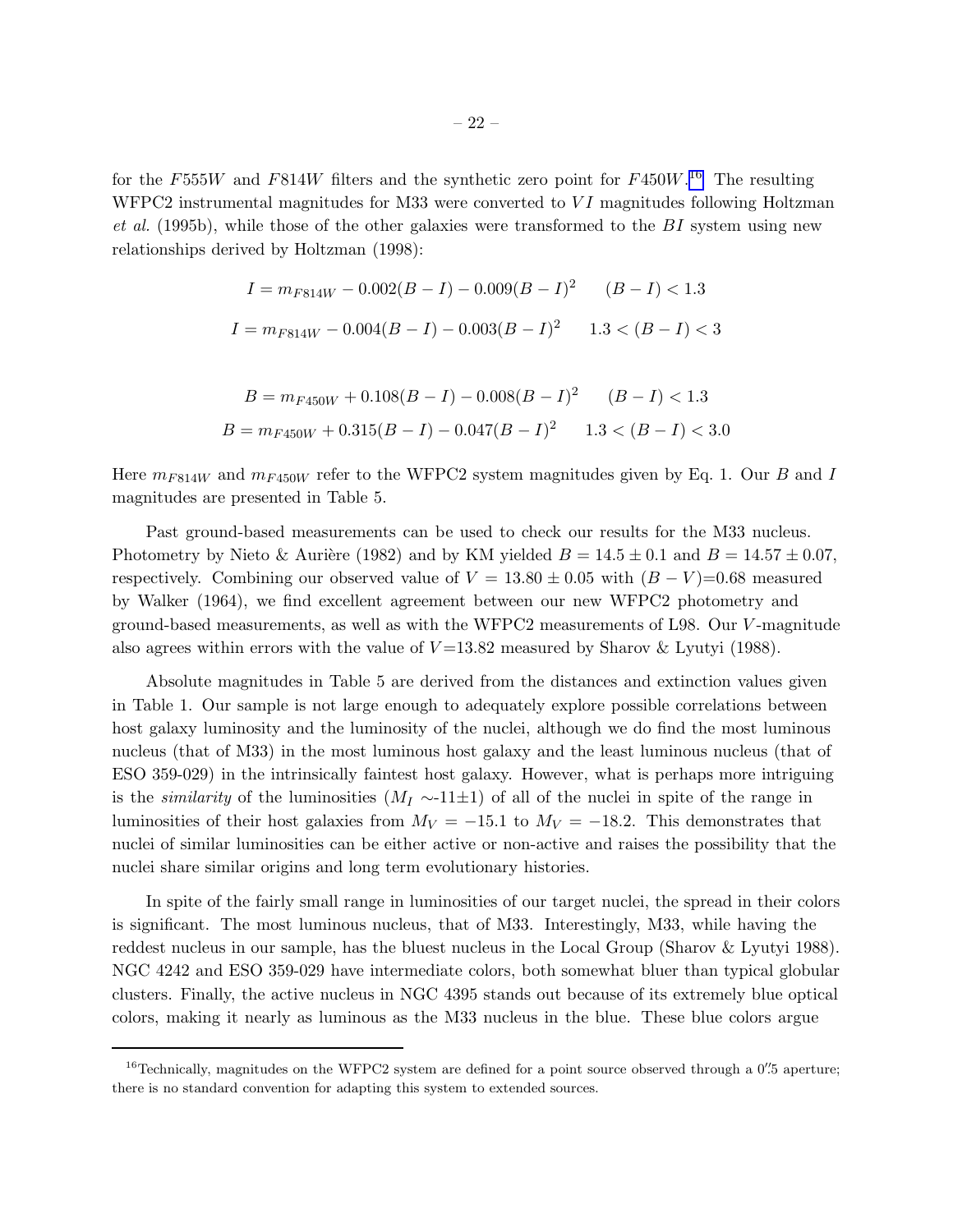against the suggestion of Carollo *et al.* (1997) that faint nuclear star clusters in quiescent disk galaxies are *old* stellar clusters, but rather hints that they could contain a mixture of stellar ages. Alternatively, binary mergers in old star cluster nuclei could yield a range in optical colors (see L98), as could the presence of low luminosity AGNs.

Spectroscopy and spectral synthesis studies will be needed to better explore this issue. Such studies may also yield clues as to why a spread of nearly one magnitude in  $B-I$  exists among the three non-active nuclei in our sample. One possible explanation for the observed color spread is that episodic star formation occurs in these types of nuclei (e.g., Firmani & Tutukov 1994). All three galaxies have similar inclinations  $(i \sim 50^{\circ})$ , so reddening from extinction in the surrounding galactic disks is unlikely to contribute much to this spread.

## 5. Environments of the Nuclei

A striking characteristics of the nuclei in our sample is the visual appearance of each relative to its respective surrounding galactic disk. In all cases, the nuclei are "naked"—i.e., they appear very distinct from their circumnuclear environment, and there is little evidence for significant quantities of dust or other material at the centers of these galaxies (see Fig. 1). While to some extent, the nuclei in the present sample were selected on this basis, we have confirmed this holds even at space-based resolutions. These nuclei thus represent density contrasts of roughly 1000:1 compared to their surroundings. This point becomes especially evident in the F814W image of NGC 4395, where what appear to be two background galaxies can be seen through the disk, only tens of parsecs from the nucleus (Fig. 21; for contrast with luminous spirals, see the collection of *HST* nuclear region images of Carollo *et al.* 1997). Furthermore, for all of our sample galaxies, the continuum light from the galaxy disk is only weakly detected during the WFPC2 exposures, and we see no hints of spiral structure. While all the disks are actively forming stars as evidenced by the presence of  $H\alpha$  emission, there is little central concentration of star formation in any of the galaxies (e.g., Wang *et al.* 1997; Gallagher & Matthews unpublished). These properties of the nuclear regions of our sample galaxies set their nuclei apart from those in most other well-studied nearby spiral galaxies where the nuclei occur within an obvious bulge component, or the nuclei lie at the center of a spiral pattern (e.g., Pişmiş 1987 and references therein; Carollo *et al.* 1997; Regan & Mulchaey 1998) and where significant quantities of molecular gas and dust exist in the inner regions of the disk (cf., Carollo *et al.* 1997; Devereux *et al.* 1997).

## 6. Comments on Possible Formation and Evolutionary Scenarios for Compact Star Cluster Nuclei in Extreme Late-Type Spirals

A possible clue to the origin of star cluster nuclei in extreme late-type spirals comes from the observation of van den Bergh (1995) that nuclei are *not* seen in irregular galaxies, even when these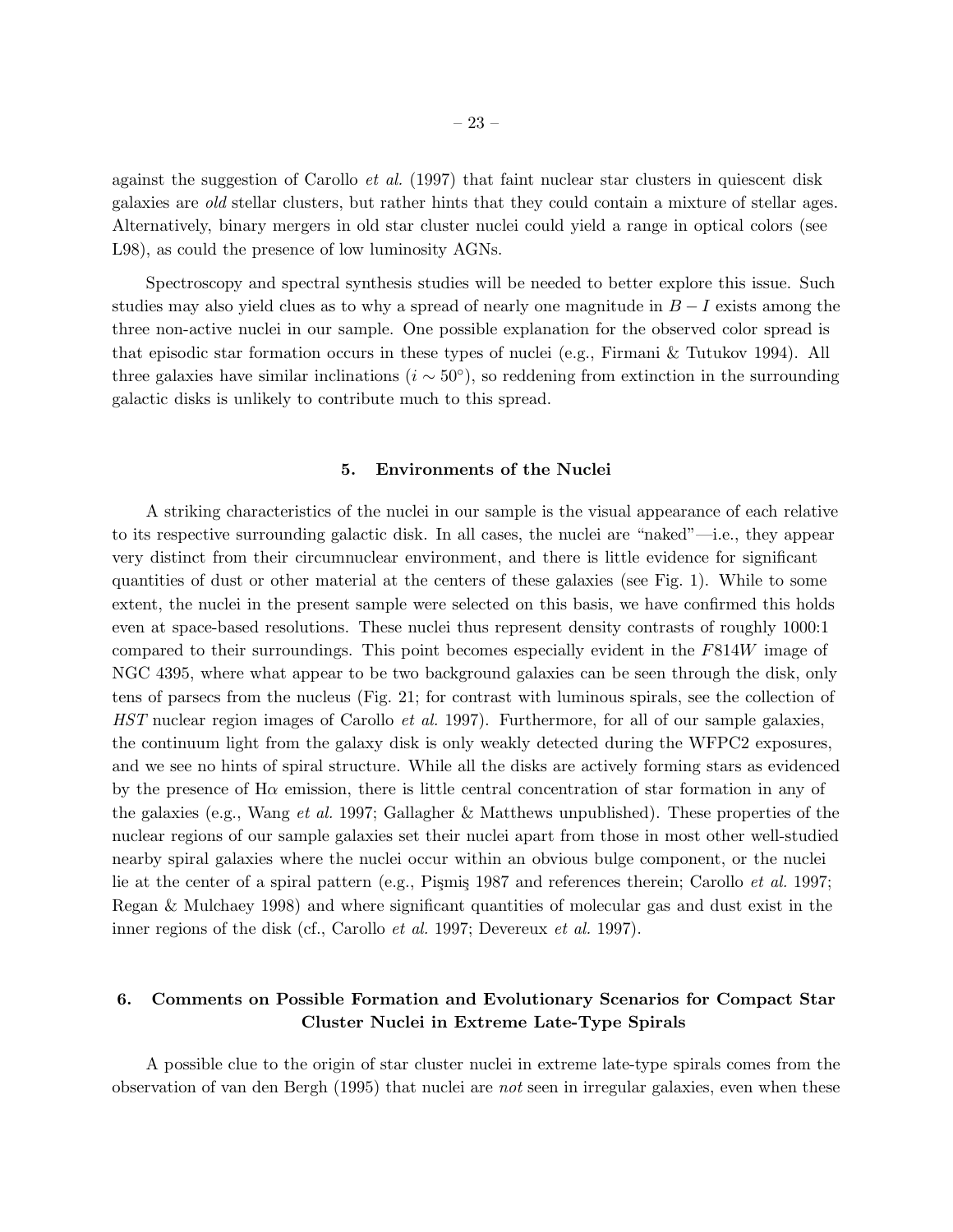galaxies are of similar luminosities to the objects studied here. Artyukh & Ogannisyan (1991) also noted that compact nuclear radio sources (indicators of nuclear activity) are not generally found in irregular galaxies. This hints that somehow the presence of an organized disk is a requisite factor for the presence of a compact nucleus.

The rotations curves of extreme late-type spirals tend to be almost linear to the last measured point in the optical galaxy and have very shallow velocity gradients (e.g., Goad & Roberts 1981; Wevers 1984; Matthews 1998). This indicates that the centers of these galaxies are not particularly "special" places, and that they have relatively flat gravitational potential wells (see also Colin & Athanassoula 1981). This point was also emphasized by KM and Filippenko & Sargent (1989) for the cases of M33 and NGC 4395, respectively. By contrast, nucleated galaxies with luminous bulge components generally have steep density profiles with potentials pointing sharply towards their centers. There is some uncertainty whether the nuclei of our sample galaxies are even located precisely at the dynamical centers of these galaxies (see also Miller & Smith 1992). Minniti *et al.* (1993) noted that the nucleus of M33 is displaced by  $\sim 20''$  from its small "bulge" component, and it is also displaced from the center of true neighboring disk isophotes (de Vaucouleurs & Freeman 1970; Colin & Athanassoula 1981). In addition, the velocity centroid of the nucleus of ESO 359-029 appears to be displaced by  $\sim$ 7 km s<sup>−1</sup> relative to the galaxy centroid (Matthews 1998). Taken together, the global and dynamical properties of nucleated extreme late-type spiral galaxies raise interesting new questions on the symbiosis between the nuclei and the parent galaxies and on the origin of these centralized mass concentrations in otherwise very diffuse disks

Various models proposed for the formation of nuclei in early-type galaxies are problematic for the "naked" nuclei in extreme late-type spirals. Capuzzo-Dolcetta (1993) and Capuzzo-Dolcetta & Vignola (1997) have discussed the possibility that the nuclei of some early-type galaxies may form from globular clusters sinking to the center of the galaxies via dynamical friction. However, the efficiency of dynamical friction is greatly reduced in galaxies with low central densities (e.g., Lin & Tremaine 1983) making it doubtful that this scenario would be efficient in extreme late-type spirals. Finally, it appears that at least some extreme late-type spirals do not contain significant numbers of globular cluster systems (Matthews 1998).

Another possibility is that the nuclei formed *in situ* from gas infalling onto their centers either due to starbursts (e.g., Firmani & Tutukov 1994) or accretion of primordial gas clumps or small gas-rich galaxies (e.g., Loeb & Rasio 1994). While it seems plausible that infalling gas may have provoked episodic new star formation and altered the stellar populations of an *existing* nuclear star cluster in our galaxies (e.g., Firmani & Tutukov 1994; Tutukov & Krügel 1995), it is still difficult to explain how gas infalling into shallow potentials like those in extreme late-type spirals could have formed the compact star clusters at their centers. Less efficient angular momentum transport and weaker gravitational potentials in extreme late-type spirals provides a natural explanation for why they appear not to have formed supermassive black holes at their centers, but it cannot account for the extraordinary compactness of the nuclear star clusters. This conundrum was pointed out by KM with respect to M33. Our new data reveal that M33 is not an anomaly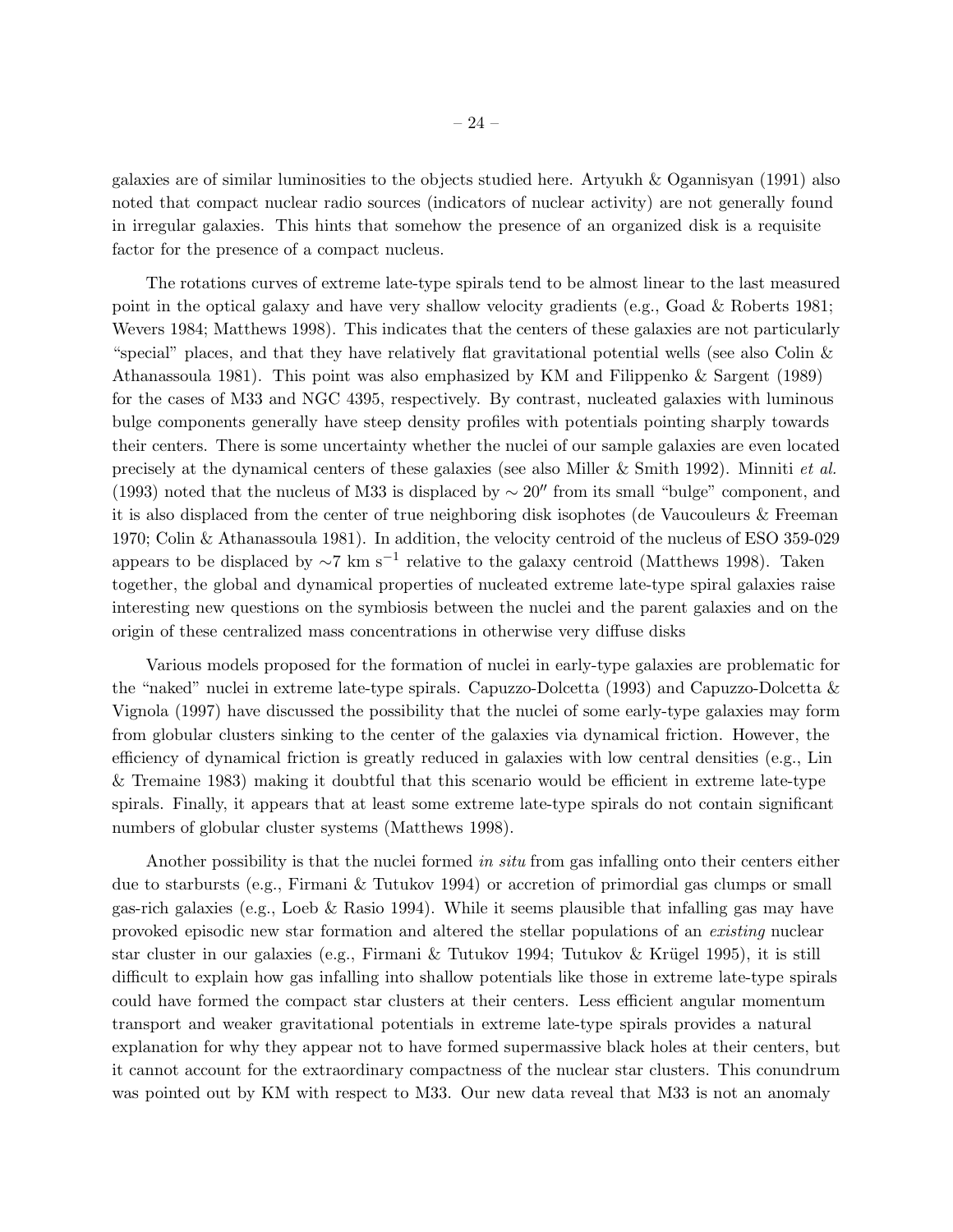and that whatever the conditions necessary for the formation of a compact nucleus in extreme late-type spirals, these conditions commonly occur in these galaxies.

One possible means of delivering gas to galaxy centers to fuel activity or enhanced star formation is via a bar (e.g., Shlosman *et al.* 1990; Ho *et al.* 1995b; Ho 1996). Among our sample objects, NGC 4242 is generally classified as weakly barred, while none of the other galaxies, including M33 have obvious bars. Ho (1996) also reported that bars do not appear to enhance the probability of finding a compact nucleus in galaxies later than Sbc (see also MacKenty 1990; Ho *et al.* 1997b; Mulchaey & Regan 1997). However, it has been pointed out that secondary nuclear bars ∼1 kpc in length may be needed to effectively transport material into the central parsec region of a galaxy (e.g., Shlosman *et al.* 1989; Friedli & Martinet 1993). Such features have been detected in a few galaxies (Friedli *et al.* 1996), but we do not see any evidence of such bars in our program objects. We cannot however rule out that such structures may have existed in the past and aided the building of the observed nuclear star clusters.

Sofue & Habe (1992) suggested that late-type (Sc and Sd) galaxies may have been formed in low density environments and suffered at most weak tidal interactions during their evolution. This explains the lower typical masses of these systems and their lack of large bulges. In this model, early-type galaxies formed in denser environments and developed bulges via tidally-induced starburst events. If these interactions are also responsible for nucleus building and the fueling of AGNs (e.g., Loeb & Rasio 1994), this also could explain the lack of evidence for supermassive black holes in extreme late-type spirals. The low-level activity in NGC 4395 may have been caused by a very weak interaction or the accretion of a small, gas-rich satellite that was not enough to cause a significant alteration in the appearance of the galaxy. In the rare cases, such as the galaxy 0351+026, where extreme late-type spirals are observed to harbor more powerful active nuclei (see Sect. 1.1), the tidal effects believed responsible for this activity (Bothun *et al.* 1982a,b) may irrevocably change the appearance of the host galaxy, thus explaining the rarity of such objects in the present epoch. An alternative picture is that if primordial massive black holes are common in galaxies (e.g., Silk & Rees 1998), the presence of one in a galaxy may lead to "puffing" of the disk (e.g., Faber *et al.* 1997; Merritt 1998) and the formation of a bulge or spheroid; hence, by definition, none of these systems will be observed as extreme late-type spiral disks (cf. Matthews 1998).

M33 is the only case where our present data can help to constrain a more detailed model of the dynamical evolution of the nucleus. Because of its small velocity dispersion, the predicted relaxation time of the M33 nuclear star cluster is only  $t_{relax} \leq 2.3 \times 10^7$  yr (assuming  $r_c=0.1$  pc; Hernquist *et al.* 1991; KM). The colors of the M33 nucleus are also consistent with most of the stars being older than a relaxation time, so core collapse probably has occurred in M33. Our new upper bound to the the radius of any core in the nucleus of M33 strengthens this estimate of the relaxation time for simple models of core collapse (e.g., Spitzer & Hart 1971), although the effects of stellar encounters, stellar evolution, and a range of initial stellar masses may still create order of magnitude uncertainties in this value (KM; L98). Our measured value of the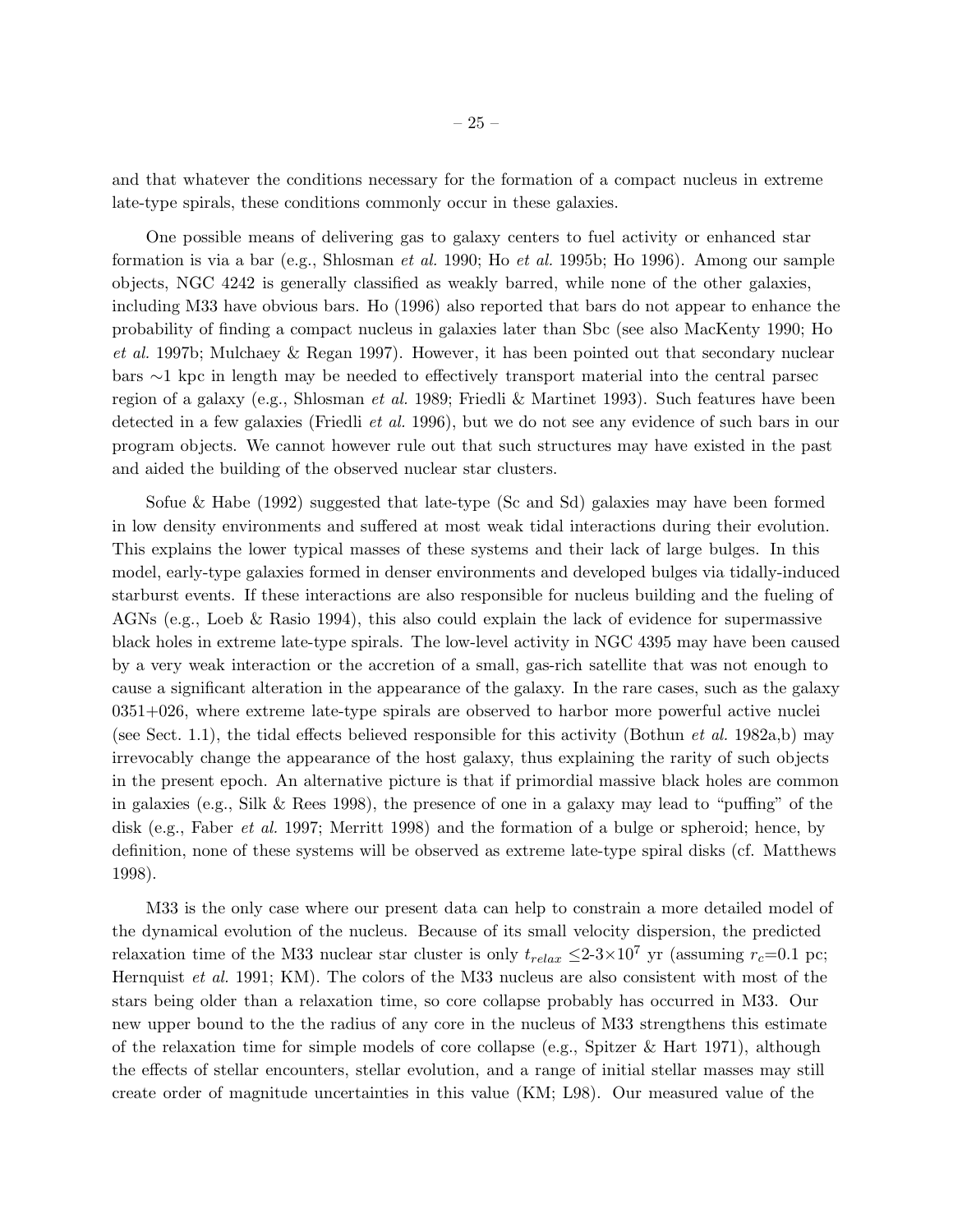approximate core radius for our IS model component of the nucleus of M33 (0.11 pc) also agrees with theoretical predictions of the core-collapse scenario (Hernquist *et al.* 1991). L98 emphasize that stellar collisions may have particularly important consequences in the M33 nucleus, which lacks a supermassive black hole to stabilize its structure. However, it is likely that the structure of the M33 nucleus is more complex than that of an ordinary star cluster, and the detailed stellar mass density profile in the center of the nucleus is therefore still uncertain. These issues can be most directly resolved by spectroscopic observations designed to measure any radial trends in stellar content, possible signatures of a miniature AGN, and the nuclear kinematics.

## 7. Discussion and Suggestions for Future Work

We have shown that the nuclei of our program galaxies exist in similar, low density galactic disk environments and have similar luminosities and spatial extents. All of these factors provide evidence (but not proof) that the four nuclei have shared common formation histories and are comprised of roughly similar underlying nuclear star clusters. We postulate that the color and morphological differences we observe among the various nuclei may be due to relatively short-lived evolutionary phases (e.g., episodes of enhanced star formation or nuclear activity) superposed on otherwise similar nuclear star clusters.

M33's nucleus is the only one of our program objects for which the dynamical information exists, hence it is the only case for which a definite upper limit may be placed on the mass of a possible black hole at its center. We therefore know that any black hole in the nucleus of M33 must have a small mass  $(M_{BH} < 2 \times 10^4 \text{M}_{\odot}; \text{KM}; \text{L98})$ . Clearly similar measures for the other program nuclei are needed to further test the hypothesis that the other nuclei in our sample resemble the nucleus of M33.

A velocity dispersion measure is of particular interest in the case of NGC 4395, since it can help to assess whether the activity in NGC 4395 is due to special properties, or whether it represents a transient phase that M33 may have experienced in its past. Filippenko (1992) has estimated that if the nucleus of NGC 4395 contains a black hole accreting at roughly the Eddington limit, the black hole mass would only be  $\sim 100 \mathcal{M}_{\odot}$ . On the other hand, Filippenko points out that the formalism of Wandel & Yahil (1985) applied to NGC 4395 yields an approximate black hole mass of  $4\times10^4\mathcal{M}_{\odot}$ . This estimate assumes that the observed cloud speeds in the NGC 4395 nucleus are produced by gravity. This black hole mass estimate is nearly identical to the upper limit derived for M33 by KM and L98, so it is consistent with the nuclei of these two galaxies harboring similar central massive compact objects.

Further evidence for or against a "unified" picture for the nuclei of M33 and NGC 4395 could come from X-ray observations. Filippenko *et al.* (1993) quoted an unpublished X-ray luminosity of the NGC 4395 nucleus of  $6.6 \times 10^{37}$  erg s<sup>-1</sup>, which is consistent with the measurement obtained by Cui (1994). However, Lira & Lawrence (1998) report a mean  $L_X \sim 9.7 \times 10^{37}$  erg s<sup>-1</sup> (for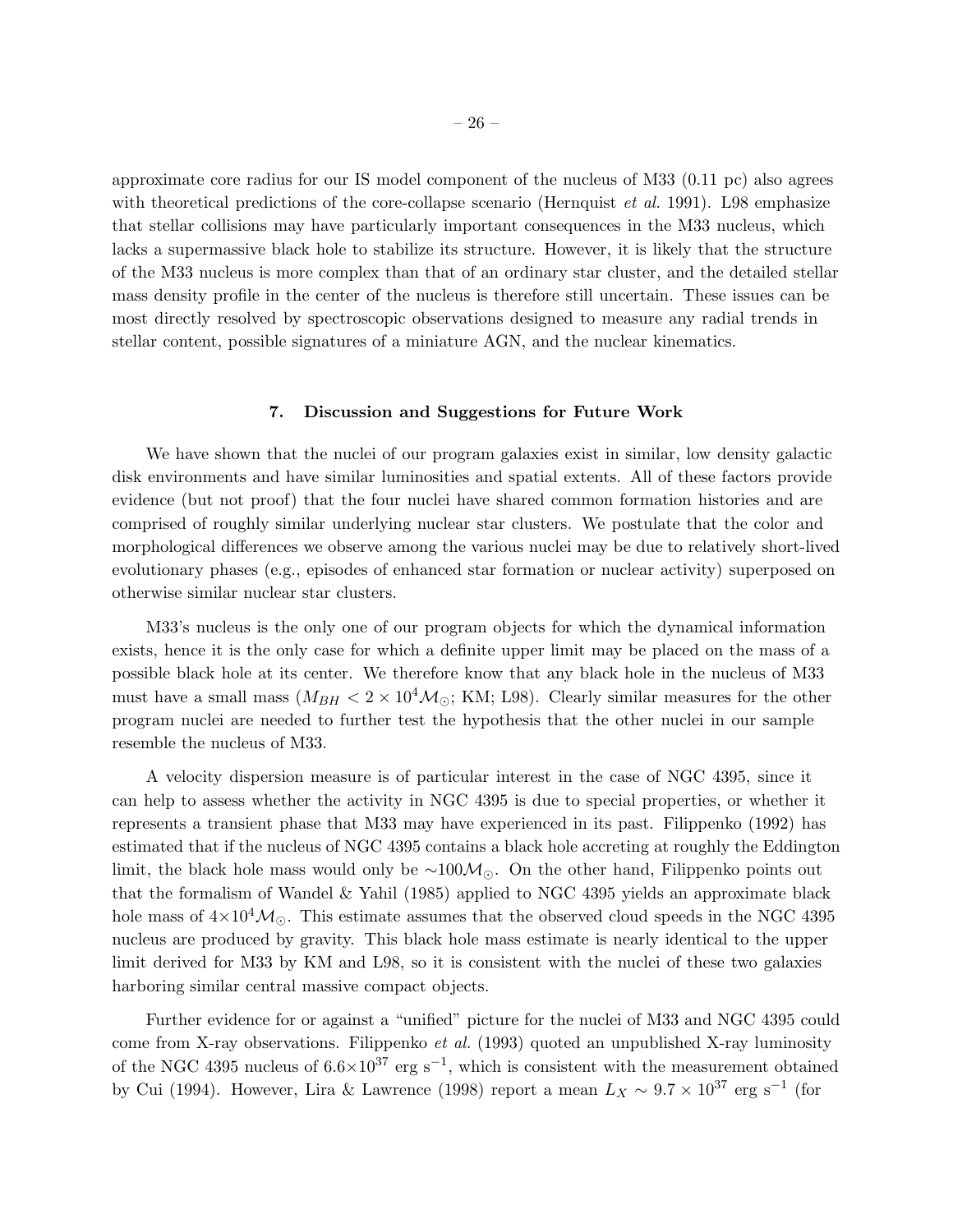$D=2.8$  Mpc) with a factor of 2 variability over a 15-day period. This is roughly a factor of 10 smaller than the X-ray luminosity of the M33 nucleus, but given the uncertainty in the distance to NGC 4395, and its slightly smaller total nuclear luminosity, it is conceivable that the X-ray luminosity of both the M33 and NGC 4395 result from similar mechanisms. However, the reported X-ray variability occurs on timescales significantly shorter than the 106-day X-ray variability reported for the M33 nucleus by Dubus *et al.* (1997).

#### 8. Summary

We have analyzed WFPC2 Planetary Camera broad-band imaging observations of the compact star cluster nuclei of four extreme late-type spiral galaxies: M33, NGC 4395, NGC 4242, and ESO 359-029. All of these galaxies have diffuse, moderate-to-low surface brightness disks, low luminosities, little or no bulge component, and relatively weak central gravitational potentials. The nucleus of NGC 4395 is a previously known low-luminosity Seyfert 1; M33 has some signs of possible weak activity, while the other two nuclei are not known to be active. However, we have confirmed that all four nuclei appear to be true compact star cluster nuclei rather than simply small nuclear H<sub>II</sub> regions.

All of the program nuclei are partially resolved with the Planetary Camera 2. The radial brightness profiles in all four nuclei cases is well fit by a combination of an isothermal sphere (IS) and a central point source (PSF) component, which we refer to as the "IS+P" model. Physically this model implies that the structure of the nuclei may consist of an underlying star cluster with an abrupt change in luminosity density near the center. This gradient may be due to a power law cusp in the stellar density profile, such as those associated with core collapse (e.g., L98), or could represent the presence of a point-like source such as an AGN, a compact group of young stars, or a single supergiant star. The existence of an unresolved center in all of our program objects indicates that the luminosity densities in the centers of the nuclei are increasing to the resolution limit of our data.

In the case of M33, the IS+P model provides an equally good fit to the data as the continuous 'nuker' power law model of L98. Our choice of the simple IS+P model is physically motivated by the presence of a compact central light concentration in the Milky Way's nuclear cluster (seen superposed on a smoother nuclear star cluster background), and the inferred presence of AGNs within compact nuclear star clusters (e.g., Norman & Scoville 1988). A central subcluster of young stars like that in the Milky Way's nucleus would be at most marginally resolved by WFPC2 at the distance of M33, while an AGN would be unresolved (see Blandford 1990). The IS+P model therefore is on a firm physical basis for the NGC 4395 nucleus, where the point source component represents an extremely compact AGN. More complex models can provide equally good or slightly better fits to the observed nuclear brightness maps, but these have more free parameters and provide at most small improvements in the fit accuracy. Furthermore, the more complex models could not be uniquely constrained and hence do not supply physically insightful information.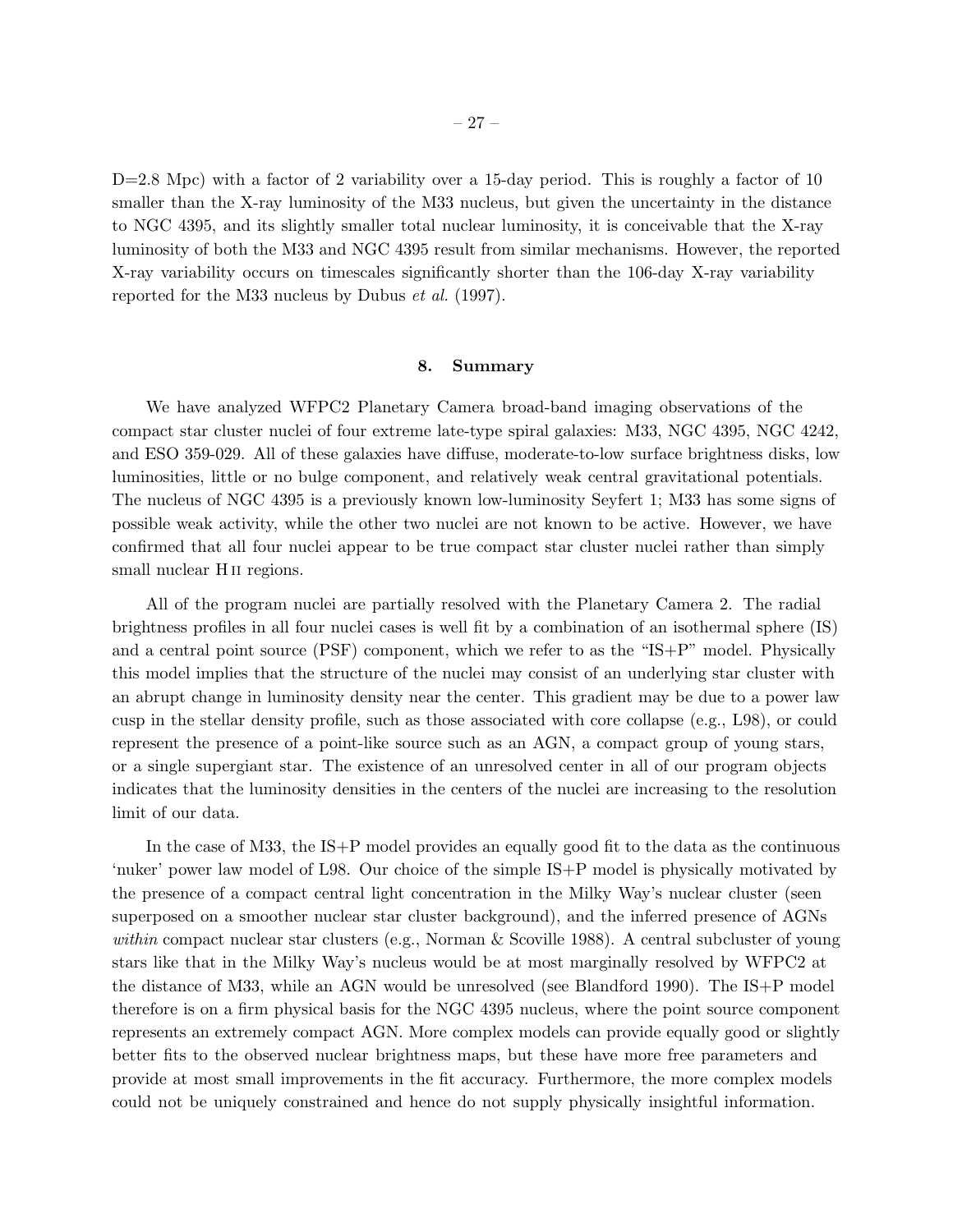While the IS+P model is simplistic, it is also well-matched to the degree of resolution we can achieve for galaxy nuclei outside of the Local Group.

We show that because of the effects of increasing distance, the core radii we derive for the underlying nuclear star clusters of our program galaxies are only upper limits. We estimate the severity of the effects of distance on our measurements by producing an artificial "redshifted" version of the M33 nucleus. From that experiment, we conclude that the sizes of the compact star cluster components of all four of our program objects are similar to within a factor of 4 and all have core radii of less than 1.8 pc in the  $F814W$  band.

The luminosities of all four nuclei are similar  $(M<sub>I</sub> \sim -11\pm 1)$  indicating that nuclei with similar luminosities can be either active or non-active. In spite of the modest range in optical luminosity, we see a spread of 1.81 magnitudes in the  $B-I$  colors of our program nuclei, with the active nucleus of NGC 4395 being by far the bluest. This spread in color may be indicative of different evolutionary phases (e.g., level of nuclear activity or recent star formation) in otherwise structurally similar underlying nuclei.

In spite of their compact sizes, the nuclei in our sample exhibit complex structure. M33 has slightly elliptical isophotes and shows the presence of a jet-like feature. This jet-like feature may be a signature of low-level activity in the M33 nucleus. NGC 4395 is even more structurally complex, especially in the F450W frame, where it appears as a point source superimposed on elongated, somewhat irregularly-shaped isophotes, possibly resulting from ionized gas emission. In addition, there is a bright arc very near the nucleus ( $r \sim 3$  pc) which is likely due to [O III] emission, with  $L(\text{O}\text{III})\approx 1\times10^4\mathcal{L}_\odot$ . A larger filamentary structure is found along the same line of sight at r ∼20 pc, and is also likely to be a highly ionized emission region. This pair of structures seems to be analogous to the "ionization cones" seen in more powerful AGNs. These features, in combination with the luminous blue point source our model fits reveal, lend further support to a standard AGN model for the source of activity in the NGC 4395 nucleus (see also Filippenko *et al.* 1993). The similarity of the appearance of the NGC 4395 nucleus in the F814W filter to the other nuclei in our sample suggests that it is a fairly normal star cluster nucleus which happens to be presently hosting activity. Stellar velocity dispersion measurements will help to confirm or refute this picture.

NGC 4242 is the only one of the four program nuclei that appears more structurally complex in the  $F814W$  frame than in the blue image. Our  $IS+P$  model fits uncover an elongated bar-shaped residual structure at the center of this nucleus. ESO 359-029 appears relatively symmetric in our data, but this is the most poorly resolved of our program nuclei.

For the three nuclei for which we have  $F450W$  data, we measure an IS model component core radii that are roughly twice as large in the  $F814W$  band as in the  $F450W$  band. The blue luminosity therefore appears to be centrally concentrated, a symptom that could result from a variety of processes. As in the Milky Way's central star cluster, the star clusters in our program objects appear to have outlying populations of old or intermediate-age red stars, and a larger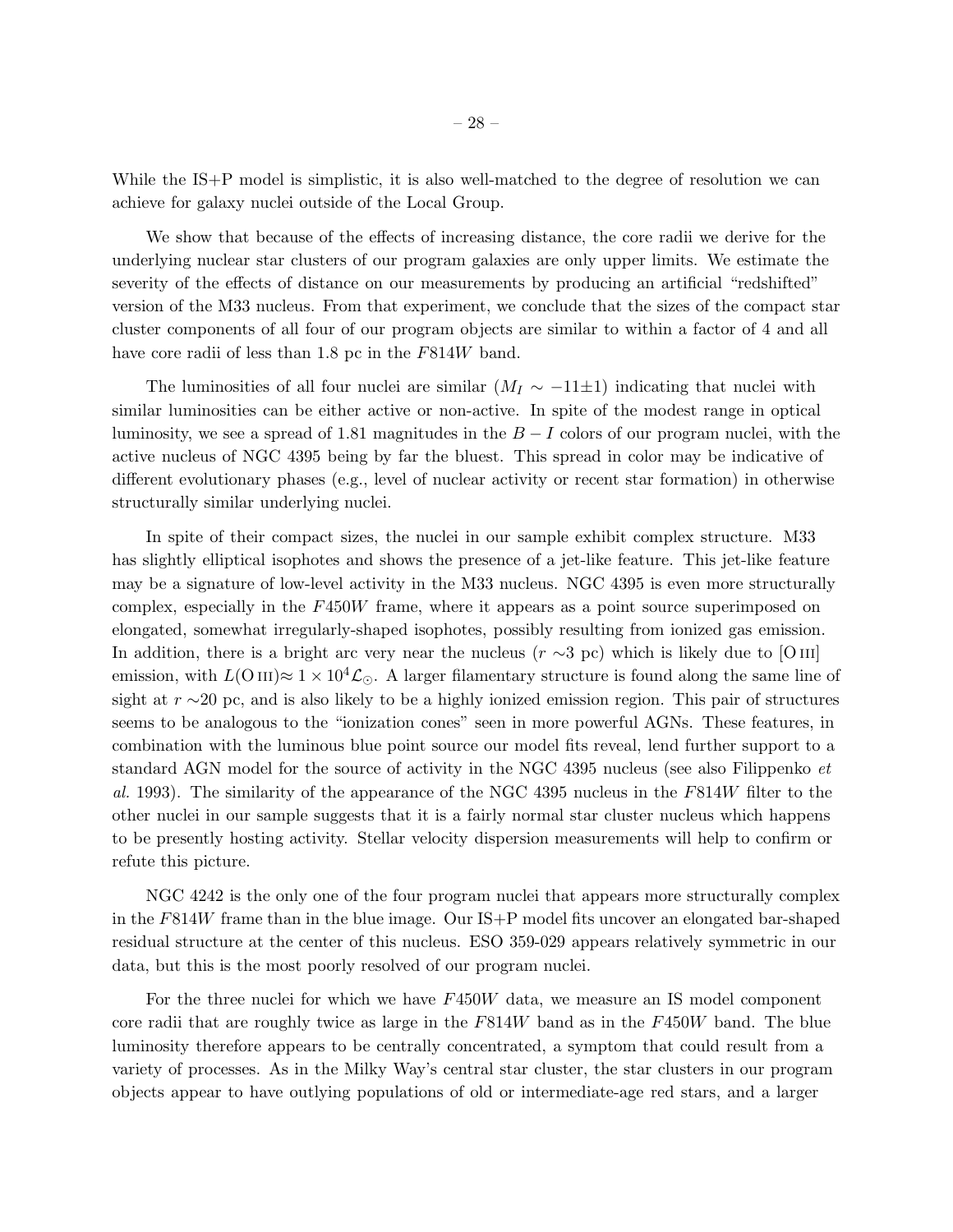mixture of stellar ages in their centers. The presence of miniature AGNs could also produce this trend, as would an excess population of 'blue straggler' stars which could form via stellar mergers within dense nuclei (KM; L98).

Various factors make the origin of compact star cluster nuclei in small spiral galaxies enigmatic. Our new observations confirm that even when viewed at very high angular resolutions, all four of our program galaxies appear to be "naked"—that is they exist in extremely diffuse circumnuclear environments with a low-density surrounding stellar disk, no spiral arms or significant bulge, few regions of enhanced star formation, and little indication of dust. These environments are in stark contrast to those typical of brighter compact nuclei and more powerful AGNs. In addition, the central gravitational potentials of the host galaxies of our program nuclei appear to be very shallow. Thus it remains unclear how dense, compact collections of material formed at their centers. Furthermore, the morphologies of the host galaxies argue against their having been victims of major interactions (Matthews & Gallagher 1997), and their low central densities mitigate against dynamical friction being efficient enough for a star cluster formed elsewhere to migrate to the galaxy center.

LDM has been funded by a graduate internship with the Wide Field and Planetary Camera 2 (WFPC2) Investigation Definition Team, which is supported at the Jet Propulsion Laboratory (JPL) via the National Aeronautics and Space Administration (NASA) under contract No. NAS7-1260. This work has been carried out as part of the WFPC2 Investigation Definition Team science programs. We thank D. M. Peterson for comments on an earlier version of this manuscript.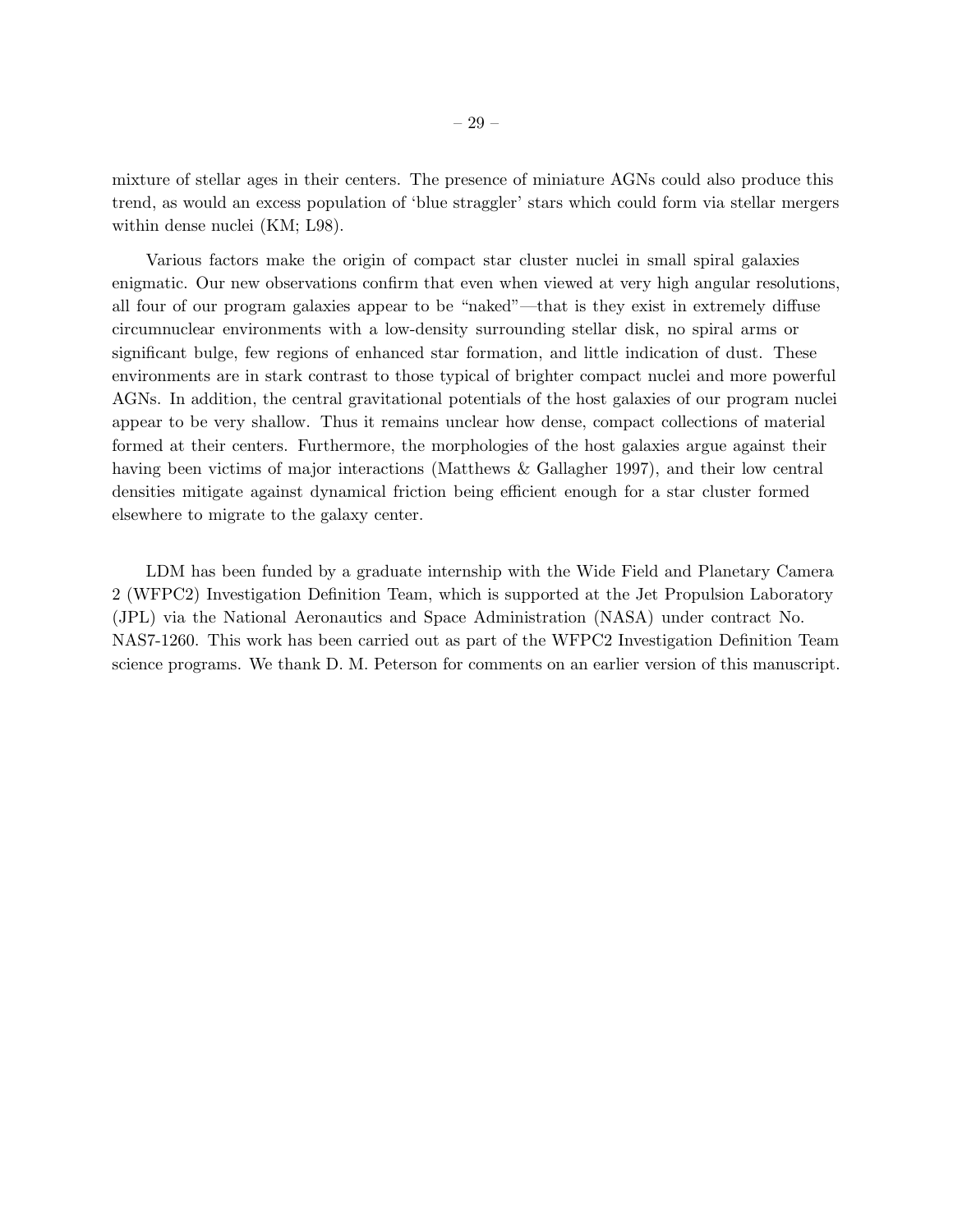#### REFERENCES

Artyukh, V. S. & Ogannisyan, M. A. 1991, Sov. Astron. Lett., 17, 377

Bevington, P. R. 1969, in Data Reduction and Error Analysis for the Physical Sciences, (McGraw-Hill, New York)

Binggeli, B. 1994, in Panchromatic View of Galaxies–Their Evolutionary Puzzle, edited by G. Hensler, Ch. Thies, and J. Gallagher (Gif sur Yvette: Editions Frontières), p.173

Binggeli, B. & Cameron, L. M. 1991, A&A, 252, 27

Binggeli, B. , Sandage, A., & Taraenghi, M. 1984, AJ, 89, 64

Binney, J. & Tremaine, S. 1987, in Galactic Dynamics (Princeton University Press, Princeton)

Biretta, J. A. *et al.* 1996, WFPC2 Instrument Handbook, Version 4.0 (Space Telescope Science Institute, Baltimore)

Blandford, R. D. 1990, in Active Galactic Nuclei: Saas-Fee Advanced Course 20 Lecture Notes, eds. T. J.-L. Courvoisier and M. Mayor (Springer Verlag: Berlin), p. 161

Boksenberg, A. *et al.* 1995, ApJ, 440, 151

Bothun, G. D., Romanishin, W., Margon, B., Schommer, R. A., & Chanan, G. A. 1982a, ApJ, 257, 40

Bothun, G. D., Mould, J., Heckman, T., Balick, B., Schommer, R. A., & Kristian, J. 1982b, AJ, 87, 1621

Bouyoucef, K., Fraix-Burnet, D., & Roques, S. 1997, A&AS, 121, 575

Capuzzo-Dolcetta, R. 1993, ApJ, 415, 616

Capuzzo-Dolcetta, R. & Vignola, L. 1997, A&A, 327, 130

Carollo, C. M., Stiavelli, M., de Zeeuw, P. T., & Mack, J. 1997, AJ, 114, 2366

Colin, J. & Athanassoula, E. 1981, A&A, 97, 63

Colina, L., Vargas, M. L. G., Mas-Hesse, J. M., Alberdi, A., & Krabbe, A. 1997, ApJ, 484, L41

Crane, P. *et al.* 1993, AJ, 106, 1371

Cui, W. 1994, Ph.D. thesis, University of Wisconsin–Madison

de Vaucouleurs, G. 1948, Ann. d'Astrophys., 11, 247

de Vaucouleurs, G. & Freeman, K. C. 1972, Vistas Astron., 14, 163

Devereux, N., Ford, H., & Jacoby, G. 1997, ApJ, 481, L71

D´iaz, A. I., Pagel, B. E. J., Edmunds, M. G., & Phillips, M. M. 1982, MNRAS, 201, 49P

Dubus, G., Charles, P. A., Long, K. S., & Hakala, P. J. 1997, preprint, [astro-ph/9710009](http://arxiv.org/abs/astro-ph/9710009)

Eckart, A., Genzel, R., Hofmann, R., Sams, B. J., & Tacconi-Garman, L. E. 1993, ApJ, 407, L77

Fabbiano, G., Fassnacht, C., & Trinchieri, G. 1994, ApJ, 434, 67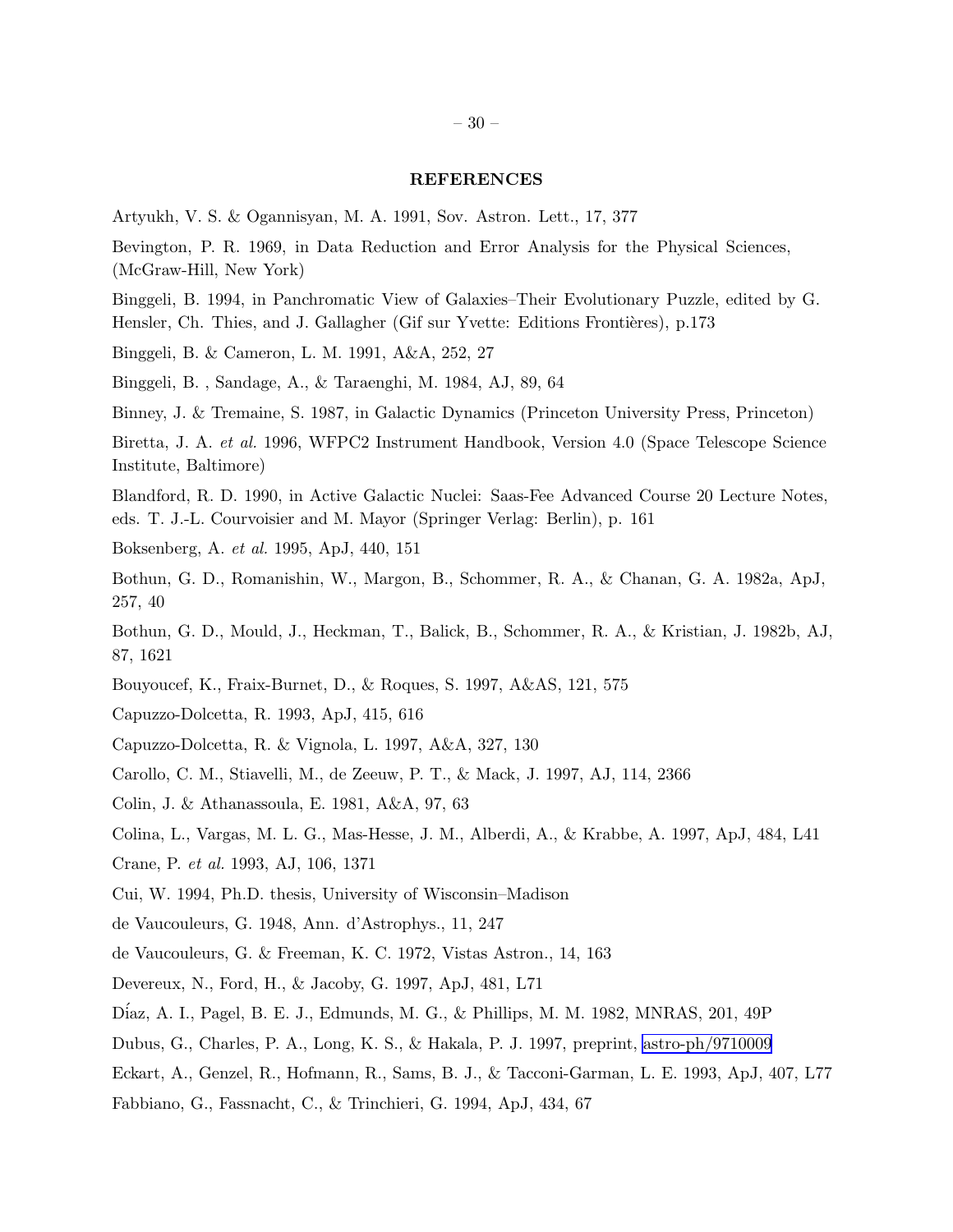Faber, S. M., Tremaine, S., Ajhan, E. A., Byun, Y.-I., Dressler, A., Gebhardt, K., Grillmair, C., Kormendy, J., Lauer, T. R., & Richstone, D. 1997, AJ, 114, 1771

Filippenko, A. V. 1989, in Active Galactic Nuclei, IAU Symposium 134, edited by D. E. Osterbrock and J. S. Miller, (Kluwer, Dordrecht), p. 495

Filippenko, A. V. 1992, in Relationships Between Active Galactic Nuclei and Starburst Galaxies, edited by A. V. Filippenko, ASP Conference Series, Vol., 31 (Astronomical Society of the Pacific, San Francisco), p. 253

Filippenko, A. V. & Sargent, W. L. W. 1985, ApJS, 57, 503

Filippenko, A. V. & Sargent, W. L. W. 1989, ApJ, 342, L11

Filippenko, A. V., Ho, L. C., & Sargent, W. L. W. 1993, ApJ, 410, L75

Firmani, C. & Tutukov, A. V. 1994, A&A, 288, 713

- Ford, H. C., Caganoff, S., Kriss, G. S., Tvetanov, Z., & Evans, I. N. 1992, BAAS, 24, 818
- Ford, H. C., Tsvetnanov, Z. I., Ferrarese, L., & Jaffe, W. 1997, preprint, [astro-ph/9711299](http://arxiv.org/abs/astro-ph/9711299)

Freedman, W. L., Wilson, C. D., & Madore, B. F. 1991, ApJ, 372, 455

Friedli, D. & Martinet, L. 1993, A&A, 277, 27

Friedli, D., Wozniak, H., Rieke, M., Martinet, L., & Bratschi, P. 1996, A&AS, 118, 461

Gallagher, J. S., Goad, J. W., & Mould, J. R. 1982, ApJ, 263, 101

Gioia, I. M. & Fabbiano, G. 1987, ApJS, 63, 771

Goad, J. W. & Roberts, M. S. 1981, ApJ, 250, 79

Haller, J. W., Rieke, M. J., Tamblyn, P., Close, L., & Melia, F. 1996, ApJ, 456, 194

Hasan, H. & Burrows, C. J. 1995, PASP, 107, 289

Heckman, T. M. 1980, A&A, 87, 152

Hernquist, L., Hut, P., & Kormendy, J. 1991, Nature, 354, 376

Ho, L. C. 1996, in The Physics of LINERs in View of Recent Observations, edited by M. Eracleous, A. P. Koratkar, L. C. Ho, and C. Leitherer, ASP Conference Series, Vol. 103, (Astronomical Society of the Pacific, San Francisco)

Ho, L. C., Filippenko, A. V., & Sargent, W. L. W. 1995a, ApJS, 98, 477

Ho, L. C., Filippenko, A. V., & Sargent, W. L. W. 1995b, in IAU Colloquium 157, Barred Galaxies, edited by R. Buta, B. G. Elmegreen, and D. A. Crocker (ASP, San Francisco)

Ho, L. C., Filippenko, A. V., & Sargent, W. L. W. 1997a, ApJS, 112, 315 Ho, L. C., Filippenko, A. V., & Sargent, W. L. W. 1997b, ApJ, 487, 579

Ho, L. C., Filippenko, A. V., & Sargent, W. L. W. 1997c, ApJ, 487, 586

Holtzman, J. A. 1998, private communication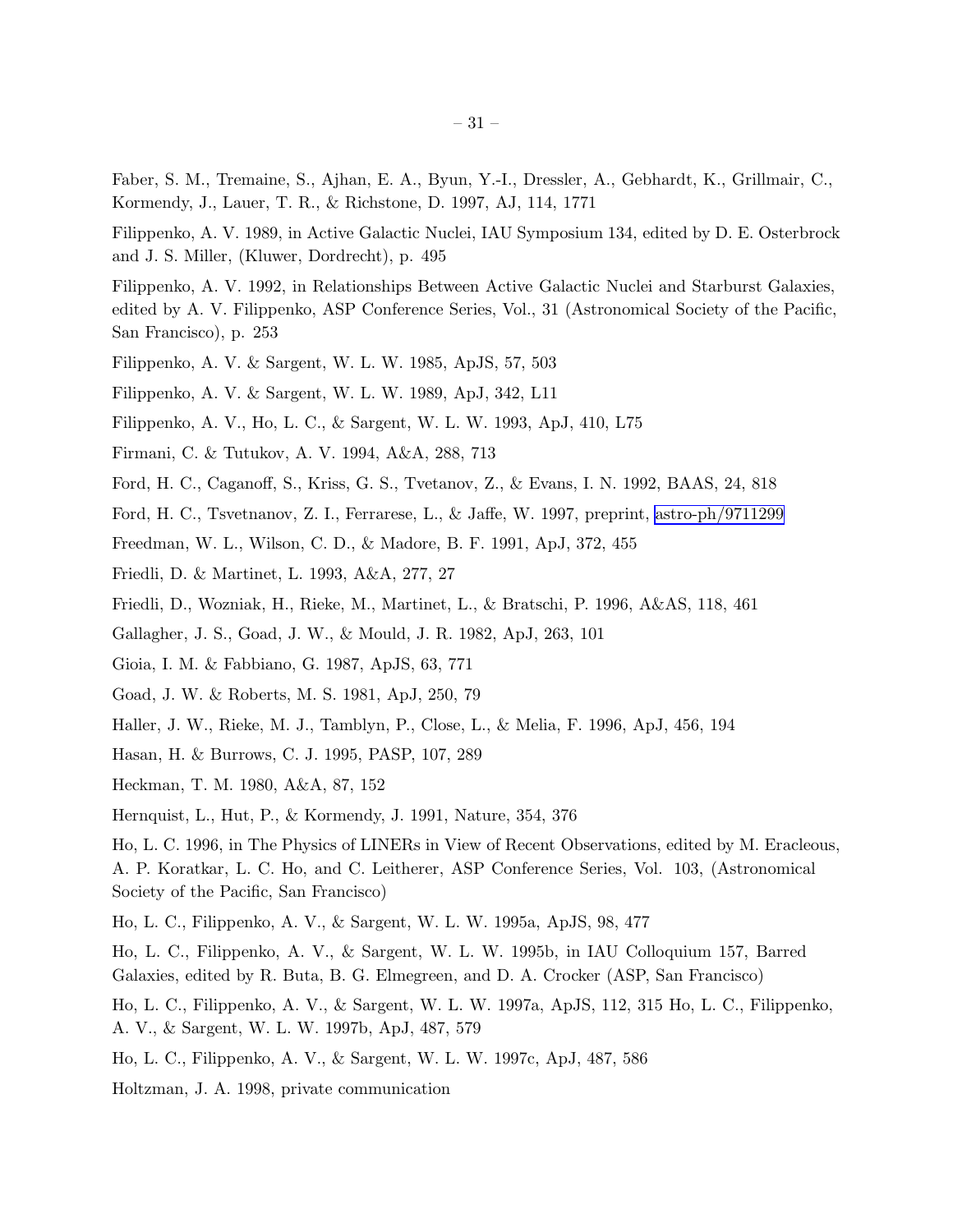Holtzman, J. A. *et al.* 1995a, PASP, 107, 156

Holtzman, J. A., Burrows, C. J., Casertano, S., Hester, J. J., Trauger, J. T., Watson, A. M. &

- Worthy, G. 1995b, PASP, 107, 1065
- Hubble, E. P. 1930, ApJ, 71, 231
- Jones, D. H. *et al.* 1996, ApJ, 466, 742
- King, I. 1962, AJ, 67, 471
- King, I. R. 1966, AJ, 71, 64
- King, I. R., Stanford, S. A., & Crane, P. 1995, AJ, 109, 164
- Koratkar, A., Deustua, S. E., Heckman, T., Filippenko, A. V., Ho, L. C., & Rao, M. 1995, ApJ, 440, 132
- Kormendy, J. & McClure, R. D. 1993, AJ, 105, 1793 (KM)
- Krabbe, A. *et al.* 1995, ApJ, 447, L95
- Krist, J. 1996, Tiny Tim Users Manual v4.1
- Kunth, D., Sargent, W. L. W., & Bothun, G. D. 1987, AJ, 92, 29
- Lauberts, A. & Valentijn, E. A. 1989, The Surface Photometry Catalogue of the ESO-Uppsala Galaxies (European Southern Observatory, Garching bei München)
- Lauer, T. R. *et al.* 1993, AJ, 106, 1436
- Lauer, T. R. *et al.* 1995, AJ, 110, 2622
- Lauer, T. R., Faber, S. M., Ajhar, E. A., Grillmair, C. J., & Scowen, P. A. 1998, AJ, 116, 2263

Lauer, T. R., Faber, S. M., Groth, E. J., Shaya, E. J., Campbell, B., Code, A. D., Currie, D. G., & WF/PC-1 Investigation Definition Team 1993, AJ, 106, 1436

- Light, E. S., Danielson, R. E., & Schwarzschild, M. 1974, ApJ, 194, 257
- Lin, D. N. C. & Tremaine, S. 1983, ApJ, 264, 364

Lira, P. & Lawrence, A. 1998, in The Central Regions of the Galaxy and Galaxies, IAU Symposium 184, edited by Y. Sofue, (Kluwer, Dordrecht), p. 83

Loeb, A. & Rasio, F. A. 1994, ApJ, 432, 52

Lyutyi, V. M. & Sharov, A. S. 1990, Sov. Astron. Lett., 16, 376

MacKenty, J. W. 1990, ApJS, 72, 231

Maiolino, R. & Rieke, G. H. 1995, ApJ, 454, 95

Maoz, D., Filippenko, A. V., Ho, L. C., Rix, H.-W., Bahcall, J. N., Schneider, D. P., & Macchetto, F. D. 1995, ApJ, 440, 91

- Marquardt, J. 1963, J. Soc. Ind. Appl. Math, 11, 431
- Massey, P., Bianchi, L., Hutchings, J. B., & Stecher, T. P. 1996, ApJ, 469, 629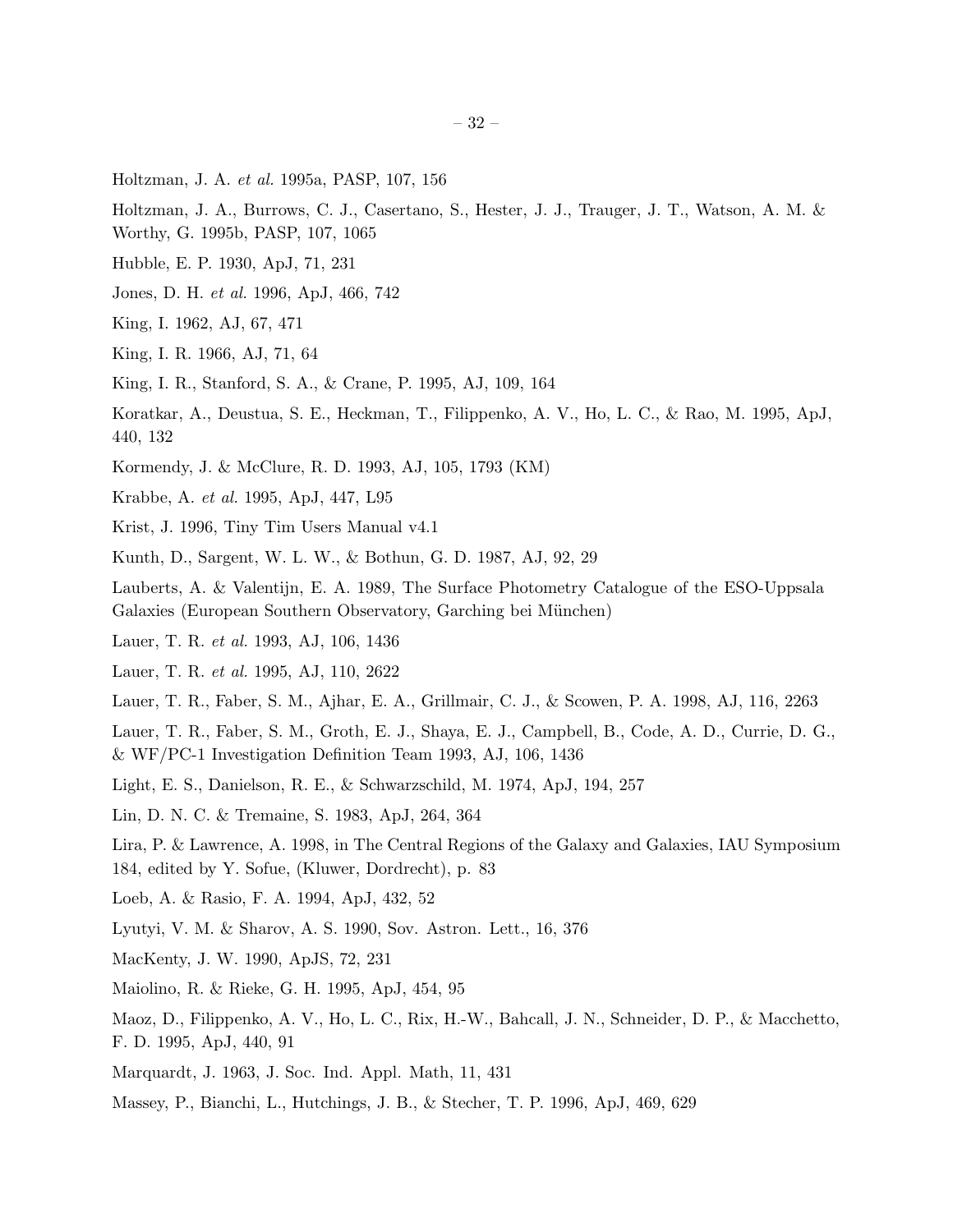- Matthews, L. D. 1998, Ph.D. Thesis, State University of New York at Stony Brook
- Matthews, L. D. & Gallagher, J. S. 1997, AJ, 114, 1899
- Matthews, L. D., Gallagher, J. S., Krist, J., Burrows, C., and the WFPC2 Investigation Definition Team. 1996, BAAS, 28, 824
- Matthews, L. D., van Driel, W., & Gallagher, J. S. 1998, AJ, 116, 1169
- Merritt, D. 1998, Comm. Ap., 19, 1
- Mezger, P. G., Duschl, W. J., & Zylka, R. 1996, A&AR, 7, 289
- Michard, R. 1996, A&AS, 117, 583
- Mighell, K. J. & Rich, R. M. 1995, AJ, 110, 1649
- Miller, R. H. & Smith, B. F. 1992, ApJ, 393, 508
- Minniti, D., Olszewski, E. W., & Rieke, M. 1993, ApJ, 410, L79
- Mould, J. R., Graham, J., Matthews, K., Soifer, B. T., & Phinney, E. S. 1989, ApJ, 339, L21
- Mulchaey, J. S. & Regan, M. W. 1997, ApJ, 482, L135
- Mulchaey, J. S., Wilson, A. S., & Tsvetanov, Z. 1996, ApJ, 467, 197
- Nieto, J.-L. & Aurière, M. 1982, A&A, 108, 334
- Nieto, J.-L., Macchetto, F. D., Perryman, M., Di Serego Aliighieri, & Lelièvre, G. 1986, A&A, 165, 190
- Norman, C. & Scoville, N. 1988, ApJ, 332, 124
- O'Connell, R. W. 1983, ApJ, 267, 80
- Oosterloo, T., Da Costa, G. S., & Staveley-Smith, L. 1996, AJ, 112, 1969
- Perry, J. J. & Dyson, J. E. 1985, MNRAS, 235, 665
- Perry, J. J. & Williams, R. 1993, MNRAS, 260, 437
- Phillips, A. C., Illingworth, G. D., MacKenty, J. W., & Franx, M. 1996, AJ, 111, 1566
- Pişmiş, P. 1987, Rev. Mexicana Astron. Astrof., 14, 108
- Pogge, R. W. 1989a, AJ, 98, 124
- Pogge, R. W. 1989b, ApJ, 345, 730
- Regan, M. W. & Mulchaey, J. S. 1998, BAAS, 29, 1333
- Reynolds, J. H. 1913, MNRAS, 74, 132
- Rieke, G. H. & Rieke, M. J. 1994 in The Nuclei of Normal Galaxies, edited by R. Genzel & A. I. Harris (Kluwer, Dordrecht), p. 283
- Rowan-Robinson, M. 1985, The Cosmological Distance Ladder, (Freeman, New York)
- Rubin, V. C. & Ford, W. K., Jr. 1986, ApJ, 305, L35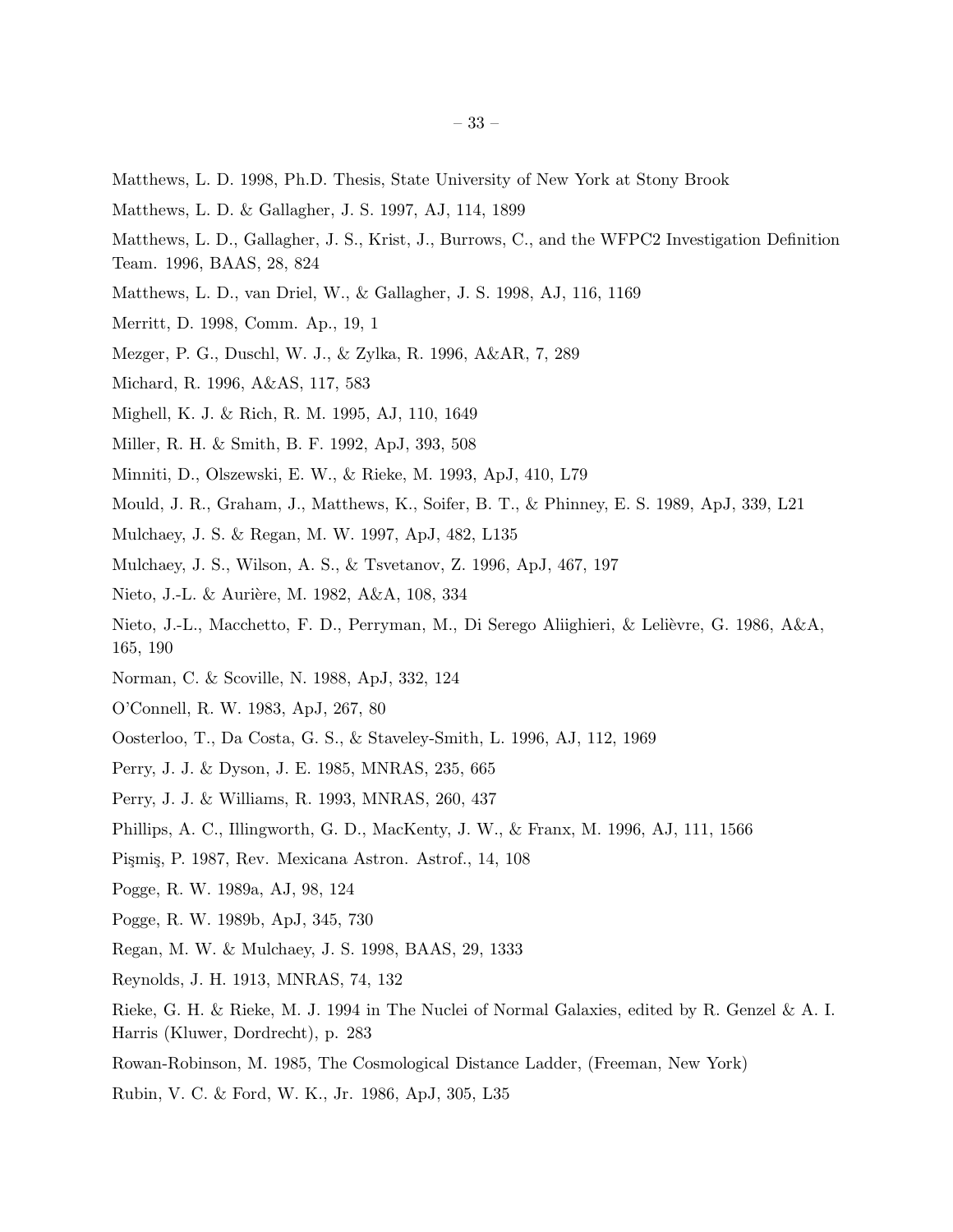- Sams, B. J., III 1995, ApJ, 445, 221.
- Sandage, A. & Bedke, J. 1994, The Carnegie Atlas of Galaxies, (Carnegie Institution, Washington)
- Sandage, A. & Fomalont, E. 1993, ApJ, 407, 14
- Sarajedini, V. L. 1996, BAAS, 189, 109.02
- Sarajedini, V. L., Green, R. F., Griffiths, R. E., & Ratnatunga, K. 1996, ApJ, 471, L15
- Schmidt, A. A., Bica, E., & Alloin, D. 1990, MNRAS, 243, 620
- Schmitt, H. R. & Kinney, A. L. 1996, ApJ, 463, 498
- Schulman, E. & Bregman, J. N. 1995, ApJ, 441, 568
- Sharov, A. S. & Lyutyi, V. M. 1988, Sov. Astron., 65, 469
- Shields, J. C. & Filippenko, A. V. 1992, in Relationships Between Active Galactic Nuclei and Starburst Galaxies, ASP Conference Series, Vol. 31, edited by A. V. Filippenko, p. 267
- 
- Shlosman, I., Frank, J., & Begelman, M. S. 1989, Nature, 338, 45
- Shlosman, I., Begelman, M. C., & Frenk, J. 1990, Nature, 345, 679
- Silk, J. & Rees, M. J. 1998, A&A, 331, L1
- Sofue, Y. & Habe, A. 1992, PASJ, 44, 325
- Spitzer, L. & Hart, M. H. 1971, ApJ, 164, 399

Sramek, R. 1992, in Relationships Between Active Galactic Nuclei and Starburst Galaxies, edited by A. V. Filippenko, ASP Conference Series, Vol., 31 (Astronomical Society of the Pacific, San Francisco), p. 273

- Terlevich, R. & Melnick, J. 1985, MNRAS, 213, 841
- Tutukov, A. V. & Krügel, E. 1995, A&A, 299, 25
- Trauger, J. *et al.* 1994, ApJ, 435, L3
- Tully, R. B. 1988, Nearby Galaxies Catalog, (Cambridge University Press, Cambridge)
- van den Bergh, S., 1976, ApJ, 203, 764
- van den Bergh, S. 1991, PASP, 103, 764
- van den Bergh, S. 1995, AJ, 110, 613
- van der Kruit, P. C. 1987, A&A, 173, 59
- van der Marel, R. P. 1998, in Galaxy Interactions at Low and High Redshift, IAU Symposium No. 186, edited by D. B. Sanders & J. Barnews, (Kluwer, Dordrecht)
- Walker, M. 1964, AJ, 69, 744
- Wandel, A. & Yahil, A. 1985, ApJ, 295, L1
- Wang, J., Heckman, T. M., & Lehnert, M. D. 1997, ApJ, 491, 114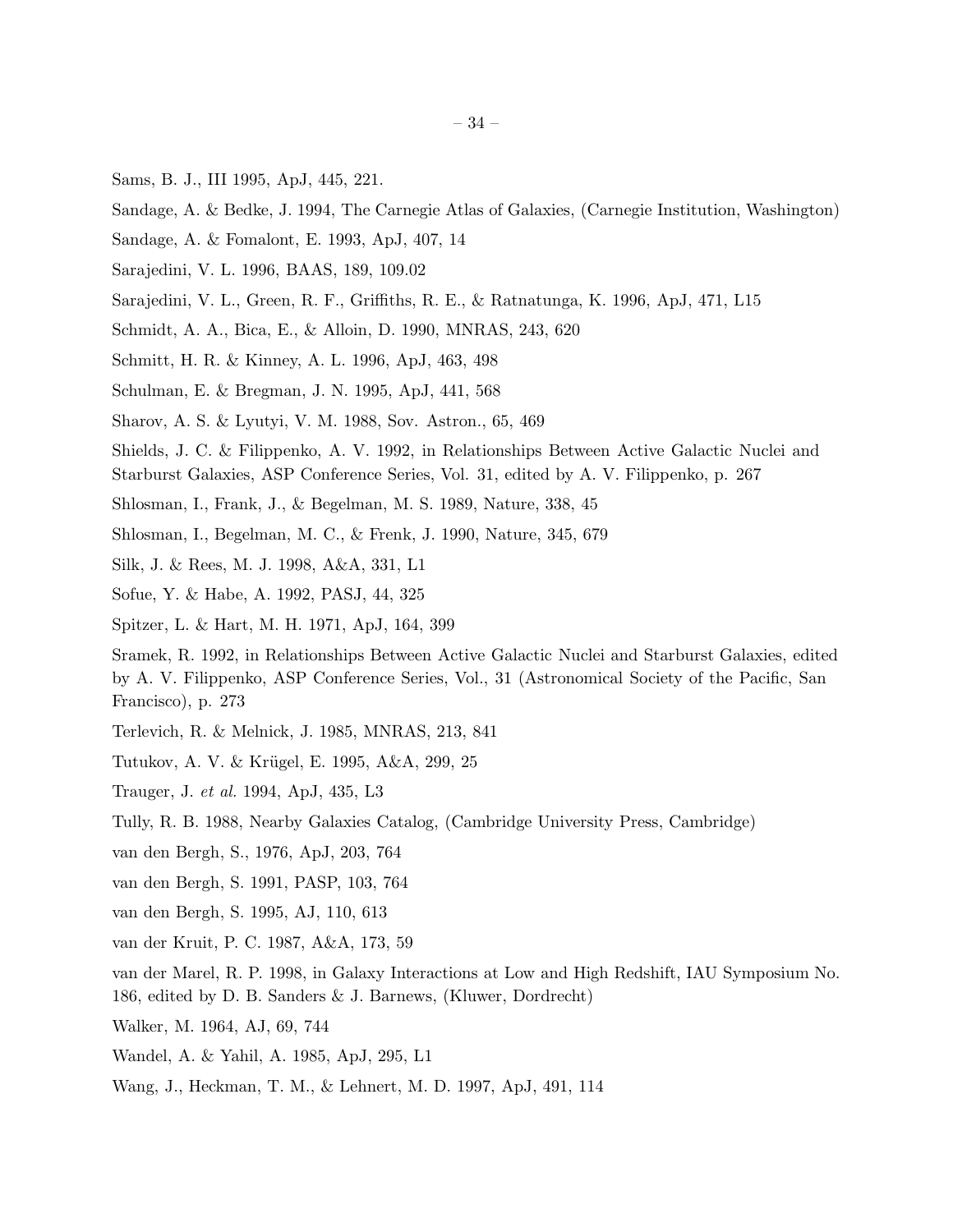- Watson, A. M. *et al.* 1996, AJ, 112, 534
- Wevers, M. H. R. 1984, PhD Thesis, University of Groningen
- Wildey, R. L. 1992, PASP, 104, 285
- Williams, R. J. R. & Perry, J. J. 1994, MNRAS, 269, 538
- Wilson, A. S., Braatz, J. A., Heckman, T. M., Krolik, J. H., & Miley, G. K. 1993, ApJ, 419, L61

This preprint was prepared with the AAS IATEX macros  $\rm v4.0.$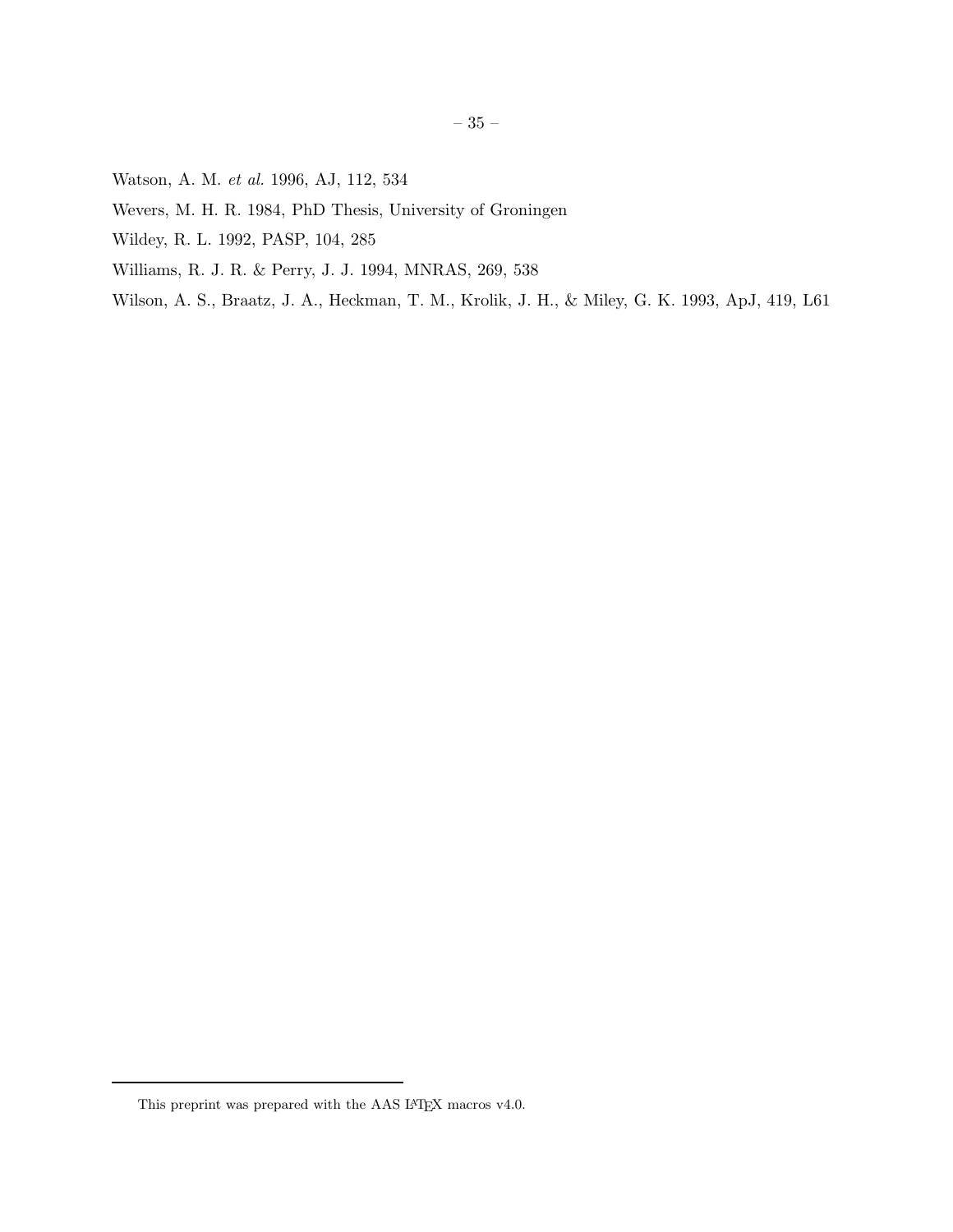Fig. 1.— F814W-band WFPC2 Planetary Camera 2 images of our four program nuclei. Field sizes are roughly  $11''\cdot 6 \times 11''\cdot 6$ . Image orientations are given by the arrows. All greyscales are linear.

Fig. 2.— Horizontal cut through the ESO 359-029 nucleus in the F814W band (solid line) compared with the best-fit Tiny Tim model PSF (dashed line). A model PSF scaled to optimize the fit to the wings of the nucleus profile greatly overestimates the central intensity, indicating the nucleus is not a point source and is partially resolved. Axes are counts in DN versus pixel number, where x=15 represents the center of the extraction box (see Text).

Fig. 3.— Horizontal cut through the M33 nucleus in the F814W band (solid line) compared with the best-fit King Model (dashed line; see Text). A King Model reasonably reproduces the wings of the nuclear light profile, but severely underestimates the central intensity.

Fig. 4.— Horizontal and vertical cuts through the M33 nucleus in the F814W band (solid lines) compared with the best IS+P model fit (dashed lines). The four lower panels show  $61\times61$ pixel reproductions of the data, the fit, the merit function (see Text) and the residuals left after subtraction of the fit from the data. Solid black areas indicate oversubtraction, white areas indicate undersubtraction of the observed flux. The structure in the residuals results from the slight elongation of the nucleus compared with the circularly symmetric model. The y-axis has been scaled to a 20-second exposure time.

Fig. 5.— Close-ups of the M33 nucleus in the F555W filter (top) and the F814W filter (bottom). Image sizes are roughly  $5''\!\!.8\times5''\!\!.8$ . The greyscales were chosen to emphasize the jet-like feature seen in both wavebands at roughly a "5 o'clock" position. Note that the knots seen in the jet-like structure are significantly brighter than any other features surrounding the nucleus. The lower knot is brightest in the  $F555W$  frame, while the upper knot is brightest in the  $F814W$  frame. Note also the more pronounced elongation of the nucleus in the F555W image.

Fig. 6.—  $F555W - F814W$  color map of the M33 nucleus. The image is roughly  $5\%8\times5\%$  across. The bluest features are seen as black, and the reddest features appear white. Note the compact blue source at the center of the nucleus  $[(V-I)_o=0.31]$ , and the presence of both a very blue source  $[(V-I)_o=-0.22]$  and a very red source  $[(V-I)_o=1.92]$  at the position of the jet-like structure seen in Fig. 5. A faint, moderately blue ring is also visible surrounding the periphery of the nucleus. The overall patchy appearance of the color map likely indicates the presence of dust.

Fig. 7.— Same as Fig. 4, but for the  $F555W$  band.

Fig. 8.— Azimuthally-averaged representations of the M33 nuclear radial brightness profile in the F555W band. The solid line indicates the observed run of  $F555W$  surface brightness (in magnitudes per square arcsecond) as measured through isophotes with  $\epsilon=0.15$ , and plotted as a function of effective radius,  $r_{eff} = \sqrt{\epsilon}a$ , where a is the major axis of the elliptical isophote and  $\epsilon$  is the ellipticity. The dashed line shows the circularly symmetric IS+P model intensity distribution, before convolution with the PSF, where the central point source is represented as a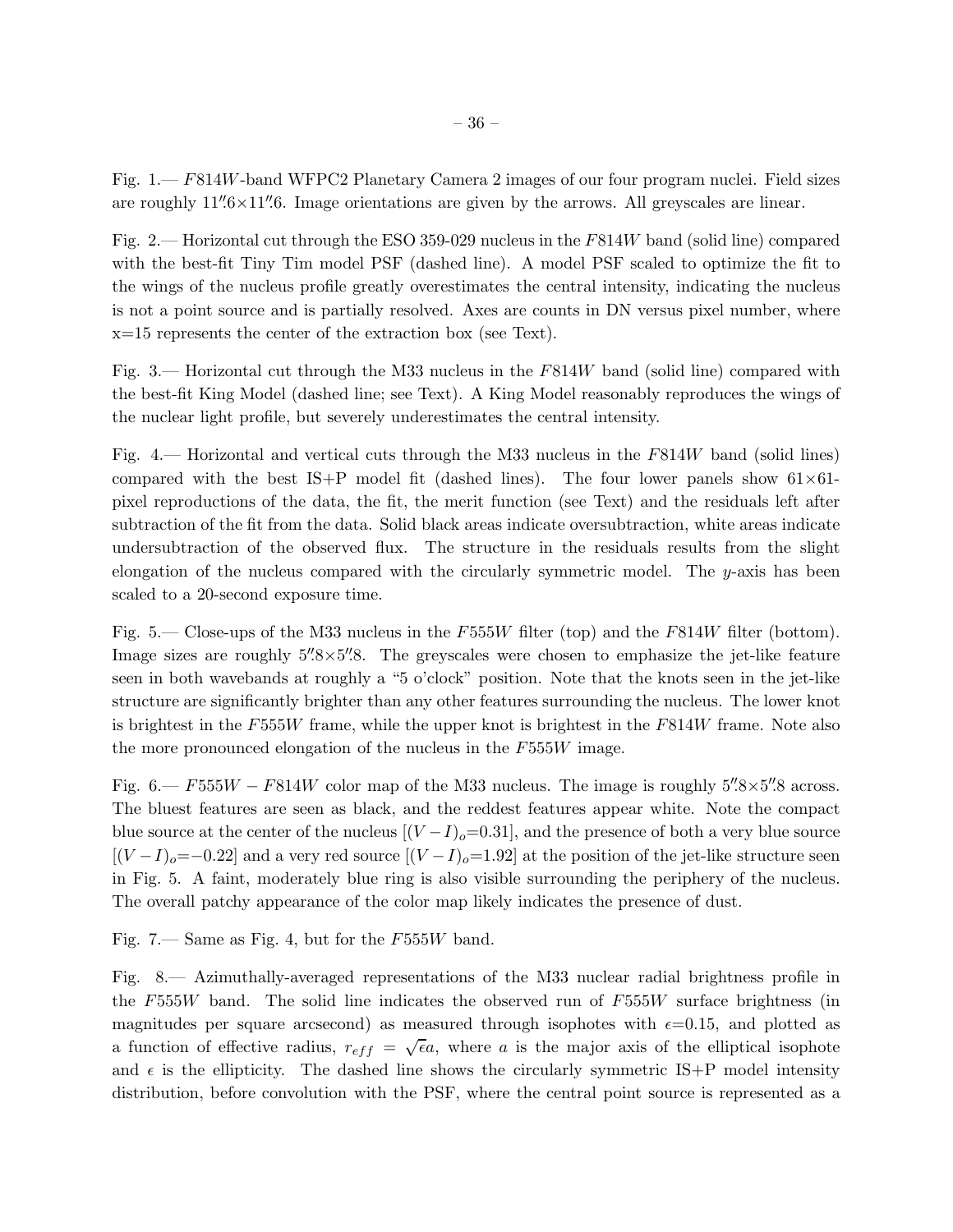constant intensity disk with diameter of 1 pixel. The solid squares show an azimuthal average of the circularly symmetric IS+P model after convolution with the PSF. Note the effect of PSF convolution in our models is to remove flux from the core and increase the intensity at larger radii. Lastly, the open triangles show the deconvolved brightness profile derived by L98 (see their Table 5). The excellent agreement between the observed profile measured through elliptical apertures and the circularly symmetric IS+P model shows that our new fit results are not sensitive to small deviations from circular symmetry. In addition, flux is conserved in our IS+P models.

Fig. 9.— Horizontal and vertical cuts through the M33-at-a-Distance nucleus in the F814W band (solid lines) compared with the best IS+P model fit (dashed lines). The four lower panels are as in Fig. 4, except that the images sizes are  $31\times31$ -pixels. Note the residuals are less significant than for M33 (Fig. 4 & 7).

Fig. 10.— Horizontal and vertical cuts through the ESO 359-029 nucleus in the F450W band (solid lines) compared with the best IS+P model fit (dashed lines). The four lower panels are as in Fig. 9.

Fig.  $11$ — Same as Fig. 10, but for the  $F814W$  filter.

Fig. 12.— Horizontal and vertical cuts through the NGC 4242 nucleus in the F450W band (solid lines) compared with the best IS+P model fit (dashed lines). The four lower panels are as in Fig. 9.

Fig. 13.— Same as Fig. 12, but for the F814W filter. Note the prominent bar-shaped structure visible in the residuals.

Fig.  $14.$   $-31\times31$  pixel image showing the residuals after subtraction of the best-fitting PSF from the NGC 4395 nucleus in the F814W image. Note the slight elongation of the residuals, which contain roughly half the total nuclear flux.

Fig. 15.— Horizontal and vertical cuts through the NGC 4395 nucleus in the F814W band (solid lines) compared with the best IS+P model fit (dashed lines). The four lower panels are as in Fig. 9. Note the bipolar pattern in the residuals.

Fig. 16.— Contour plot of the NGC 4395 nucleus in the F450W filter. Field size is  $64\times64$ pixels. Contours are spaced at 0.5 magnitude intervals. The peak surface brightness corresponds to  $\mu_{F814W} \approx 13.3$  mag arcsec<sup>-2</sup>. Note the elongation of the nucleus and the displacement of the central point source from the outermost isophotes.

Fig. 17.— Same as Fig. 16, only for the F450W image. Note the stronger intensity of the bipolar residual pattern compared with that seen in Fig. 16 for the F814W image.

Fig.  $18 - 31 \times 31$  pixel image showing the residuals after subtraction of the best-fitting PSF from the NGC 4395 nucleus in the F450W image. Note the slight elongation of the residuals, and the extra "bump" at roughly "2 o'clock" on the image.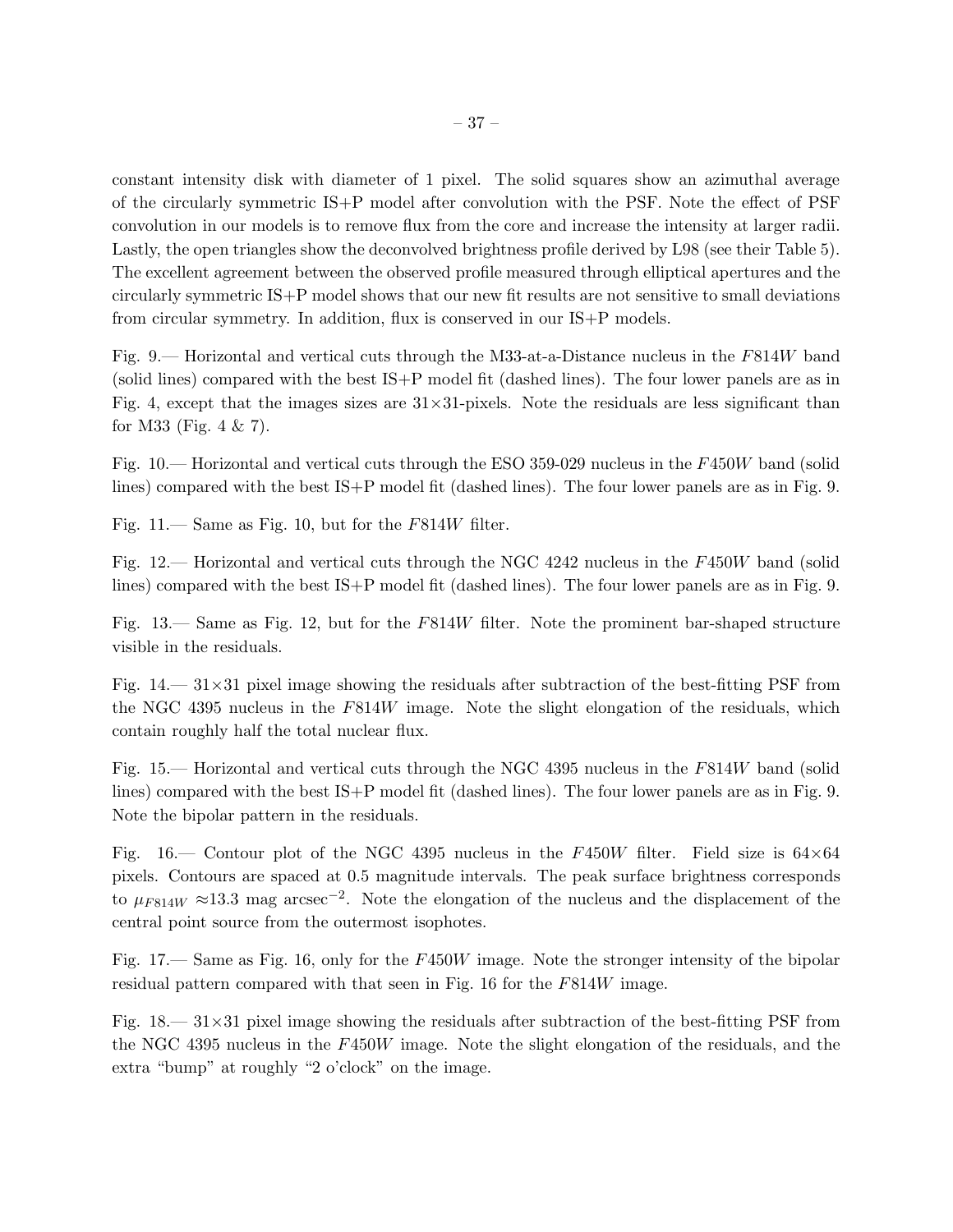Fig. 19.—  $F450W - F814W$  color map of the NGC 4395 nucleus. Image size is roughly 6".7×6".7. Black areas are the bluest, white areas are the reddest. The white elongated feature at the lower left-hand corner of the image is likely a background galaxy. Note the intense blue color of the plume on the left side of the nucleus (seen more clearly in Fig. 20), and the small blue arc just to the right-hand side of the nucleus center.

Fig.  $20 - F450W$  image of the NGC 4395 nucleus. Image size is roughly  $11\overset{''}{.}6 \times 11\overset{''}{.}6$ . The greyscale is set to highlight the structure of the emission plume on the righthand side of the nucleus. Two of the pixels near the center of the nucleus were saturated in this image, and have been replaced by appropriately scaled values from our short exposure of this object (see Sect. 2).

Fig. 21.— F814W image of the region around the NGC 4395 nucleus. The image is roughly  $23''\cdot 2 \times 23''\cdot 2$ . The coordinate boxes label what appear to be two background galaxies seen through the NGC 4395 disk. These features are not visible in the F450W image.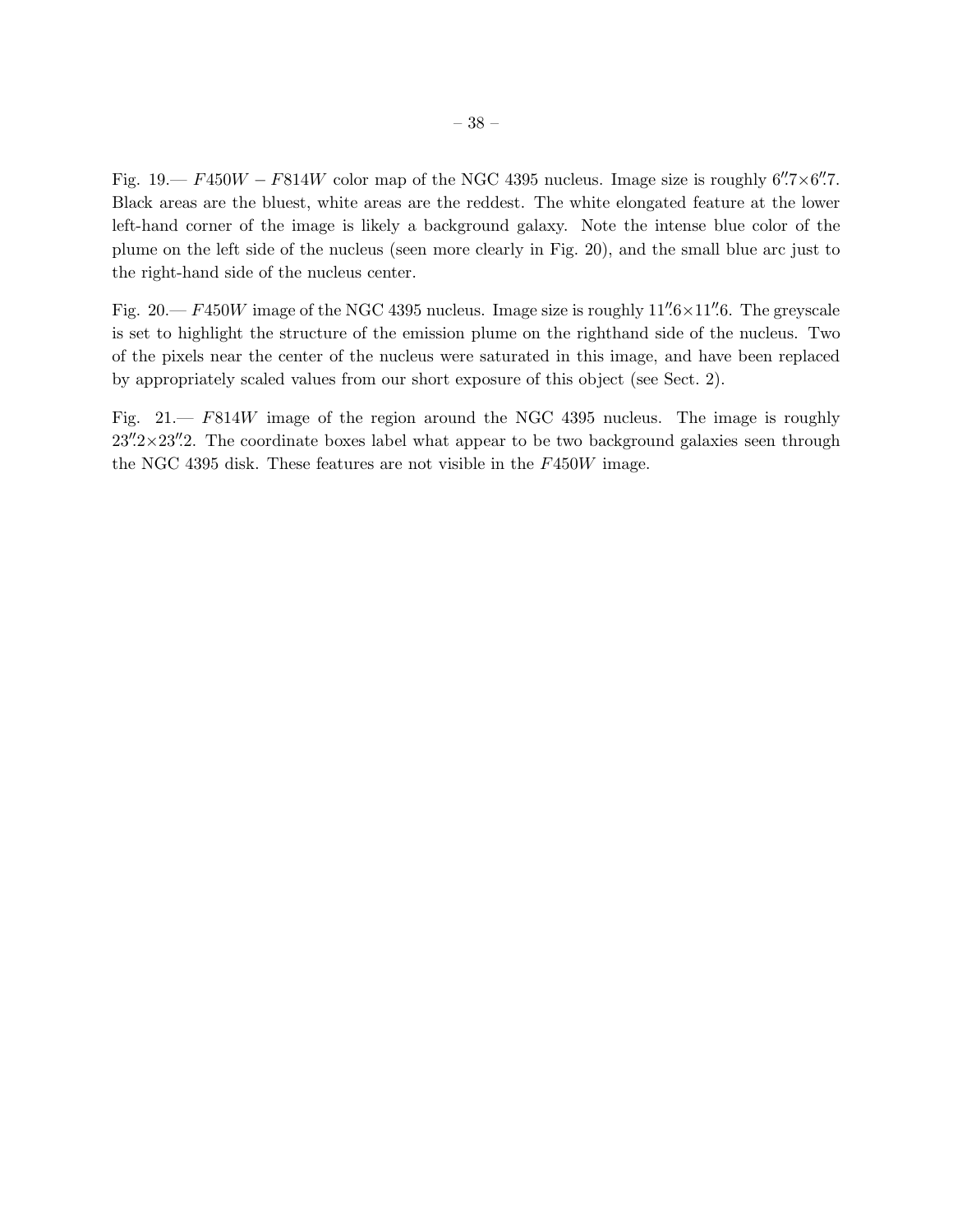This figure "fig1.gif" is available in "gif" format from: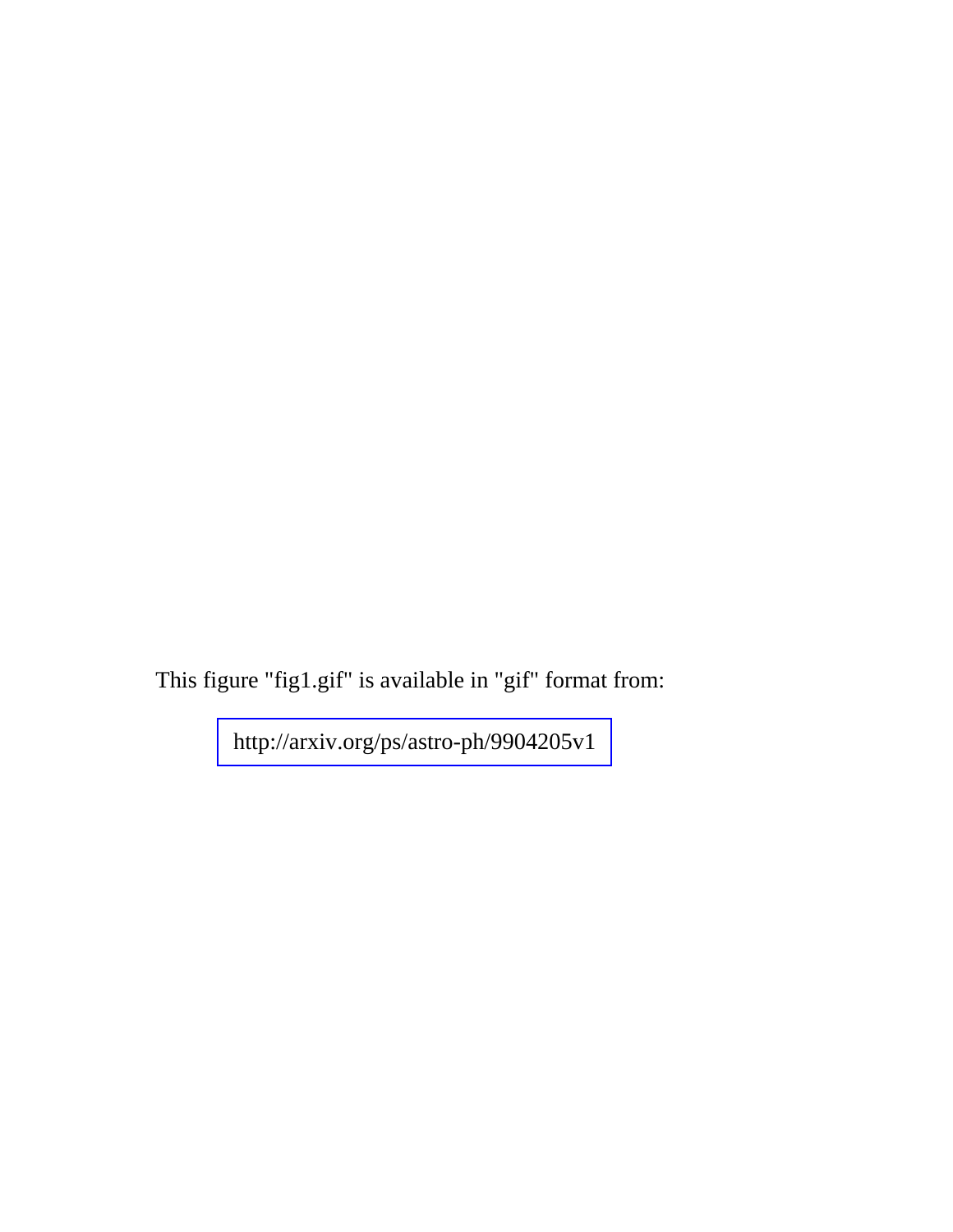This figure "fig2.gif" is available in "gif" format from: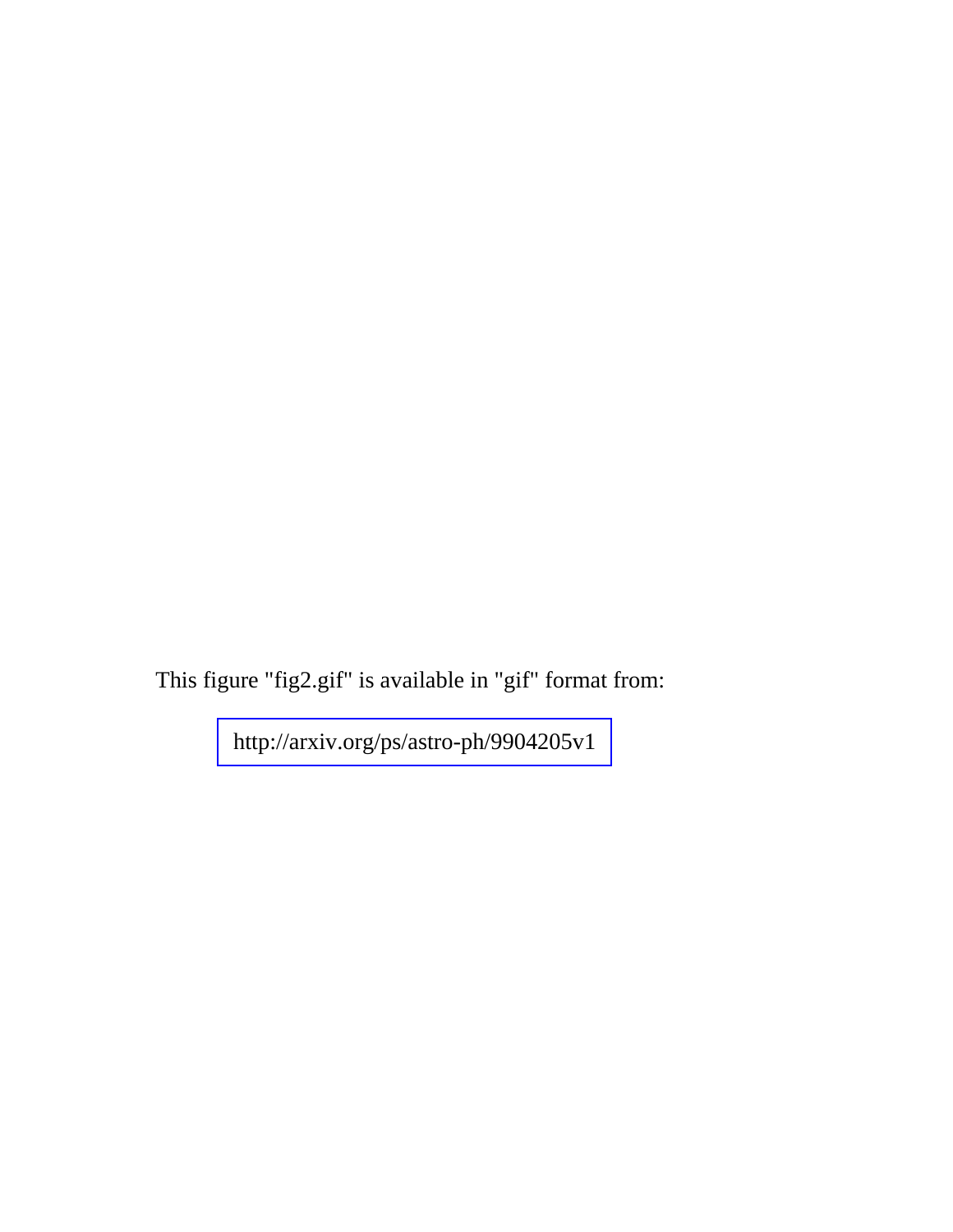This figure "fig3.gif" is available in "gif" format from: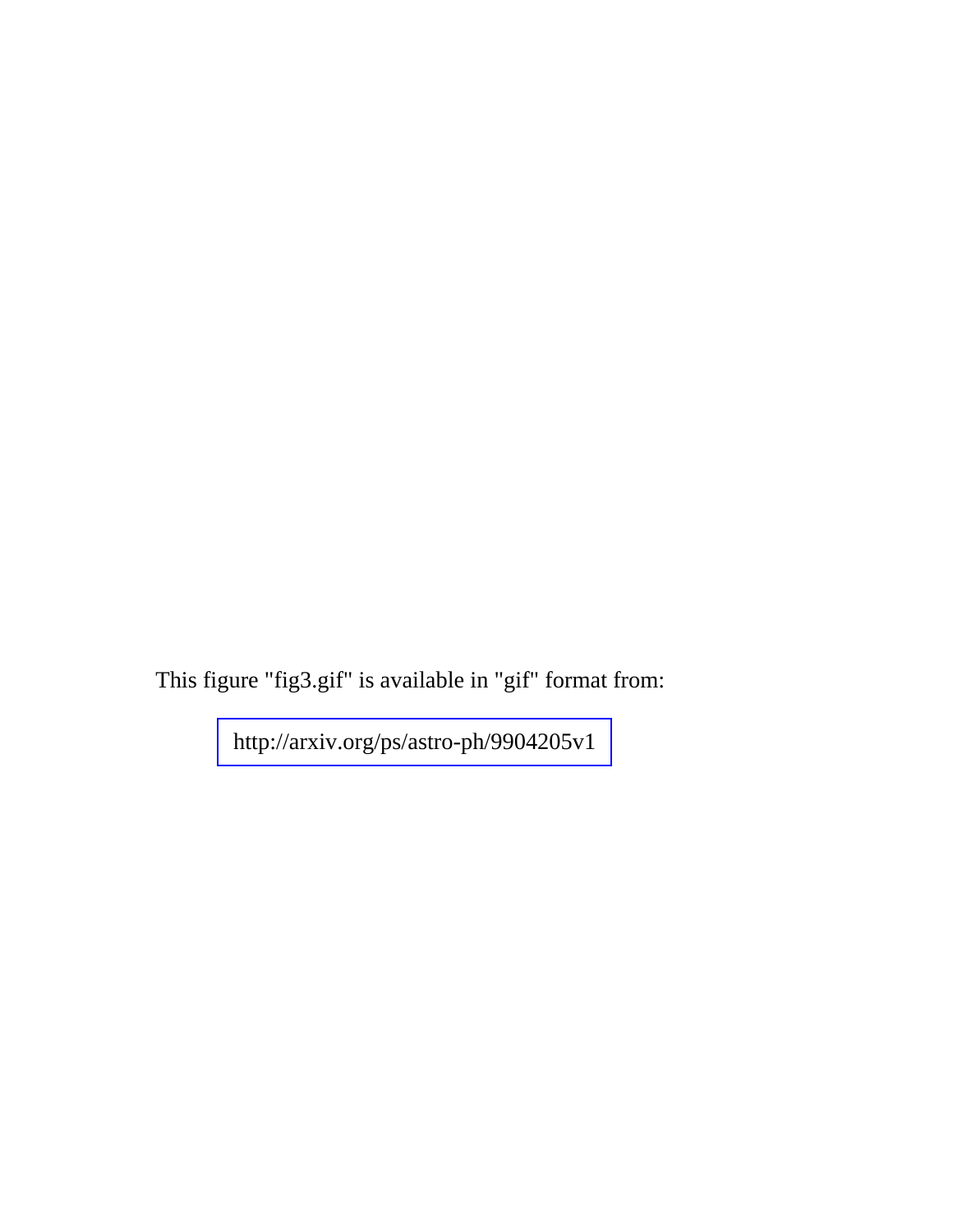This figure "fig4.gif" is available in "gif" format from: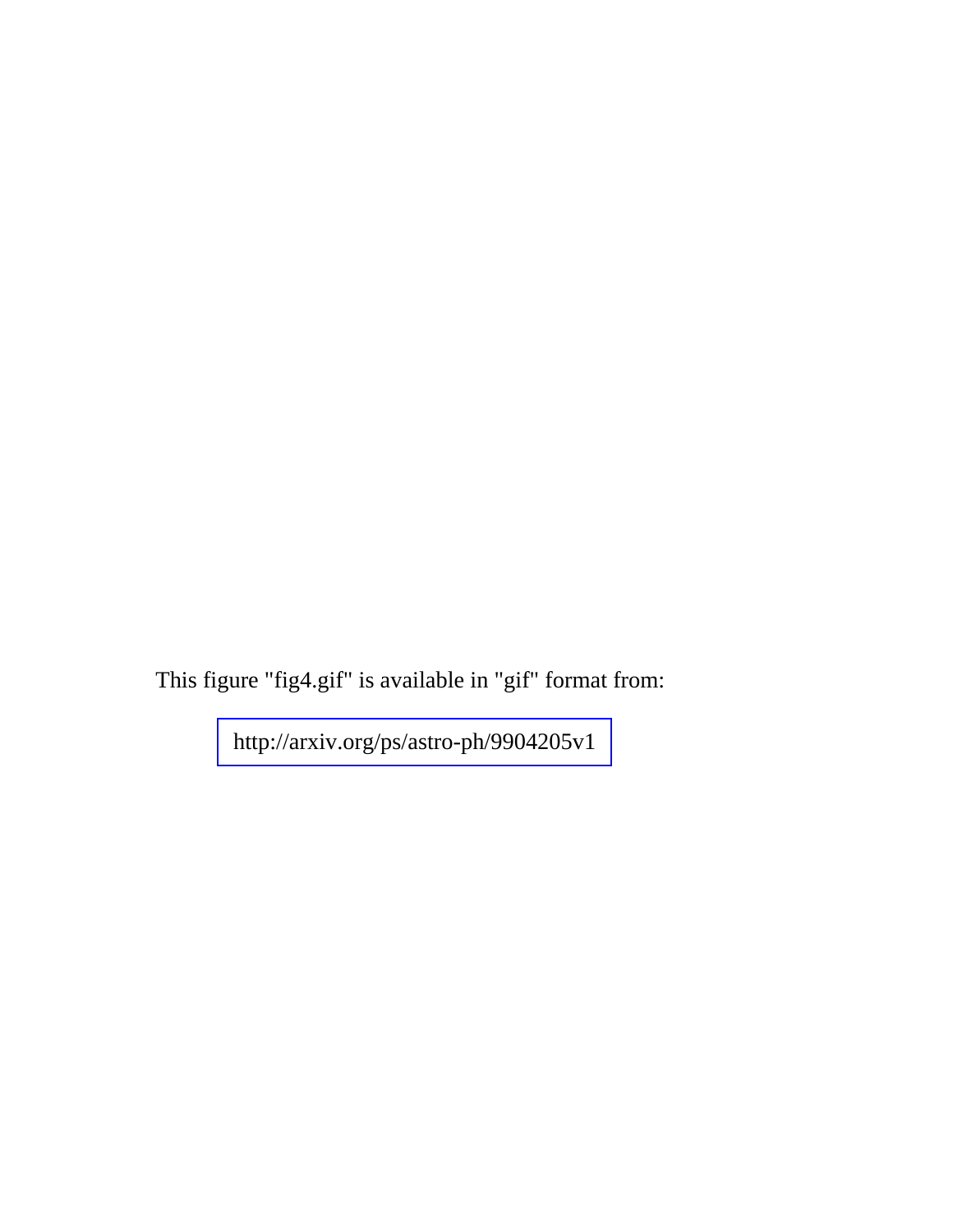This figure "fig5a.gif" is available in "gif" format from: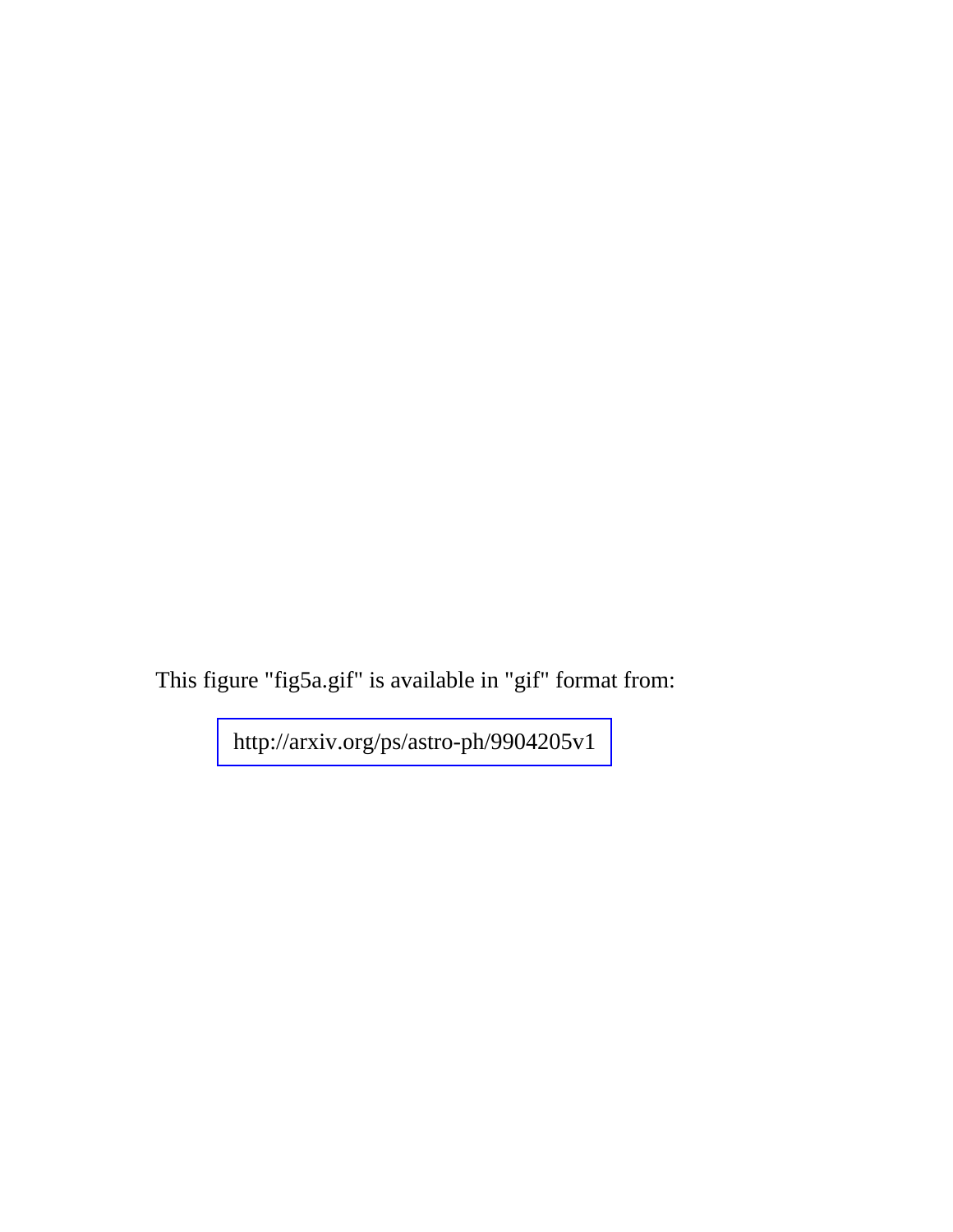This figure "fig5b.gif" is available in "gif" format from: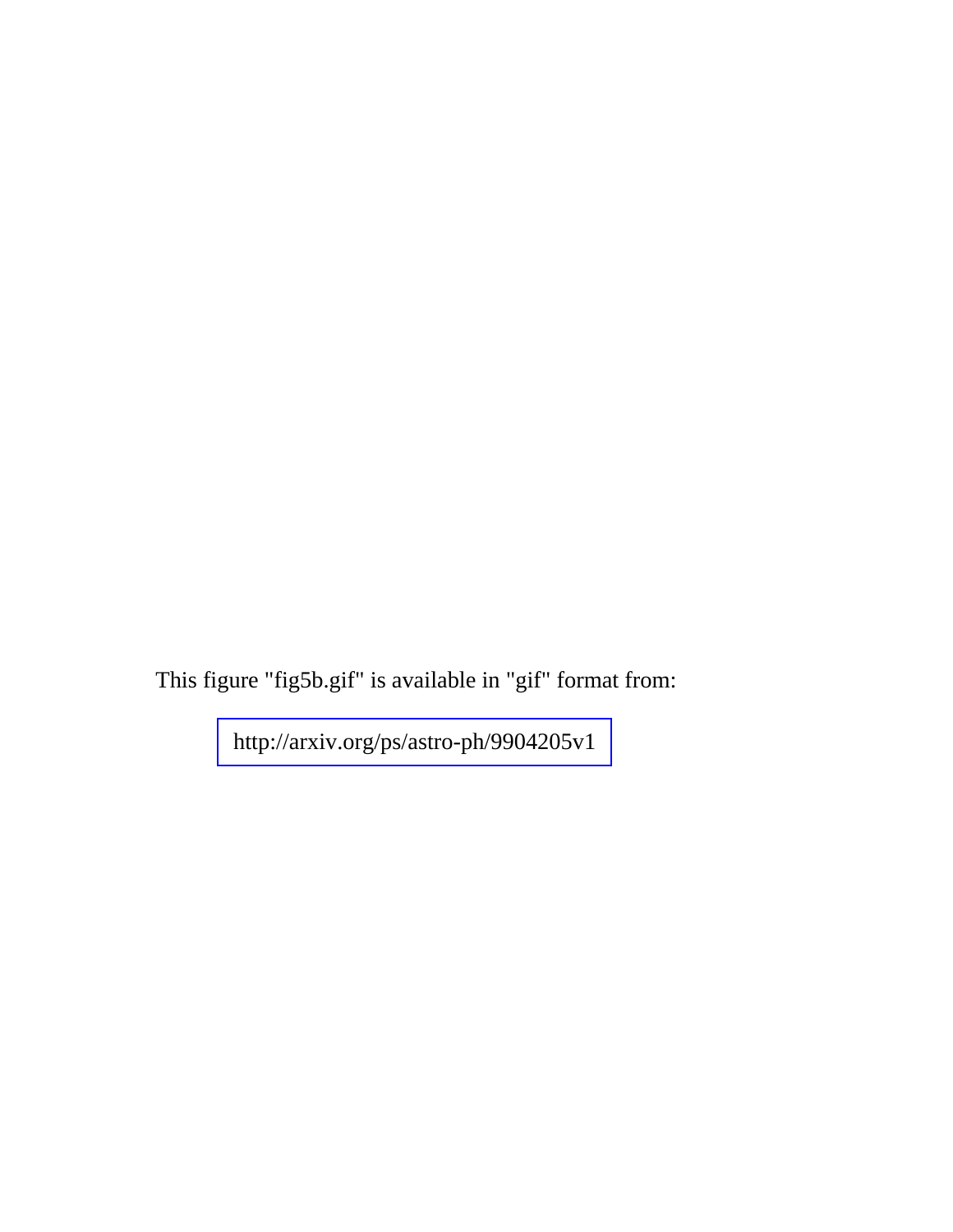This figure "fig6.gif" is available in "gif" format from: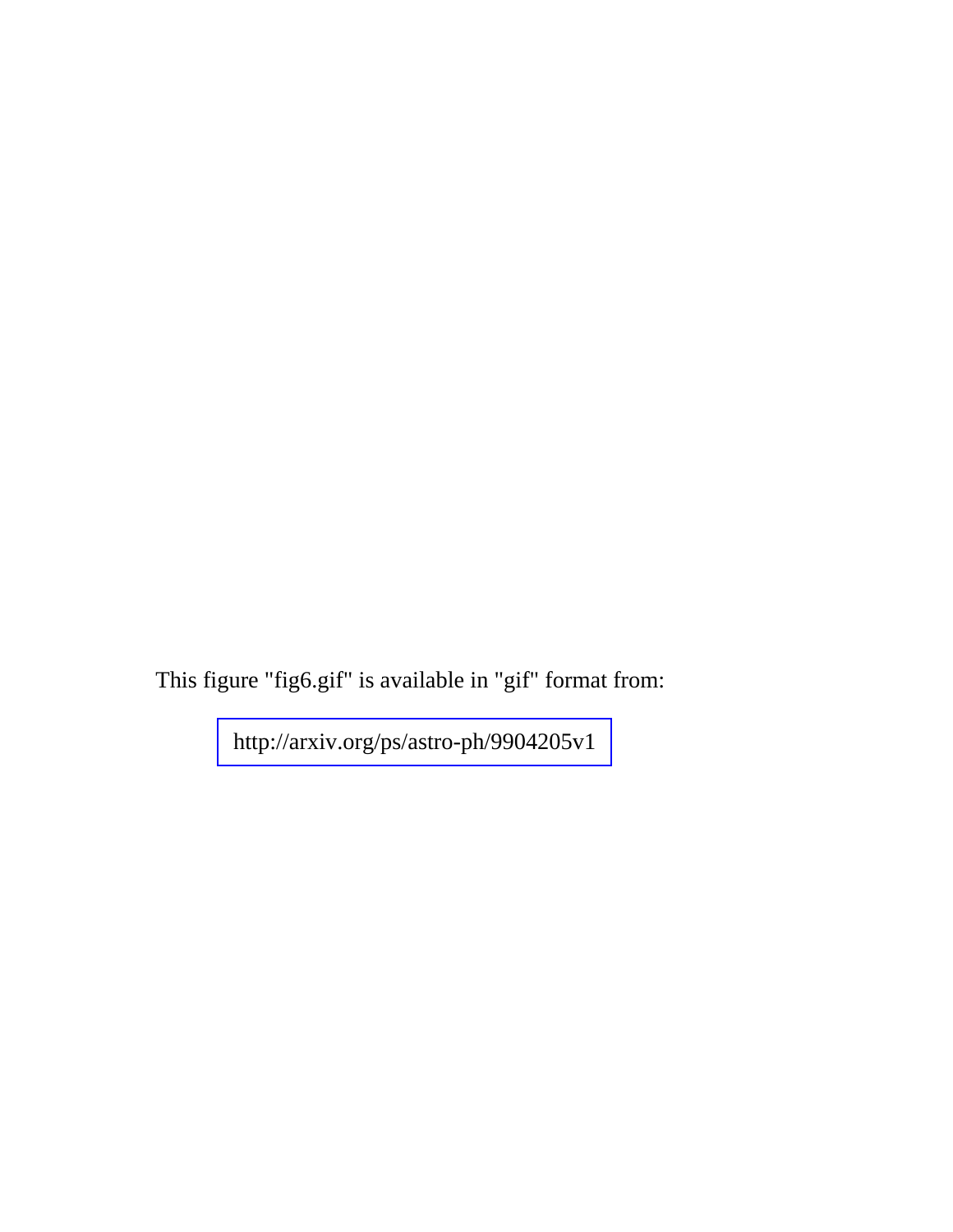This figure "fig7.gif" is available in "gif" format from: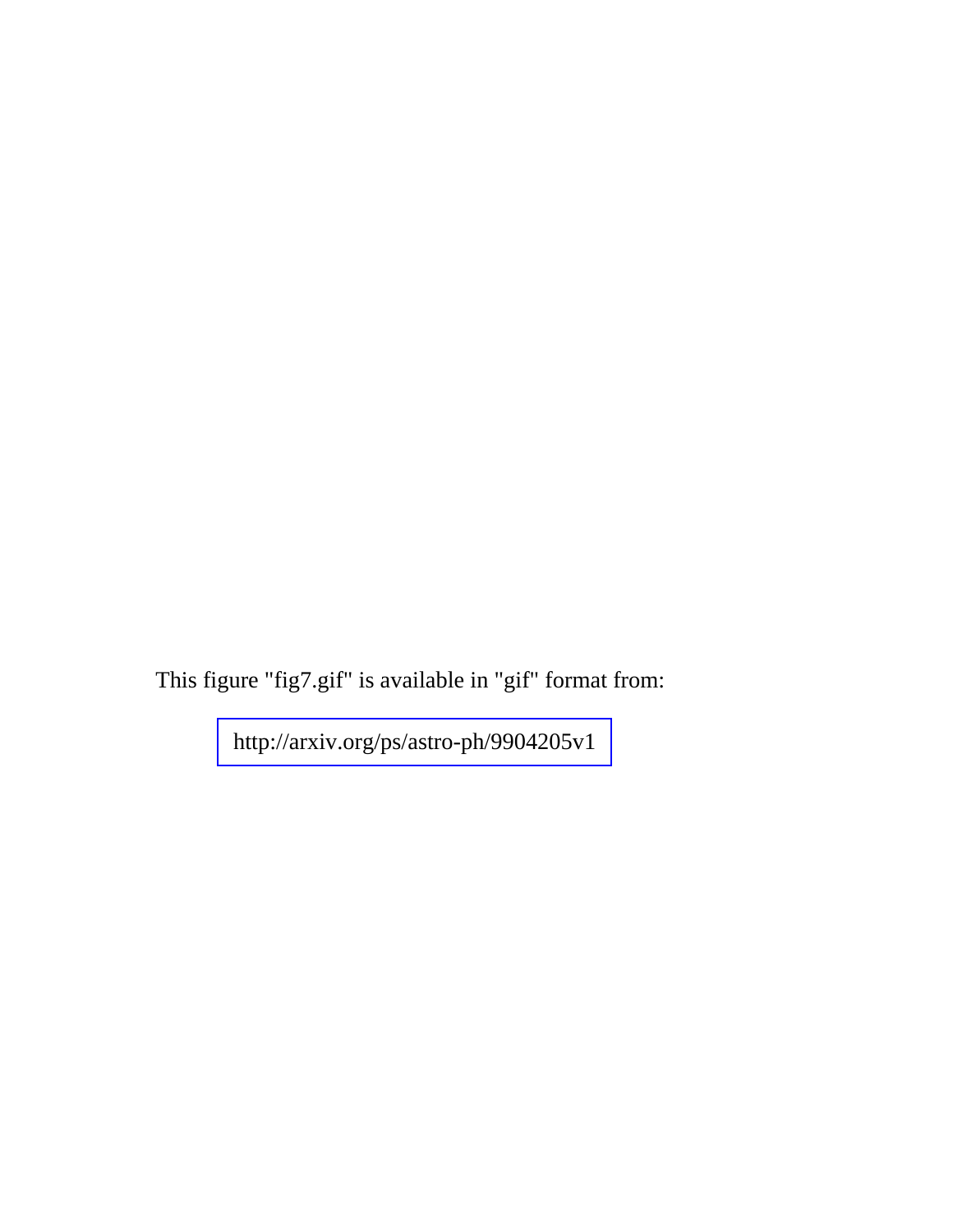This figure "fig8.gif" is available in "gif" format from: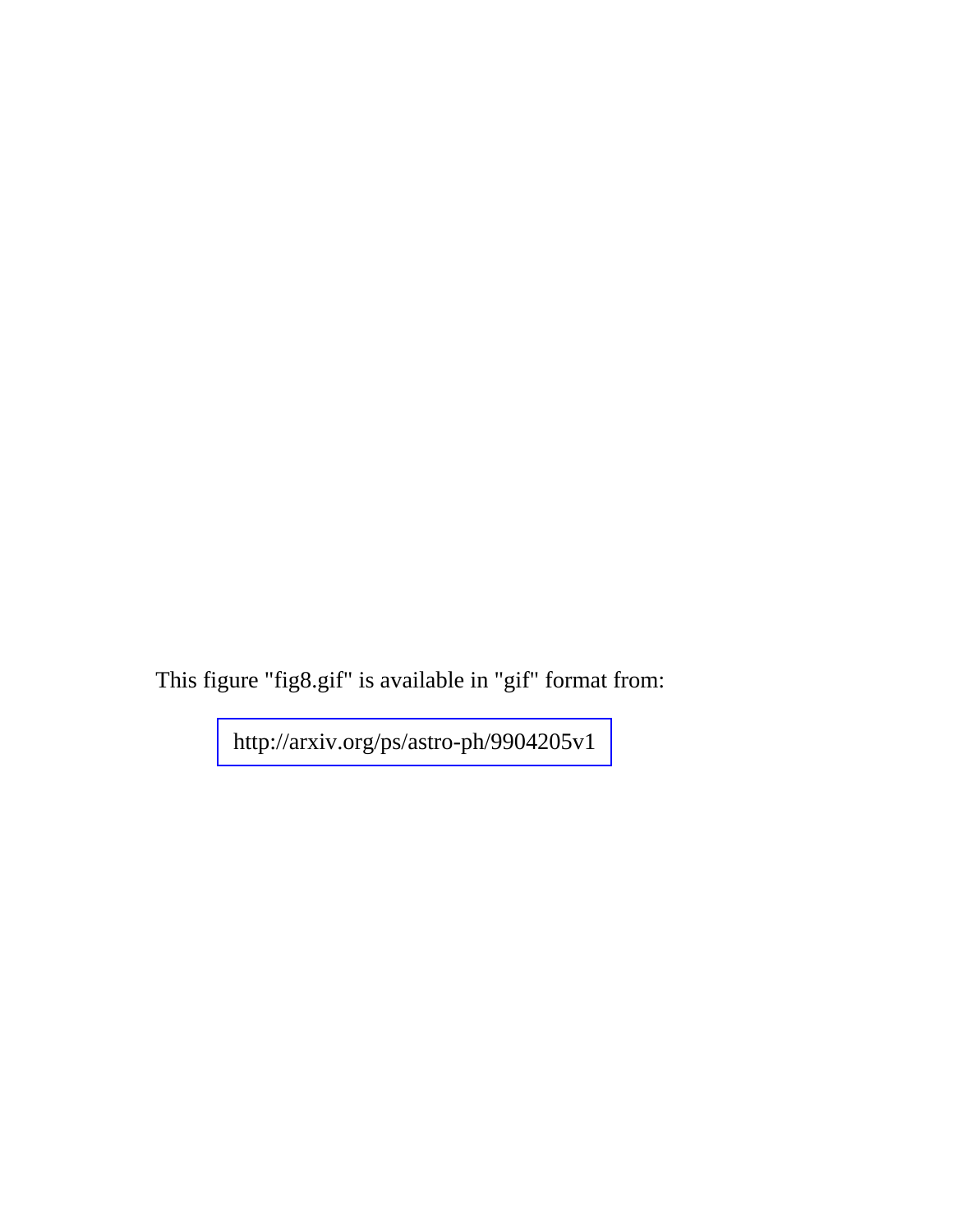This figure "fig9.gif" is available in "gif" format from: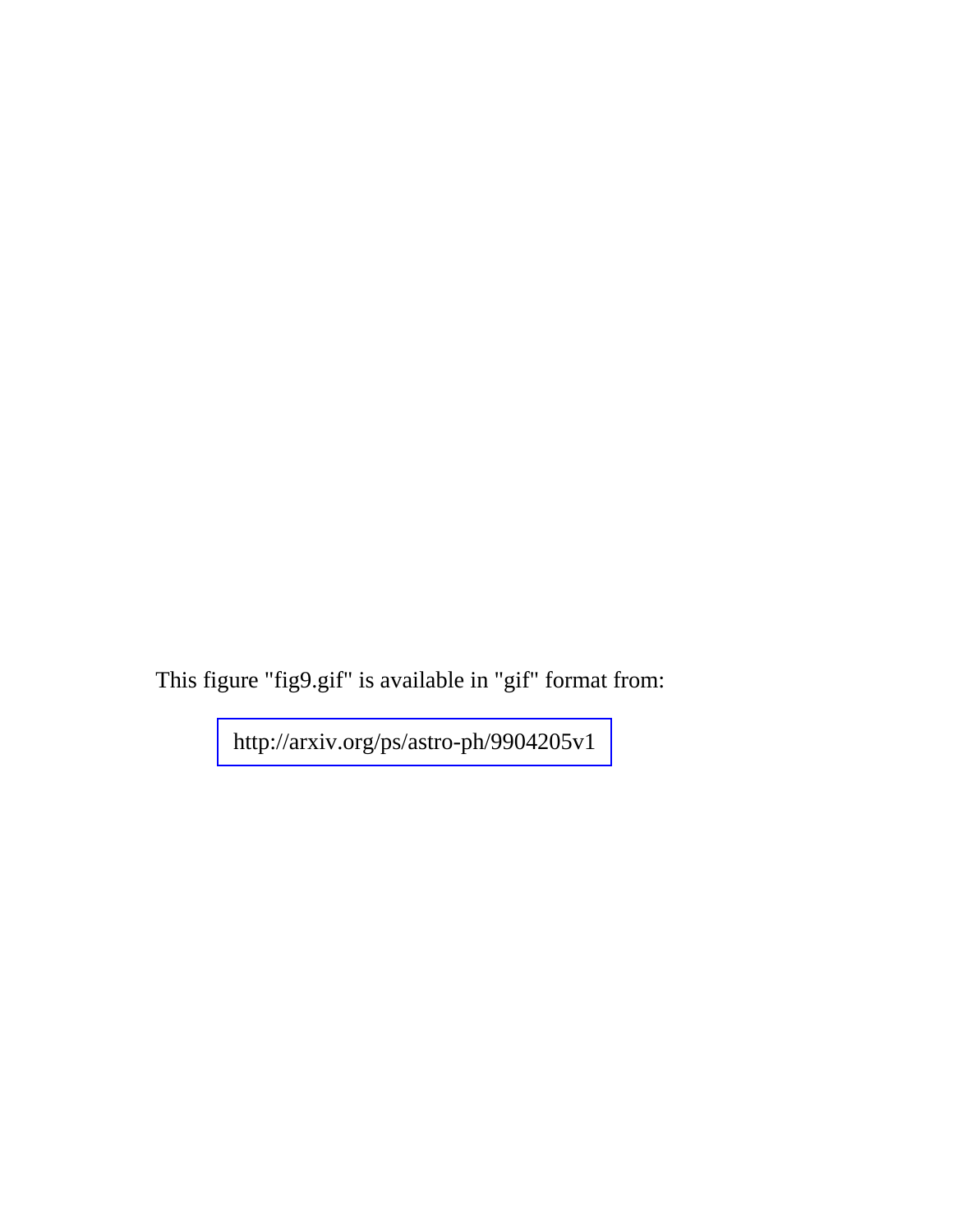Galaxy Type  $M_B$   $B-V$  Distance i  $\mathcal{M}_{\mathcal{H}\mathcal{I}}$   $W_{20}$   $A_B$  Ref. (1) (2) (3) (4) (5) (6) (7) (8) (9) (10) NGC 4395 SAd III-IV -17.1 0.46 2.6 Mpc 38  $1.6\times10^9$ 131 0.01 1,2,3  $\text{NGC 4242} \qquad \text{SABd III} \qquad \text{-17.9} \qquad 0.54 \qquad \text{7.5 Mpc} \qquad \text{50}$  $6.4 \times 10^8$ 142 0.0 1 ESO359-029 SAd/SAdm -15.1 0.62 10.1 Mpc 56  $6.8 \times 10^{7}$ 141 0.0 4,5,6 M33 SAcd III -18.2 0.55 840 kpc 56  $1.3 \times 10^{9}$ 204 0.28 1,7,8

Table 1. Properties of the Target Galaxies

References for Table 1.

[1] Tully 1988; [2] Rowan-Robinson 1985; [3] Sandage & Bedke 1994; [4] Matthews & Gallagher 1997; [5] Matthews et al. 1998; [6] Lauberts & Valentijn 1989; [7] van den Bergh 1991; [8] Freedman et al. 1991

Notes to Table 1.

Explanation of columns: (1) galaxy name; (2) Hubble type; (3) absolute B magnitude, corrected for Galactic extinction and assuming distances in Column (3); (4)  $B - V$  color; (5) distance; (6) inclination in degrees; (7) neutral hydrogen mass in solar units; (8) HI profile velocity width, measured at 20% peak maximum, in kilometers per second; (9) B-band Galactic extinction in magnitudes; (10) references for quoted parameters.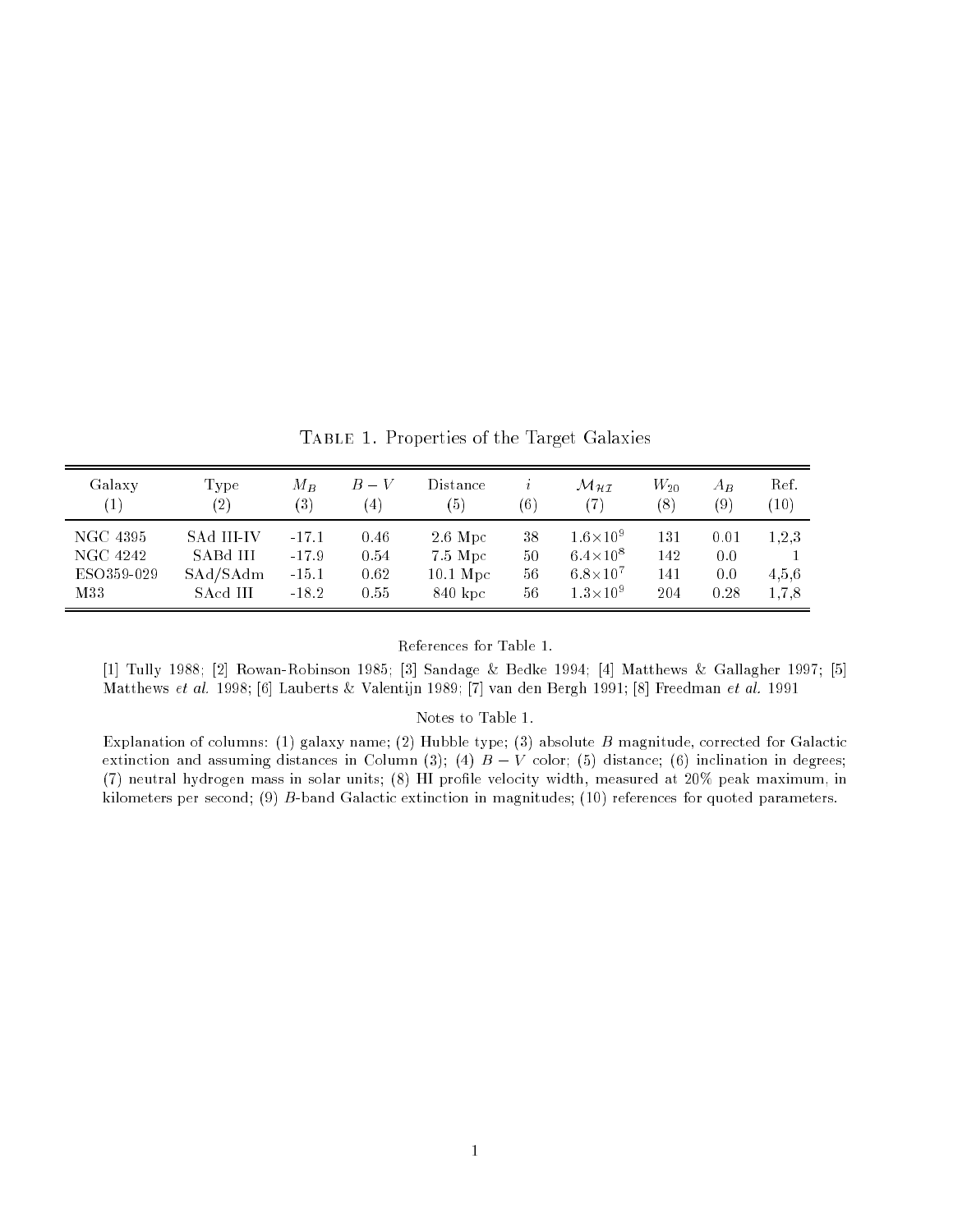Galaxy Obs. No. PI Date of Obs.  $\lambda$  Obs. Exp. Time Pixel Scale (1) (2) (3) (4) (5) (6) (7) NGC 4395 u2rf0101-0106 Trauger 5/12/95 F450W,F814W 860s,660s 0.57 pc NGC 4242 u2rf0201-0206 Trauger 5/12/95 F450W,F814W 960s,660s 1.65 pc ESO 359-029 u2rf0401-0406 Trauger 22/07/95 F450W,F814W 860s,660s 2.23 pc M33 u2lg0501-050c Westphal 19/01/95 F555W,F814W 20s,10s 0.18 pc

Table 2. Summary of Planetary Camera 2 Observations

\*M33 images were obtained from the Hubble Space Telescope archives maintained by the Canadian Astronomical Data Centre.

#### Notes to Table 2.

All images were obtained using the Planetary Camera 2 CCD of the Wide Field and Planetary Camera 2 aboard the Hubble Space Telescope. Explanation of Columns: (1) galaxy name; (2) Space Telescope Science Institute image reference numbers used for the observations analyzed in the present work; (3) principle investigator for the observations;  $(4)$  date of observations;  $(5)$  filters used for observations;  $(6)$  exposure times in each of the respective filters listed in Column 5; (7) approximate linear size in parsecs subtended by one  $0.0455$  PCZ pixel at the distance of the galaxy.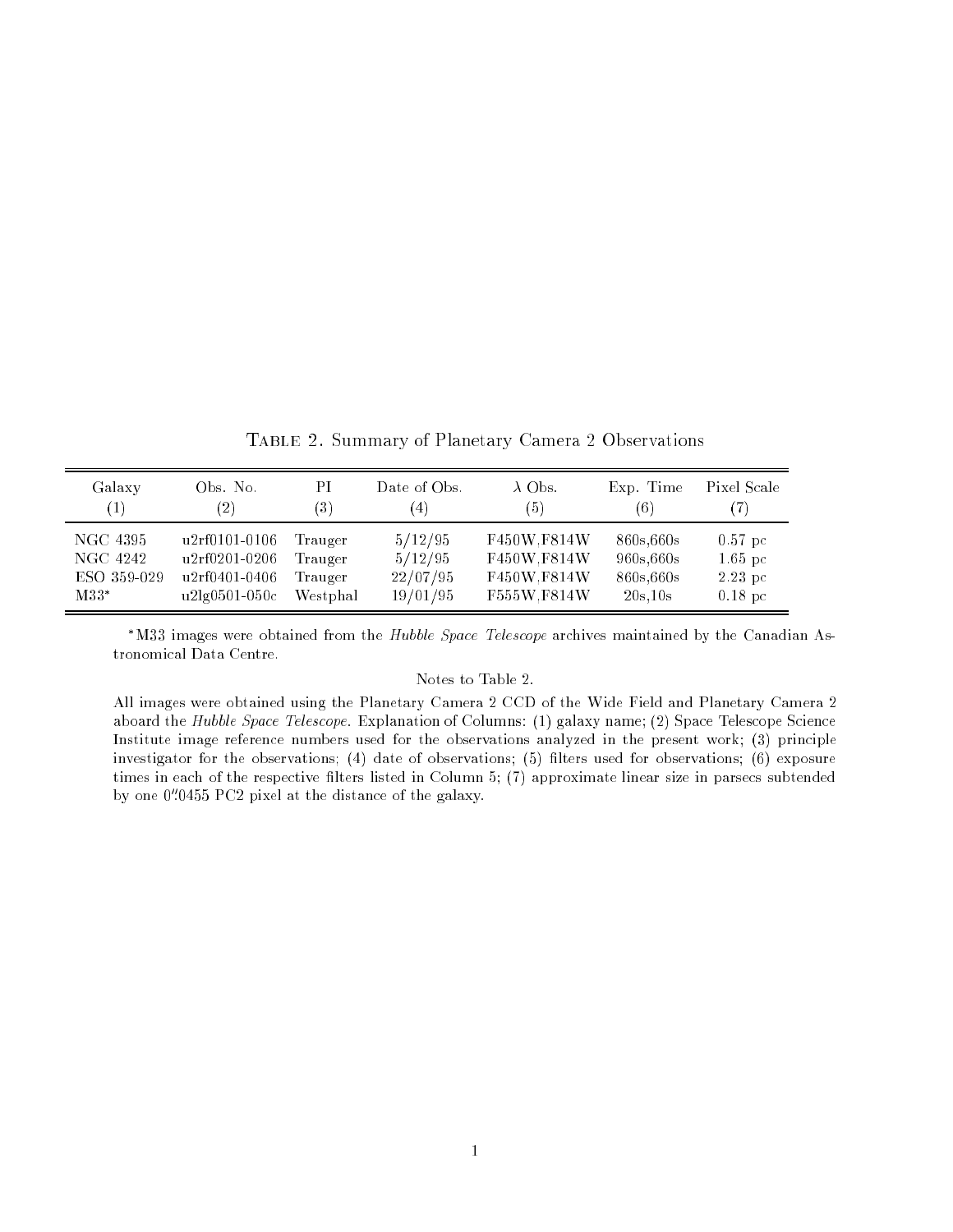| Eq. No. | Function                         | Form                                                                                                                          | $#$ Free Par. | Fitted Par.         |
|---------|----------------------------------|-------------------------------------------------------------------------------------------------------------------------------|---------------|---------------------|
|         | Exponential Disk                 | $I(r) = I_o \exp[-(\frac{r}{r_b})]$                                                                                           |               | $I_o$ , $r_h$       |
| (2)     | Power Law                        | $I(r) = I_o(\frac{r}{r_p})^{-\gamma}$                                                                                         | 3             | $I_o, r_p, \gamma$  |
| (3)     | Hubble-Reynolds                  | $I(r) = I_o \times [1 + (\frac{r}{r_o})]^{-2}$                                                                                | 2             | $I_o, r_0$          |
| (4)     | generalized Hubble-Reynolds      | $I(r) = I_o \times [1 + (\frac{r}{r'})]^{-\gamma}$                                                                            | 3             | $I_o, r'_0, \gamma$ |
| (5)     | de Vaucouleurs $R^{\frac{1}{4}}$ | $I(r) = I_o \exp\{-7.67 \left[\left(\frac{r}{r_{\star}}\right)^{0.25} - 1\right]\}$                                           | 2             | $I_o, r_e$          |
| (6)     | generalized de Vaucouleurs       | $I(r) = I_o \exp\{-7.67[(\frac{r}{r'})^{\gamma} - 1]\}$                                                                       | 3             | $I_o, r'_e, \gamma$ |
| (7)     | King                             | $I(r) = I_o \times \left\{ \frac{1}{[1 + (\frac{r}{r_c})^2]^{0.5}} - \frac{1}{[1 + (\frac{r_t}{r_c})^2]^{0.5}} \right\}^{-2}$ | 3             | $I_o, r_c, r_t$     |
| (8)     | Modified King                    | $I(r) = I_o \times [1 + (\frac{r}{r})^{\gamma}]^{-1}$                                                                         | 3             | $I_o, r_c, \gamma$  |
| (9)     | Isothermal Sphere                | $I(r) = I_o \times [1 + (\frac{\tilde{r}}{r_c})^2]^{-1}$                                                                      | 2             | $I_o, r_c$          |

TABLE 3. Analytic Fitting Functions Used for "Extended Models"

## Notes to Table 3.

The number of free parameters listed in Column 4 and the list of fitted parameters in Column 5 refer to quantities to be determined for the particular model in addition to the background level and the model centroid. Definition of symbols: (1)  $r_h$ : exponential scale length; (2)  $r_p$ : a characteristic scale; (3)  $r_0$ : "structural length", i.e., the radius at which surface brightness falls to one-quarter of its central value; (4)  $r_0$ : a characteristic scale-length; (5)  $r_e$ :  $\,$  effective  $\,$ radius" that contains one-half of the total integrated light; (6)  $r_e$ : a scaling radius; (7)  $r_c$ : "core radius" at which intensity falls to one-half its peak value;  $r_t$  tidal radius at which intensity drops to zero; (8)  $r_c$ : a characteristic radius; (9)  $r_c$ : "core radius" at which intensity falls to one-half its peak value. In all cases  $I(r)$  denotes intensity as a function of radius,  $I(0)$  is a normalization factor, and  $\gamma$  denotes some unknown power.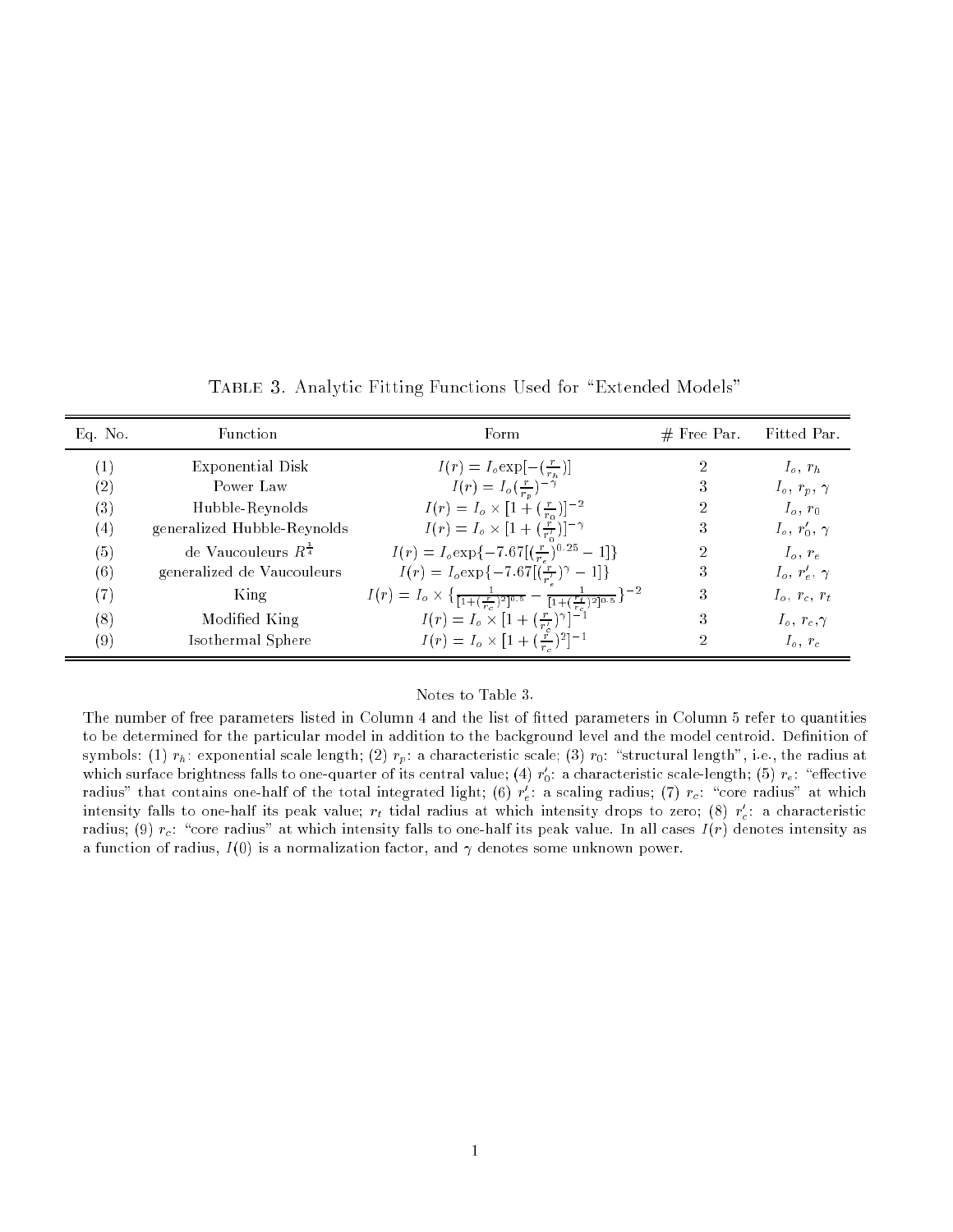| Galaxy            | Core Radius*      |                          |                          |                   |         | % Total Flux in PSF |                                |                | $I_{PSF}/I(0)$ |                          |                         | $(x_c,y_c)_{PSF}$ ( $(x_c,y_c)_{ext}$ ) |                       |                       |              |
|-------------------|-------------------|--------------------------|--------------------------|-------------------|---------|---------------------|--------------------------------|----------------|----------------|--------------------------|-------------------------|-----------------------------------------|-----------------------|-----------------------|--------------|
|                   | F450W             |                          | F555W                    |                   | F814W   |                     | F450W                          | F555W          | F814W          | 450W                     | F555W                   | F814W                                   | F450W                 | F555W                 | F814W        |
|                   |                   | (p <sub>c</sub> )        |                          | (pc)              |         | (pc)                |                                | 70             |                |                          |                         |                                         |                       |                       |              |
| M33               | <b>Contractor</b> | <b>Contract Contract</b> | 0.095                    | 0.40              | 0.11    | 0.45                | $\alpha$ , $\alpha$ , $\alpha$ |                |                | $\sim 10^{-1}$ m $^{-1}$ | 0.68                    | 0.64                                    | $\sim$ $\sim$         | (0.13, 0.17)          | (0.32, 0)    |
| M33-at-a-Distance | <b>Contractor</b> | <b>Contractor</b>        | <b>Contract Contract</b> | <b>Contractor</b> | 0.029   | 0.59                | $\sim 100$ km s $^{-1}$        | $\sim 100$     | 20             | <b>Contractor</b>        | $\sim 100$ km s $^{-1}$ | 1.56                                    | $\sim 100$ km $^{-2}$ | $\sim 100$ km $^{-1}$ | (0.24, 0.53) |
| NGC 4242          | 0.022             | 0.80                     | <b>Contract</b>          | <b>Contractor</b> | 0.041   | 1.5                 | 13                             | $\sim 100$     | 17             | 0.46                     | $\sim$ $\sim$           | 0.80                                    | (0.66.0.12)           | $\sim 100$            | (0.60, 0.04) |
| ESO 359-029       | 0.018             | 0.88                     | <b>Contractor</b>        | <b>Contractor</b> | 0 0 3 6 | 1.8                 | 38                             | <b>College</b> | 25             | 2.46                     | $\sim 100$              | 1.43                                    | (0.01, 0.21)          | <b>Contract</b>       | (0.34, 0.19) |
| NGC 4395          | 0.034             | 0.43                     | <b>Contract</b>          | <b>Contractor</b> | 0.076   | 0.96                | 43                             | $\alpha$ and   | 48             | 4.0                      | $\sim 1000$             | 85                                      | $(-1, 17, 0.55)$      | $\sim$ $\sim$         | (0.19, 0.01) |
|                   |                   |                          |                          |                   |         |                     |                                |                |                |                          |                         |                                         |                       |                       |              |

 $\texttt{TABLE 4. Parameters}$  Derived from Isothermal Sphere Plus  $\texttt{PSF (IS+P)}$  Model Fits

\*All quoted values for the core radii are lower limits (see Sect. 4.2). For the dervied range of  $I_{PSF}/I(0)$  in the present sample, we estimate maximum uncertainties in our core radius upper limit measurements of  $\pm 6\%$  (see Sect. 3.2).

#### Notes to Table 4.

Quoted core radii in arcseconds are derived from the best-fitting isothermal sphere plus PSF  $\left($  IS+P) model fits, as described in the Text. Core radii in parsecs are derived using distances from Table 1. "% Total Flux in PSF" refers to the fraction of the total integrated model flux contained in the Tiny Tim PSF component in each of the respective filters.  $I_{PSF}/I(0)$  is the ratio of the ratio of the ratio of the peak intensity in the PSF component of the model to the peak intensity of the isothermal sphere component of the model fit.  $(x_c, y_c)_{PSF}$ - $(x_c, y_c)_{ext}$  is the relative shift, in pixels, of the centroid of the PSF component of the fit and the extended component of the fit.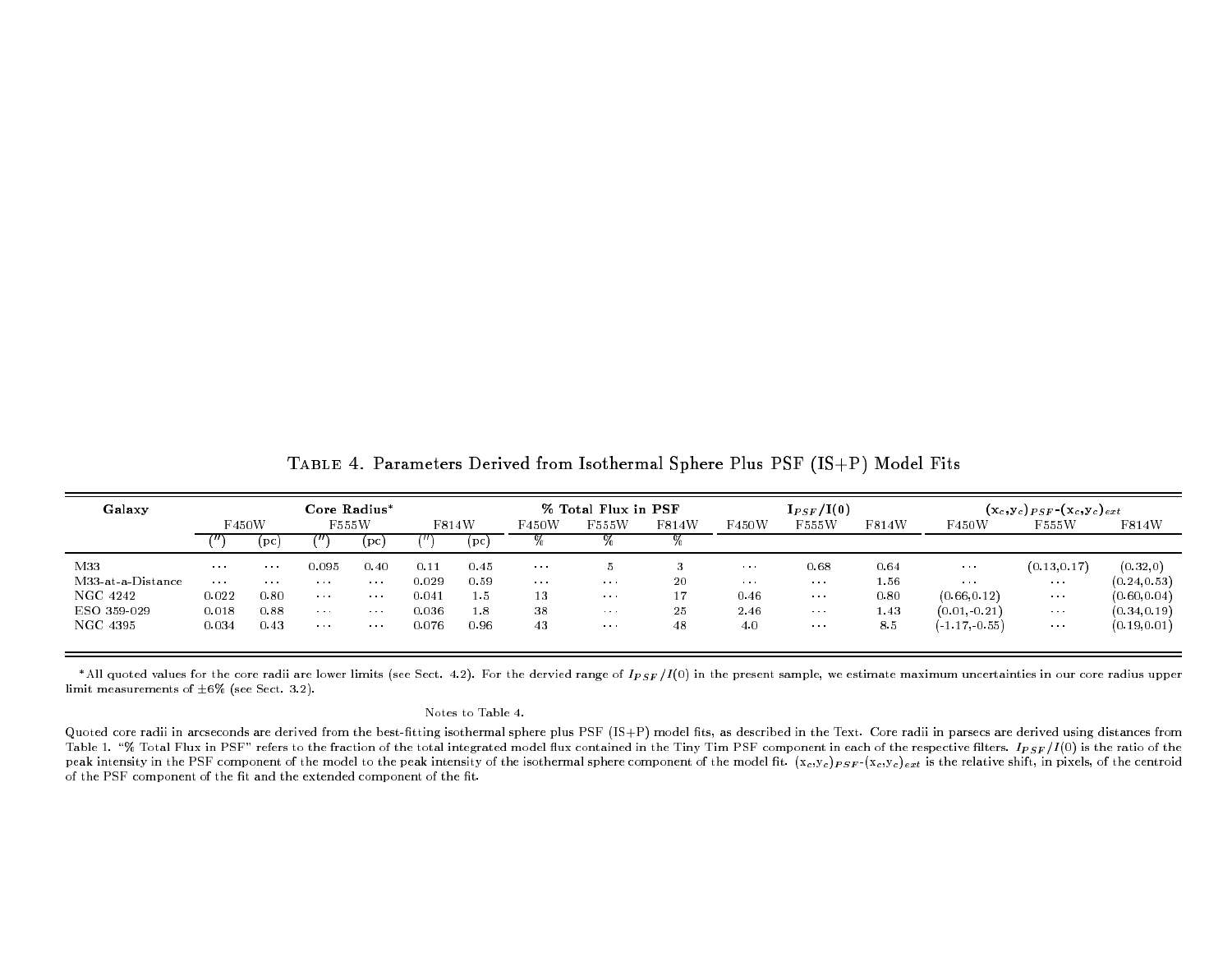| Filter                                                                                 | M33                                                                              | ESO 359-029                                                                                                   | NGC 4242                                                                                        | NGC 4395                                                                                                            |
|----------------------------------------------------------------------------------------|----------------------------------------------------------------------------------|---------------------------------------------------------------------------------------------------------------|-------------------------------------------------------------------------------------------------|---------------------------------------------------------------------------------------------------------------------|
| $m_{F450W}$<br>$m_{F555W}$<br>$m_{F814W}$<br>m <sub>L</sub><br>$V-I$<br>$B-I$<br>$M_B$ | $\sim 100$ km s $^{-1}$<br>13.83<br>12.86<br>12.83<br>0.88<br>$1.49*$<br>$-10.4$ | 21.40<br>$\alpha$ , $\alpha$ , $\alpha$<br>20.18<br>20.17<br>$\alpha$ , $\alpha$ , $\alpha$<br>1.38<br>$-8.5$ | 19.47<br>$\alpha$ , $\alpha$ , $\alpha$<br>18.84<br>18.78<br>$\sim$ 100 $\pm$<br>0.71<br>$-9.8$ | 16.77<br>$\alpha$ , $\alpha$ , $\alpha$ ,<br>16.90<br>16.93<br>$\alpha$ , $\alpha$ , $\alpha$<br>$-0.16$<br>$-10.3$ |
| $M_I$                                                                                  | $-11.9$                                                                          | $-9.9$                                                                                                        | $-10.5$                                                                                         | $-10.2$                                                                                                             |

Table 5. WFPC2 Photometry of Nuclei

The M55  $B$  magnitude was derived from the WFPC2 F 555W magnitude and the ground-based  $B = V$  color from Walker (1964).

## Notes to Table 5.

 $m_{F450W}$ ,  $m_{F555W}$ ,  $m_{F814W}$  are the observed apparent magnitudes in the WFPC2 magnitude system described by Holtzman et al. (1995b).  $m_I$  is the apparent magnitude, converted to I-band. Transformations to the VI and BI systems were made following Holtzman et al. (1995b) and Holtzman (1998), respectively, and then corrected for Galactic reddening. Adopted distances and extinctions are presented in Table 1. Further details of the photometry are described in the Text.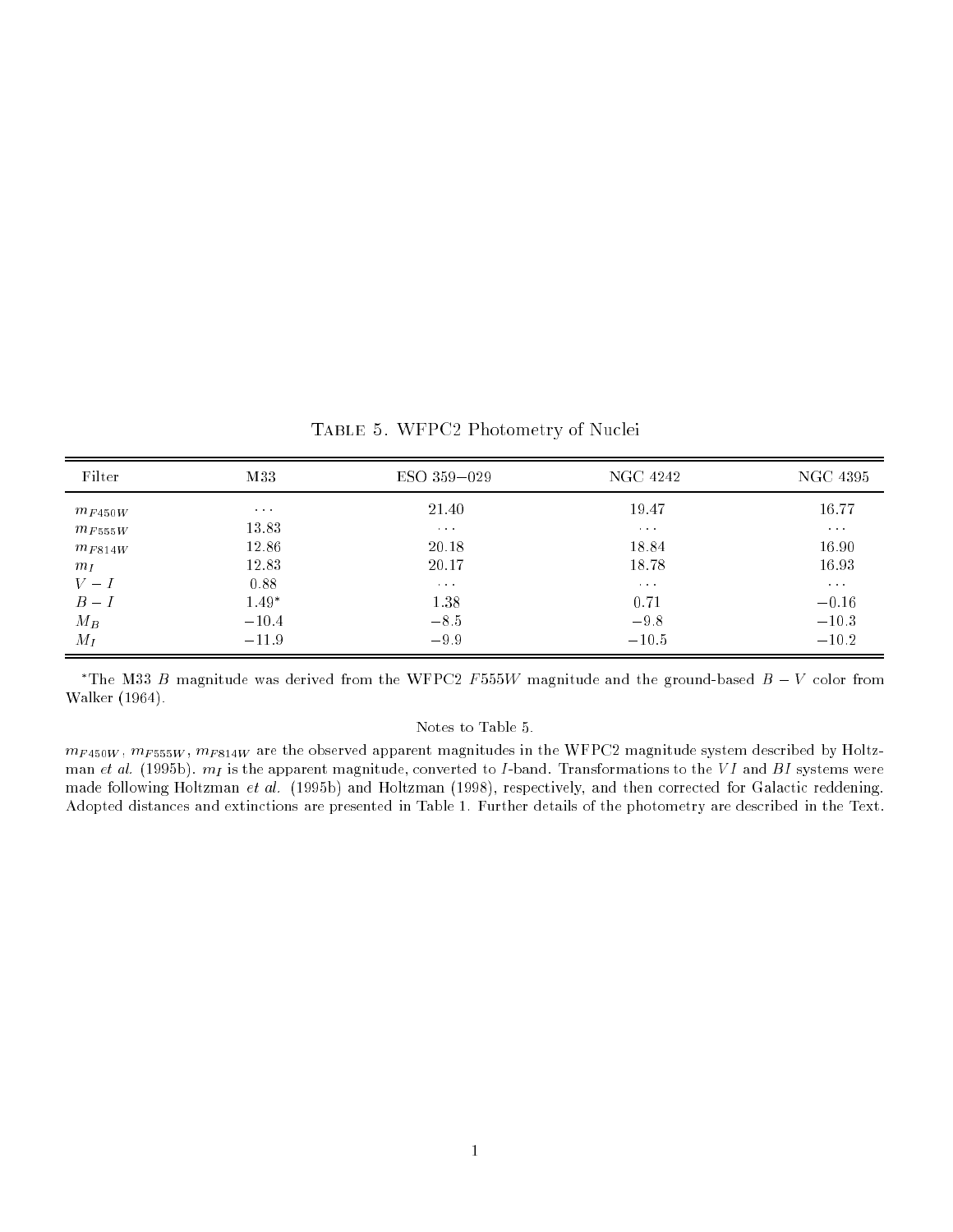This figure "fig10.gif" is available in "gif" format from: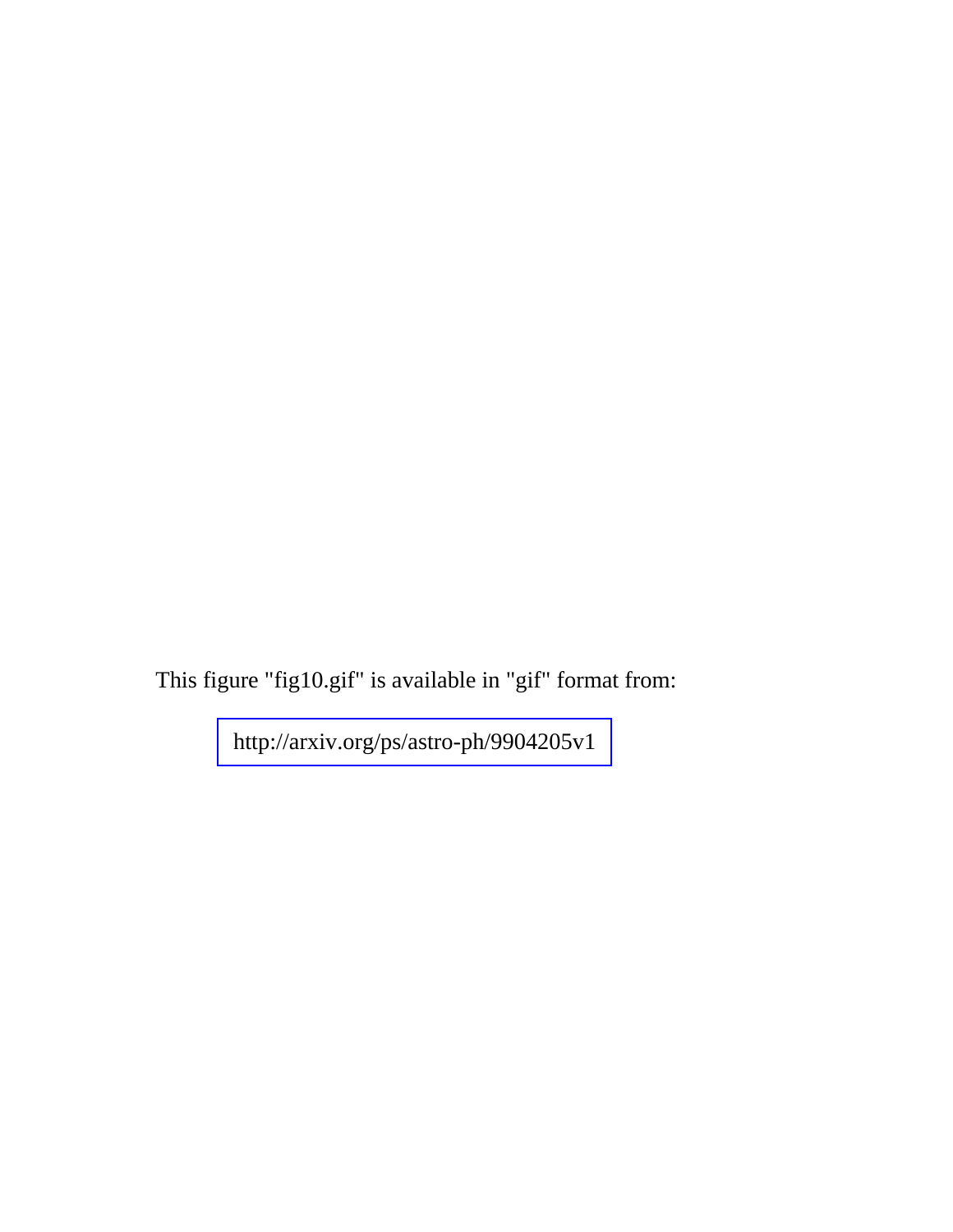This figure "fig11.gif" is available in "gif" format from: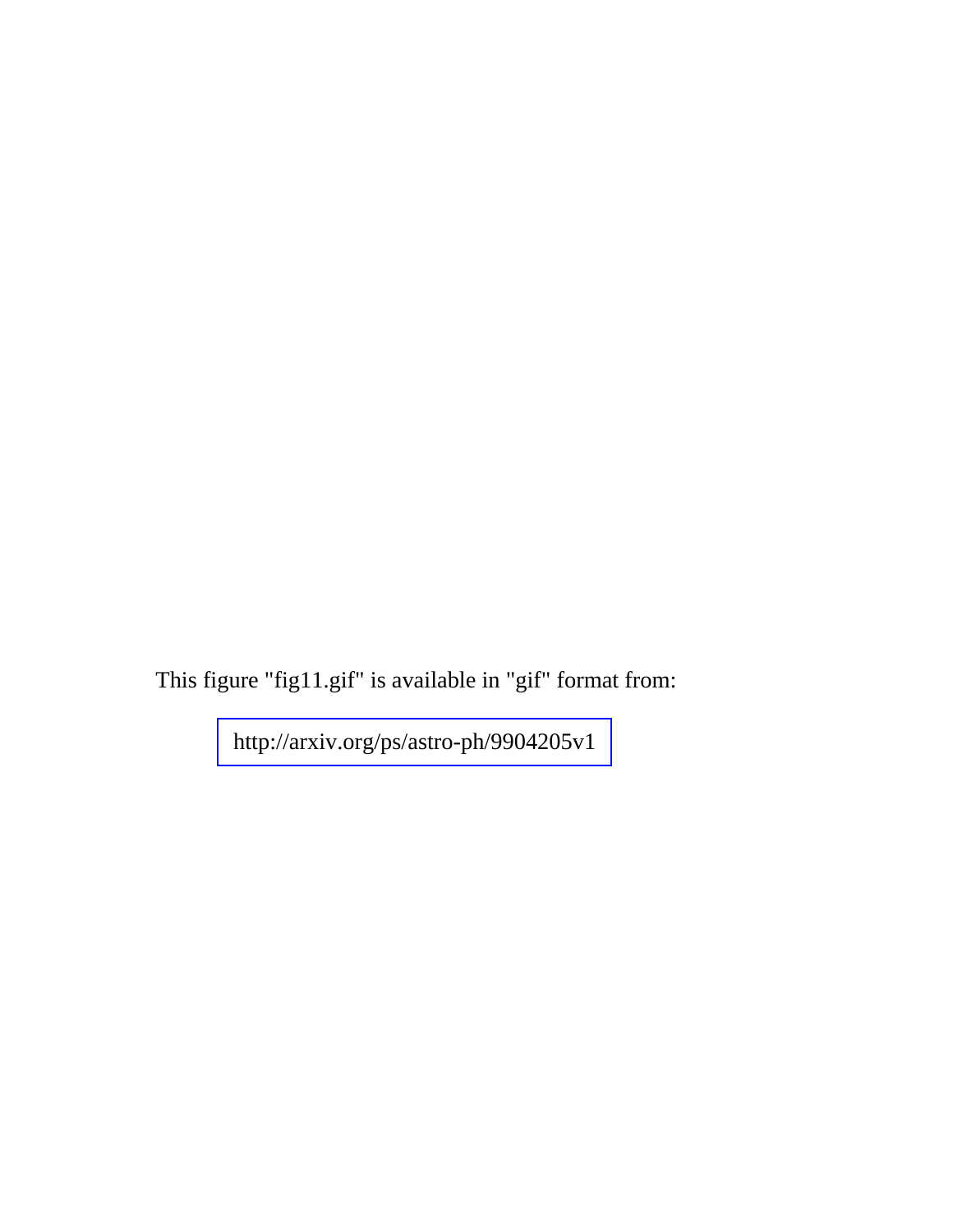This figure "fig12.gif" is available in "gif" format from: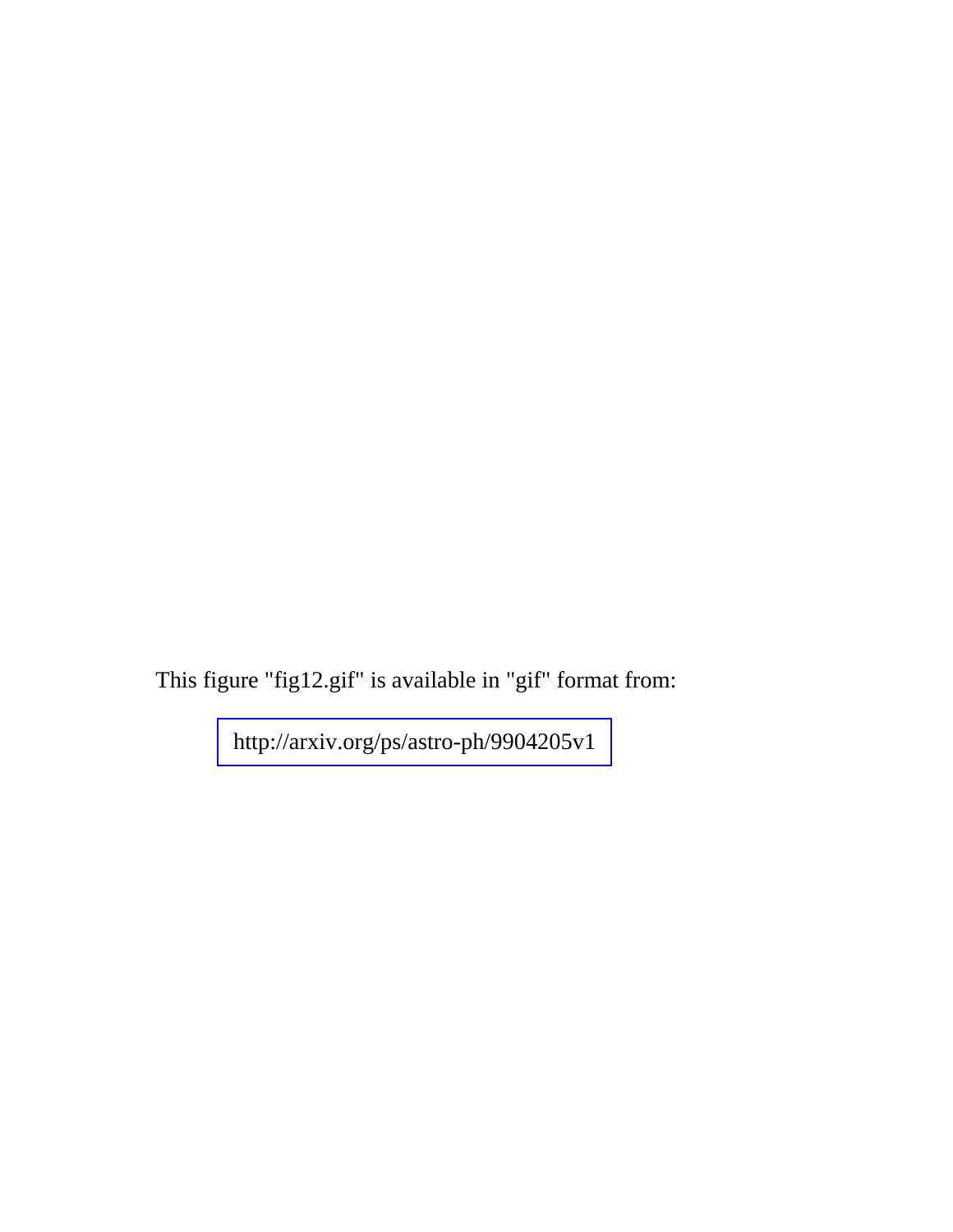This figure "fig13.gif" is available in "gif" format from: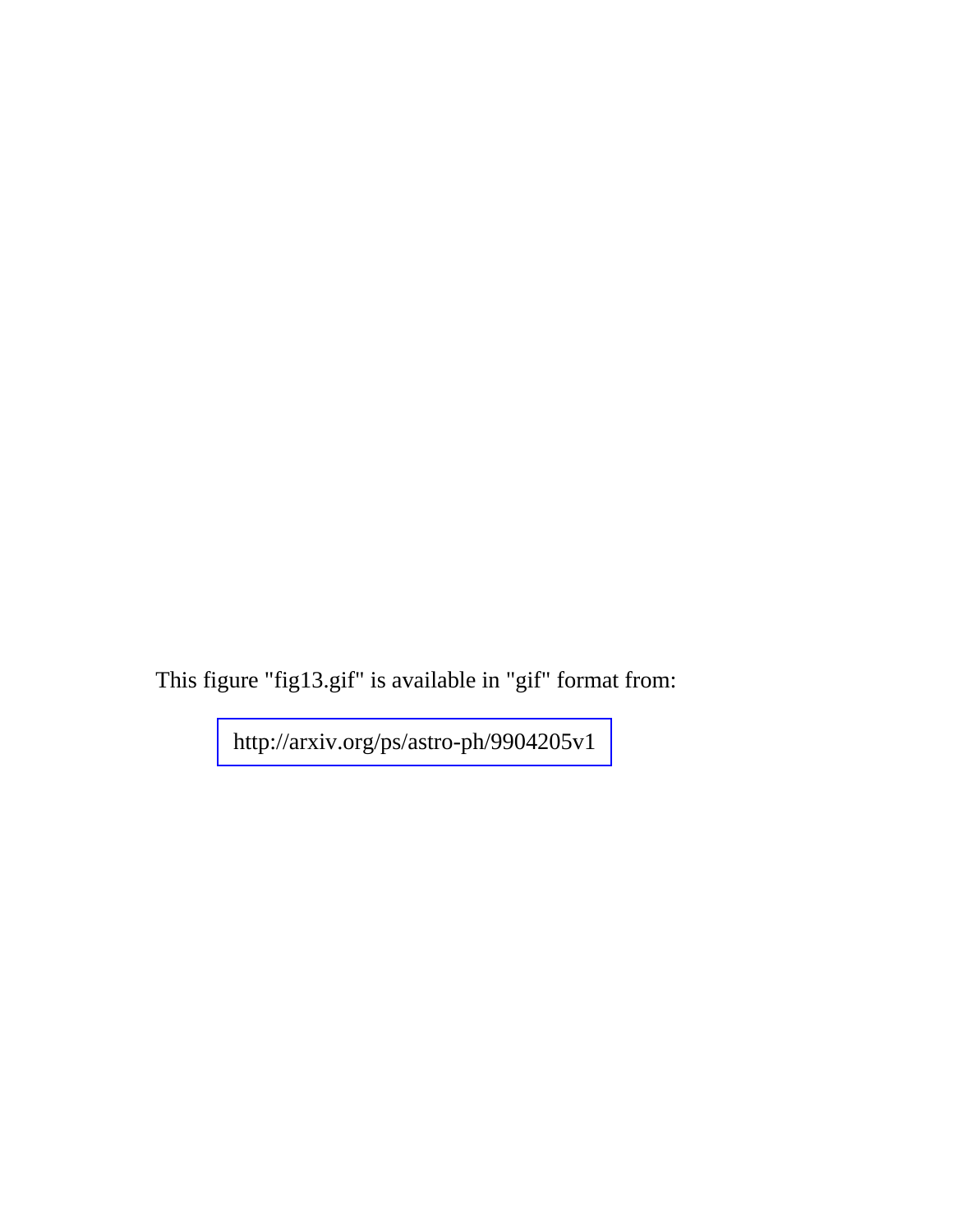This figure "fig14.gif" is available in "gif" format from: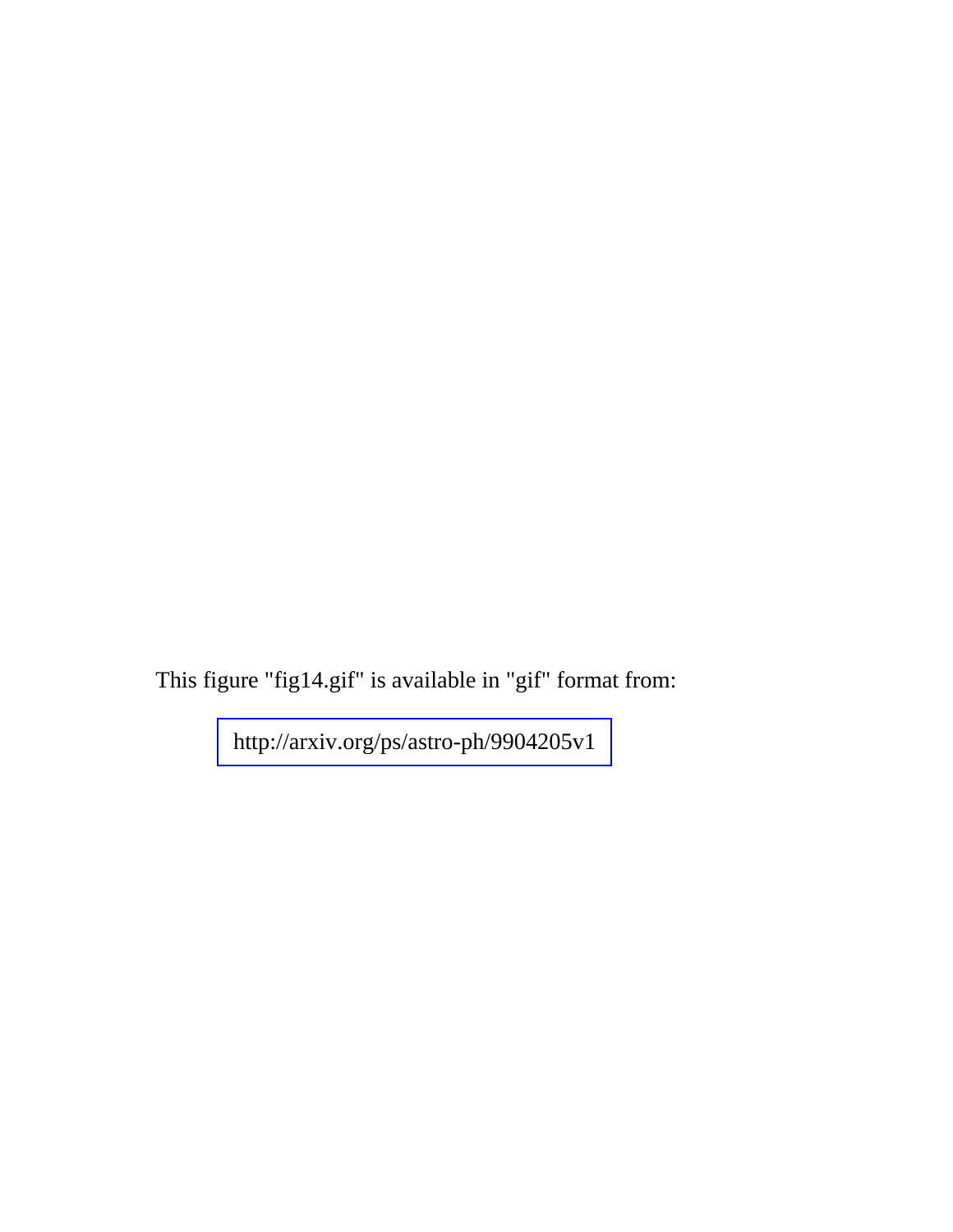This figure "fig15.gif" is available in "gif" format from: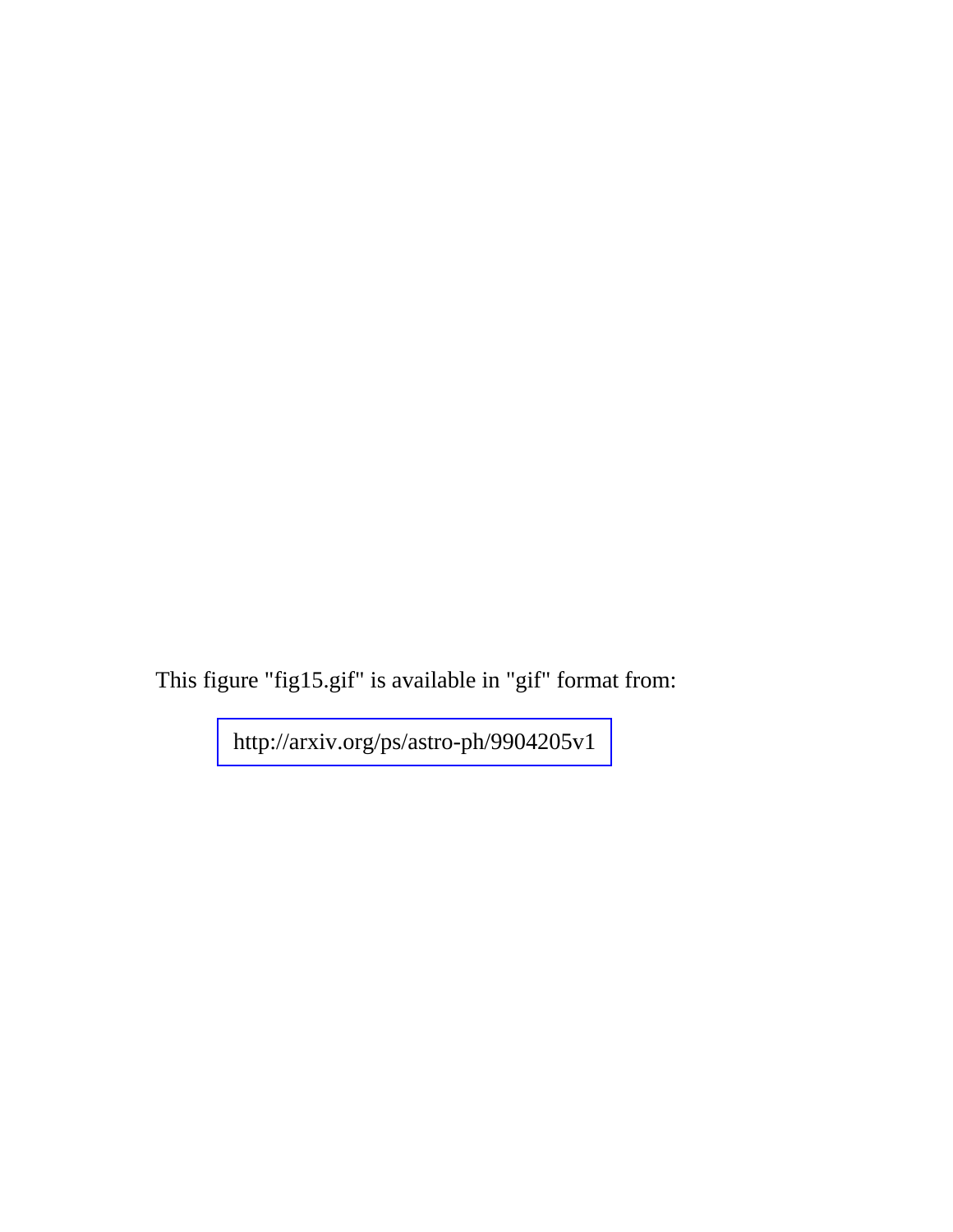This figure "fig16.gif" is available in "gif" format from: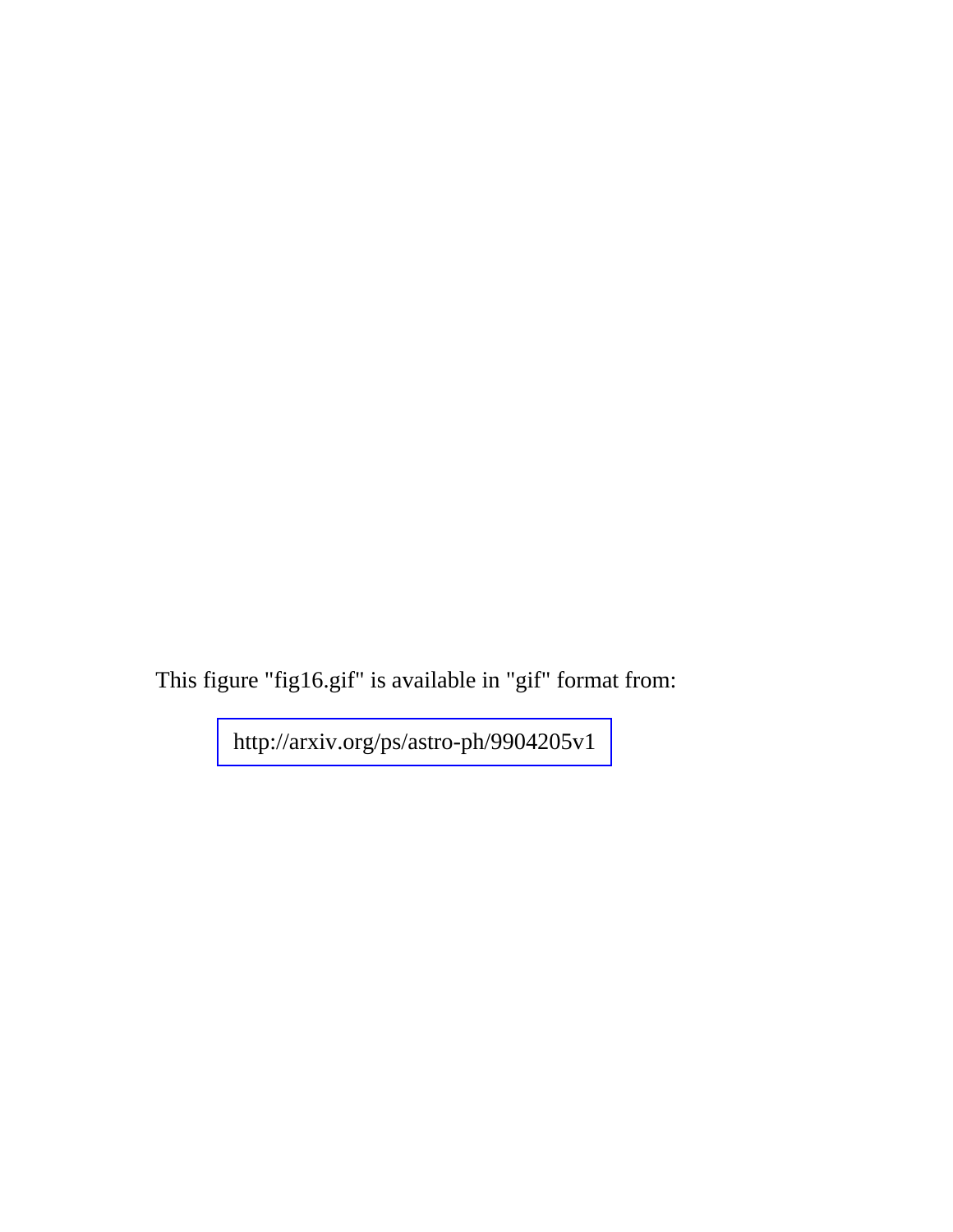This figure "fig17.gif" is available in "gif" format from: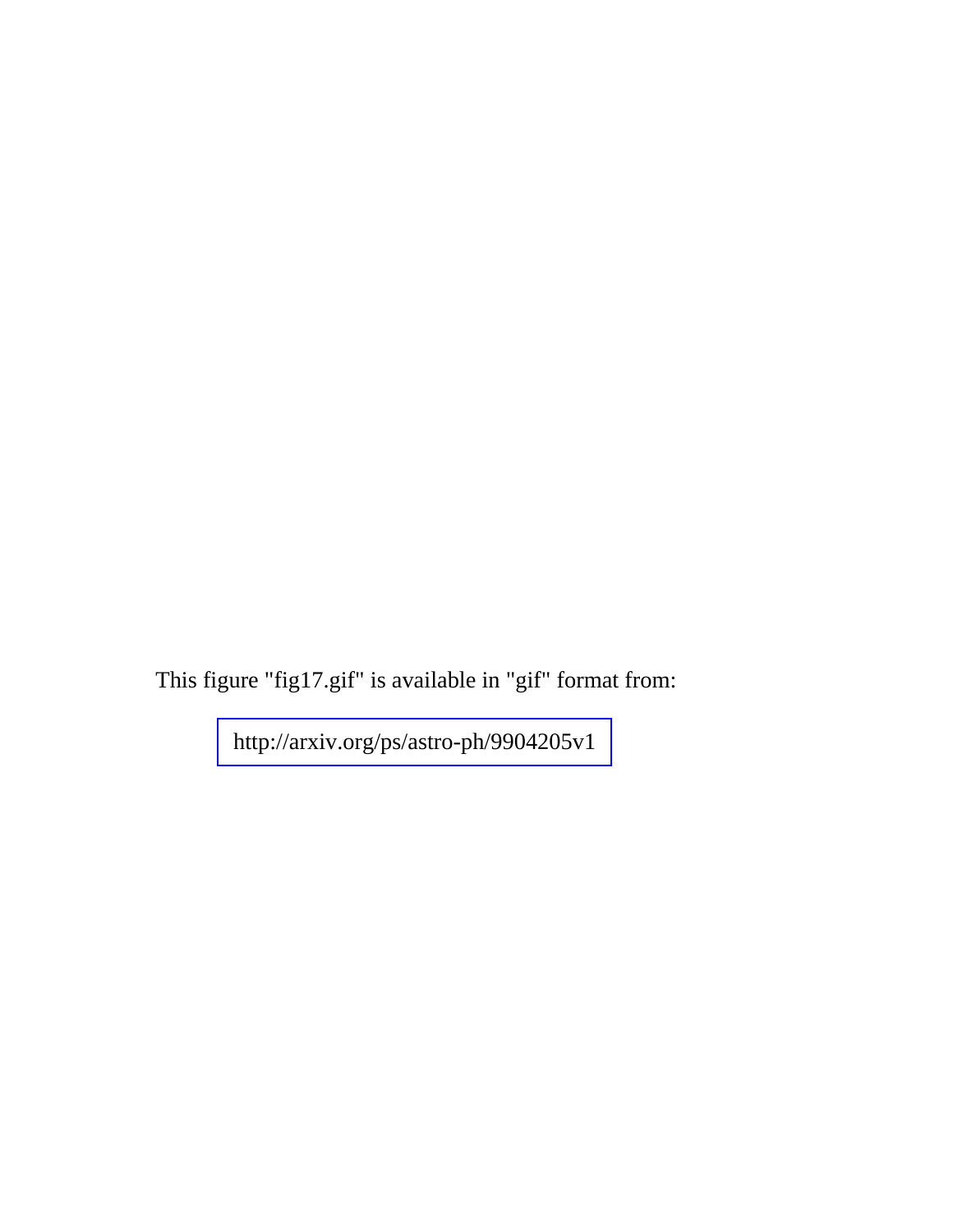This figure "fig18.gif" is available in "gif" format from: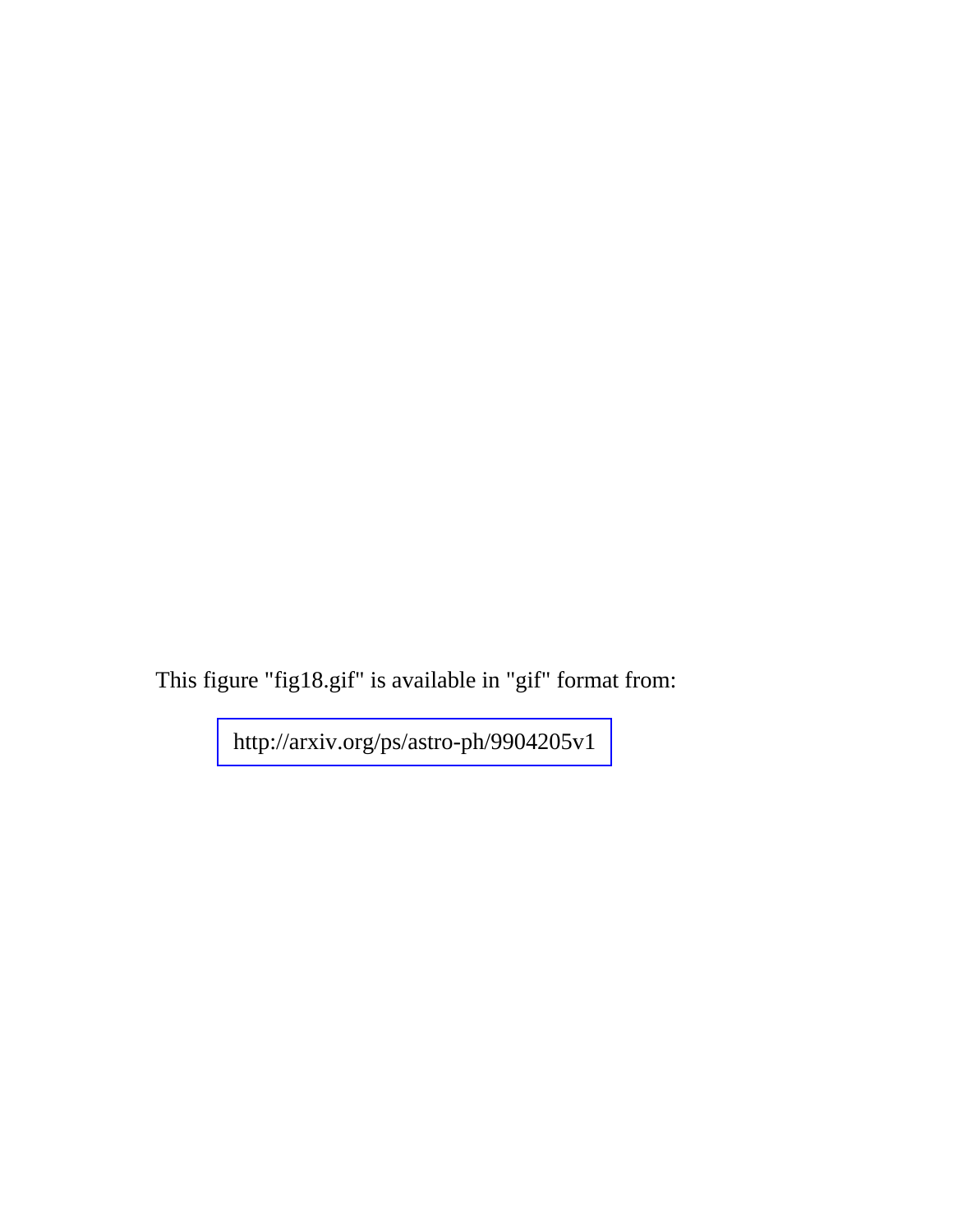This figure "fig19.gif" is available in "gif" format from: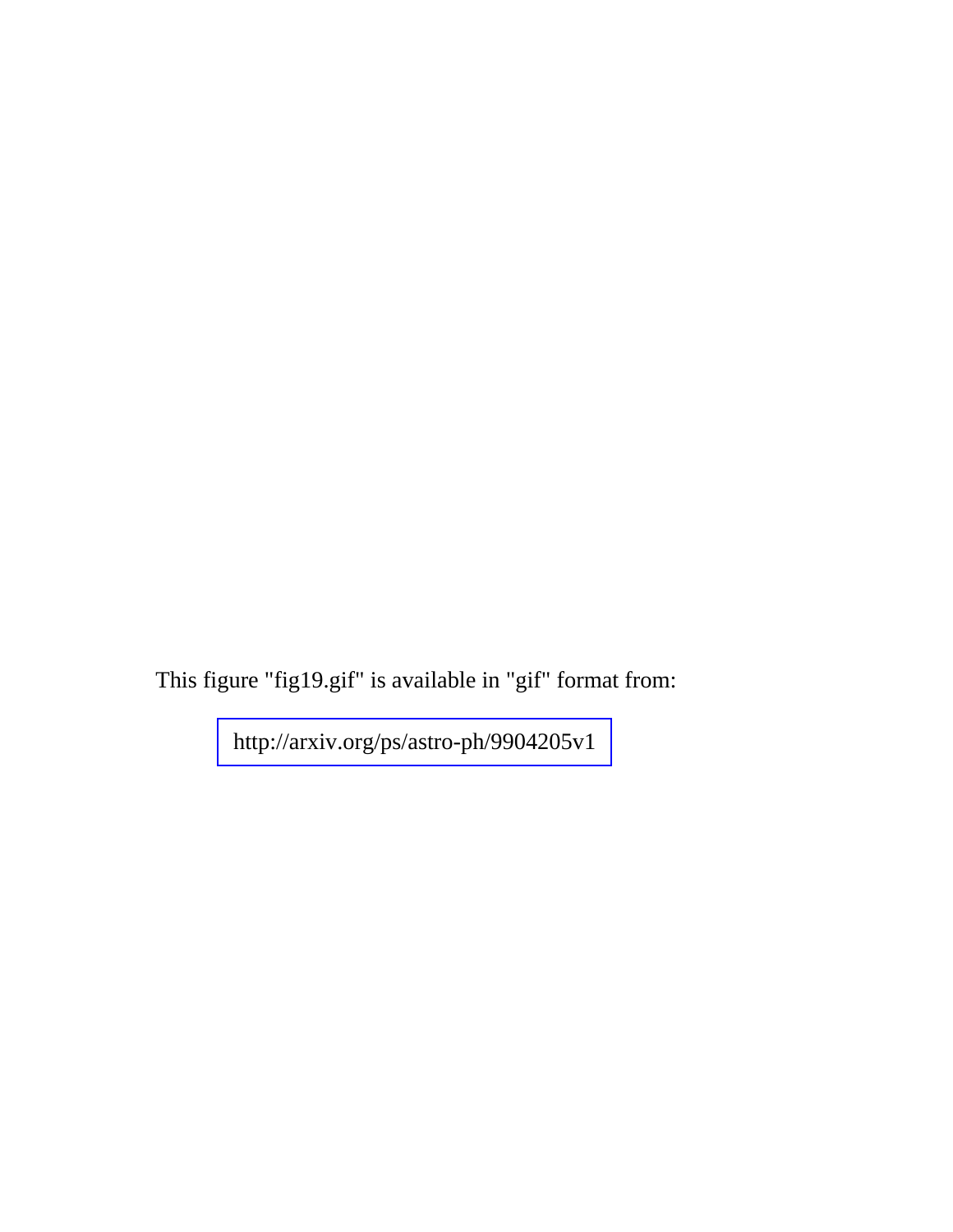This figure "fig20.gif" is available in "gif" format from: